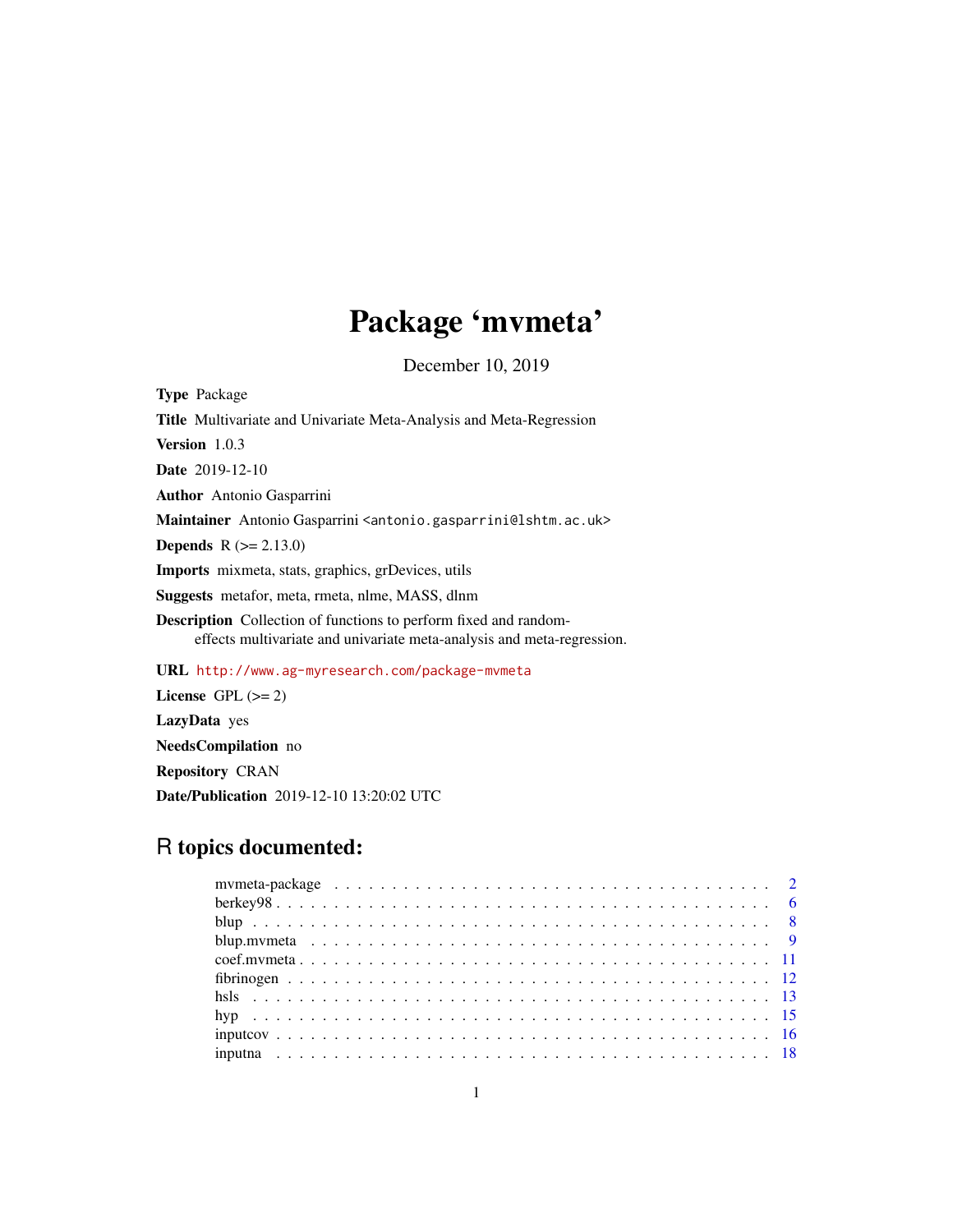<span id="page-1-0"></span>

| Index |  |  |  |  |  |  |  |  |  |  |  |  |  | 63 |
|-------|--|--|--|--|--|--|--|--|--|--|--|--|--|----|

mvmeta-package *Multivariate and Univariate Meta-Analysis and Meta-Regression*

# Description

The package **mymeta** consists of a collection of functions to perform fixed and random-effects multivariate and univariate meta-analysis and meta-regression in R.

It is now superseded by the package **mixmeta**, which offers a unified mixed-effects framework to perform various meta-analytical models in R, including non-standard extensions such as multivariate, multilevel, longitudinal, and dose-response models. The package **mvmeta** will be still maintained, but its development is now discontinued. Improvements and further extensions will be implemented in **mixmeta**. Users are suggested to switch to the latter.

### Modelling framework

Multivariate meta-analytical models represent an extension of the standard univariate techniques, where estimates of a single effect size, here defined generally as outcome, are pooled across studies. In multivariate meta-analysis, estimates of multiple outcomes are combined while accounting for their correlation. Multivariate meta-regression also models such multivariate distribution in terms of study-level predictors. These statistical tools were originally proposed to model multiple endpoints in clinical trials. Applications and methodological developments are currently proposed also for network meta-analysis (indirect treatment comparison), for the meta-analysis of multi-parameter associations and for meta-analysis of diagnostic studies, among others. See references below for details.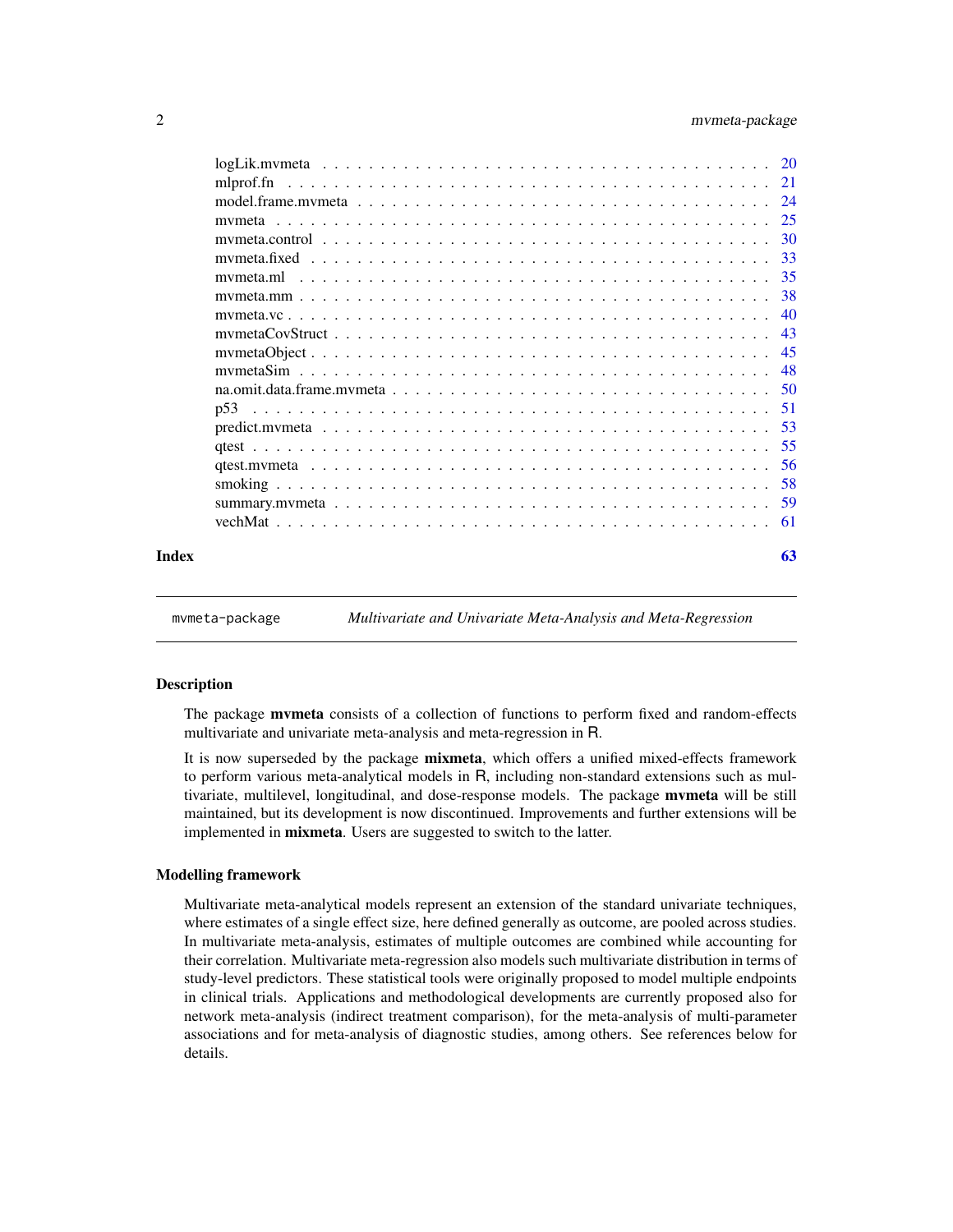Similarly to univariate methods, fixed-effects models do not assume heterogeneity among studies, and the estimates are conditional on the set of studies collected in the meta-analysis, based on a multivariate weighted average of study-level estimates. Random-effects meta-analysis, instead, allows a degree of heterogeneity among studies, assuming the (true but unobserved) study-specific outcomes as randomly sampled from a multivariate normal distribution of studies. Inference from these models may therefore be extended to other unmeasured studies assumed to belong to the same (usually hypothetical) population.

Estimation and interpretation exploit here the framework of linear mixed models. The fixed part of the model provides an estimate of fixed effects, which represent the population-averaged outcomes and, in the case of meta-regression, are defined by a set of coefficients associated to study-level predictors. The random part of the model describes the deviation from the population averages, estimating the components of a between-study (co)variance matrix. Assuming k outcomes  $y_i$  estimated in each of  $i = 1, ..., m$  studies, and related to p study-level predictors  $x_i$ , random-effects multivariate meta-regression models can be generally described with:

$$
\boldsymbol{y}_i \sim \mathrm{N}_k(\boldsymbol{X}_i \boldsymbol{\beta}, \boldsymbol{S}_i + \Psi)
$$

Here the outcomes  $y_i$  are assumed to be sampled from a multivariate normal distribution of order k. Their distribution is centred on  $X_i\beta$ , with  $X_i$  as a  $k \times kp$  design matrix and  $\beta$  the vector of fixed-effects coefficients. The marginal  $k \times k$  (co)variance matrix  $\Sigma_i = S_i + \Psi$  is given by the sum of within (assumed known) and between-study (co)variance matrices  $S_i$  and  $\Psi$ , respectively.

Other models are taken as special cases of that above. In multivariate meta-analysis,  $X_i$  becomes an identity matrix with  $p = 1$ , and  $\beta$  reduces to k intercepts, interpreted as the populationaveraged outcomes. For  $k = 1$ , the model reduces to the standard univariate meta-analysis or meta-regression. In fixed-effects meta-analytic models,  $\Psi$  is assumed not to exist, and the variability between studies is due exclusively to the within-study estimation error.

# Estimation methods

The aim is to estimate the coefficients  $\beta$  and, for random-effects models, the components of the between-study (co)variance matrix  $\Psi$ . If the same linear predictor of p terms  $x_i$  measured in each study is specified for all the outcomes (the only option available in the current version), the dimension of  $\beta$  is kp. The parameters for the random part depend on the chosen structure of the between-study (co)variance matrix  $\Psi$ , with  $k(k+1)/2$  parameters for an unstructured form, and a smaller set of parameters for structured (co)variances.

Different estimator are implemented in the package **mvmeta**. The estimation options available in the current version are:

- Fixed-effects
- Maximum likelihood (ML)
- Restricted maximum likelihood (REML)
- Method of moments
- Variance components

The fixed-effects model is fitted through generalized least squares (GLS), assuming the (co)variance structure, composed by the within-study error only, as completely known. Among random-effects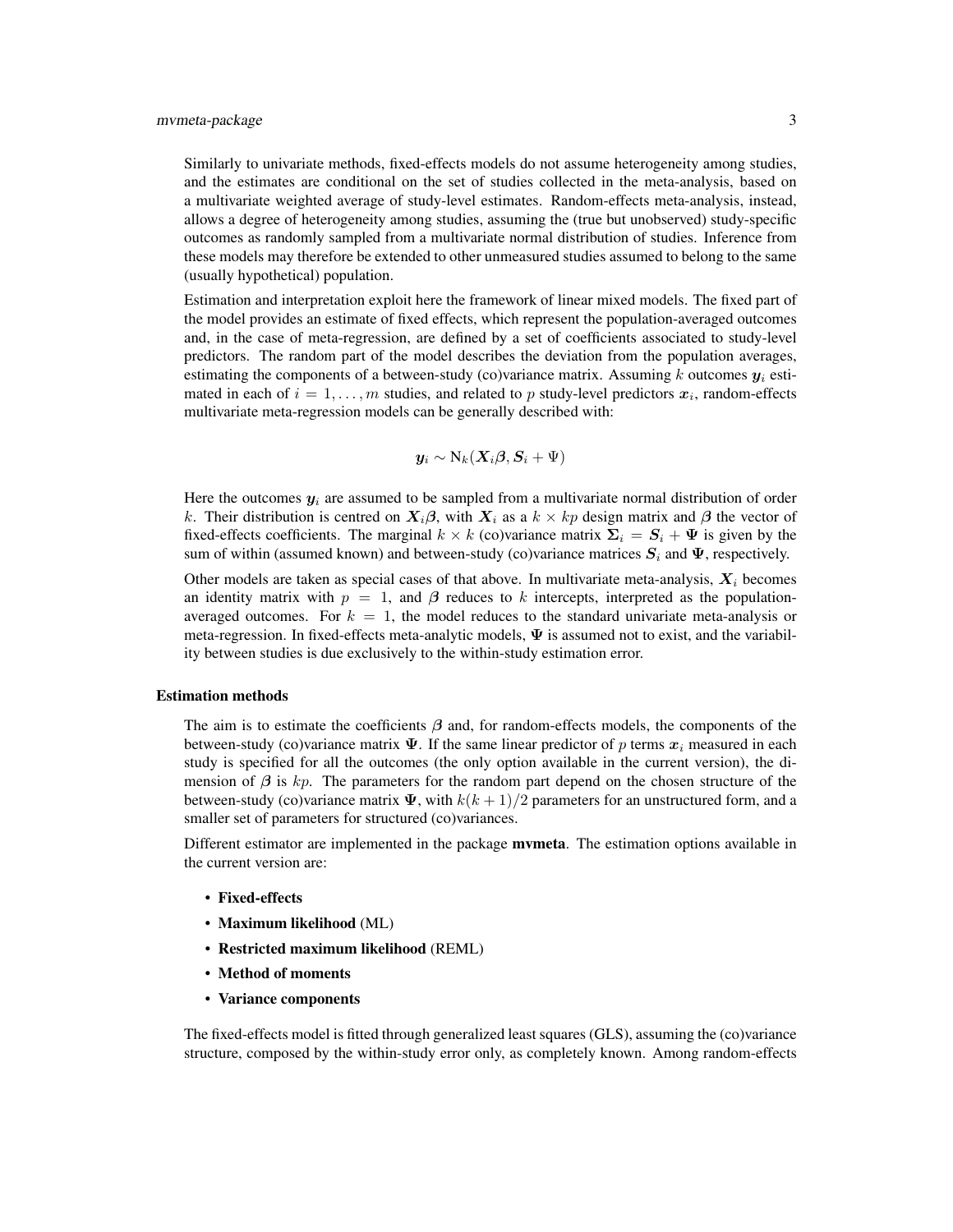<span id="page-3-0"></span>models, ML and REML approaches provides fit criteria and inferential test derived from likelihood theory, such as AIC and likelihood ratio test. However, they are based on computationally intensive iterative procedures of optimization, and convergence can be slow for high-dimensional models (with a high number of outcomes). Estimators based on semiparametric alternatives such as the non-iterative method of moments or the iterative variance components approach are generally faster. Further details on estimation methods are given in the related help pages.

### Functions and data included in the package

The main function in the package is mymeta, which performs the various models illustrated above. This function resembles standard regression functions in R, and specifies the model through a regression formula. The function returns a list object of class "mymeta" (see mymetaObject).

The estimation is carried out internally through [mvmeta.fit](#page-24-2), a wrapper which prepares the data and calls specific estimation functions for fitting the models. Specifically, [mvmeta.fixed](#page-32-1) is applied for fixed-effects models, while estimators for random-effects models are implemented in the functions mymeta.ml and mymeta.reml for (restricted) maximum likelihood, mymeta.mm for the method of moments, and mymeta.vc for variance components. For likelihood-based methods, iterative [optimizations algorithms](#page-20-1) are used for maximizing the (restricted) likelihood, and specific [\(co\)variance structures](#page-42-1) for the between-study random effects are available. Fitting parameter options are set by [mvmeta.control](#page-29-1).

Method functions are available for objects of class "mvmeta" (see [mvmetaObject](#page-44-1) for a complete list). The method [summary](#page-58-1) produces a list of class "summary.mvmeta" for summarizing the fit of the model and providing additional results. The method function [predict](#page-52-1) computes predicted values, optionally for a set of new values of the predictors. [blup](#page-8-1) gives the (empirical) best linear unbiased predictions for the set of studies used for estimation. Other default or specific method functions for regression can be used on objects of class "mvmeta", such as [fitted](#page-0-0) and [residuals](#page-0-0), [logLik](#page-19-1), [AIC](#page-0-0) and [BIC](#page-0-0), among others.

Methods for model. frame and [model.matrix](#page-23-2) are used to extract and construct the model frame and the design matrix of the regression meta-analytical model, respectively. Methods for [na.omit](#page-49-1) and [na.exclude](#page-49-2) help handle correctly missing values.

Simulations can be produced using the function [mvmetaSim](#page-47-1) and the method function [simulate](#page-47-2), which return one or multiple sets of simulated outcomes for a group of studies. The function [inputna](#page-17-1) and [inputcov](#page-15-1) are used internally to augment the missing data values and to input missing correlations, respectively.

The method function [qtest.mvmeta](#page-55-1) (producing an object with class of the same name) performs the (multivariate) Cochran Q test for (residual) heterogeneity, both on the overall multivariate distribution and on each single outcome. The generic method function is [qtest](#page-54-1).

Printing functions for the objects of classes defined above are also provided. Other functions are used internally in the source code, and not exported in the namespace. For users interested in getting into details of the package structure, these functions can be displayed using the triple colon  $(':::)$ operator. For instance, mvmeta:::glsfit displays the code of the function glsfit. Also, some comments are added in the original source code.

The package includes the datasets [berkey98](#page-5-1), [fibrinogen](#page-11-1), [hsls](#page-12-1), [hyp](#page-14-1), [p53](#page-50-1) and [smoking](#page-57-1) as data frames, which are used in the examples.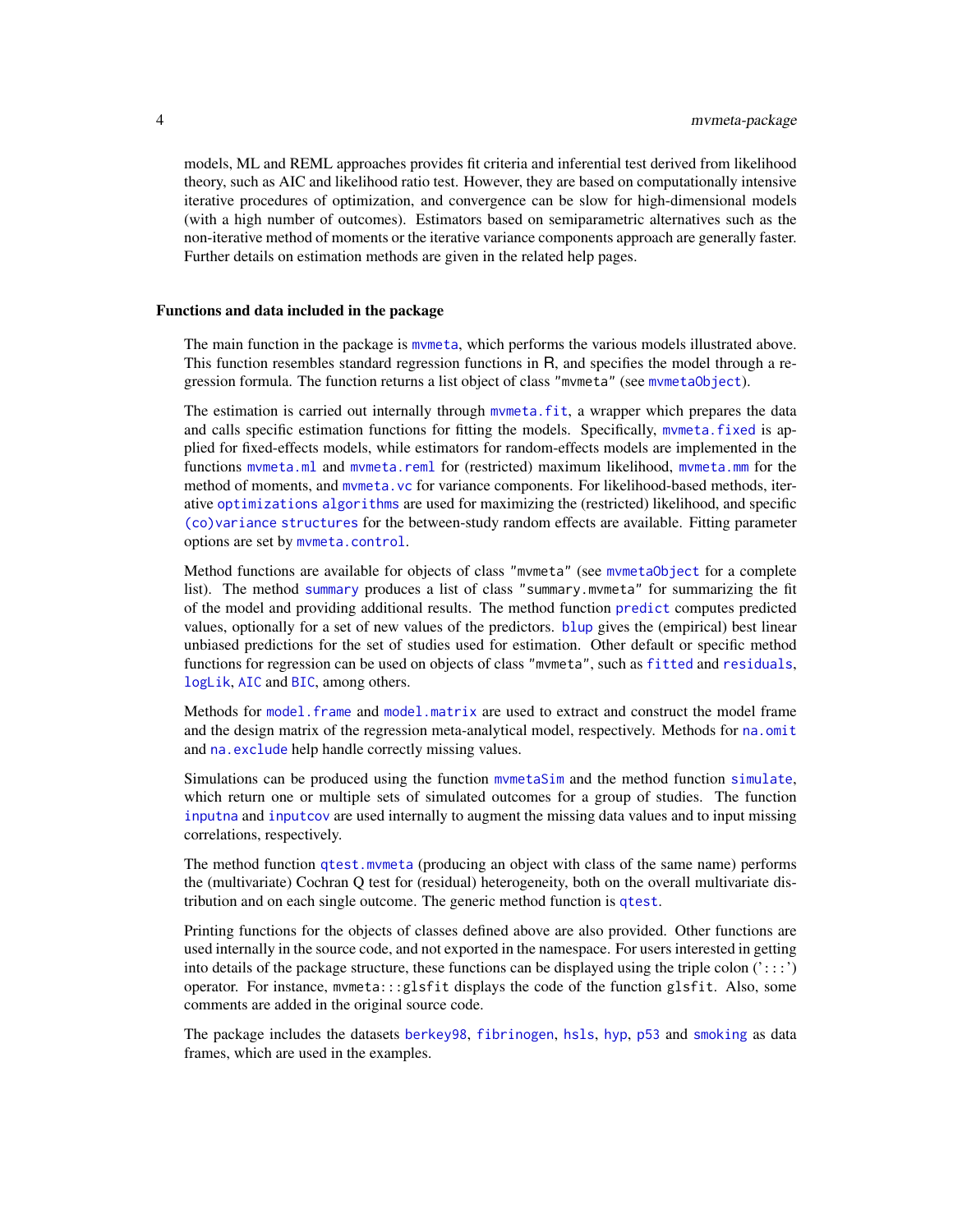# mvmeta-package 5

# Additional information

A list of changes included in the current and previous versions can be found by typing:

file.show(system.file("ChangeLog",package="mvmeta"))

General information on the development and applications of the **mymeta** package and on the modelling framework of multivariate meta-analysis, together with an updated version of the R scripts for running the examples in published papers, can be found at **[www.ag-myresearch.com](http://www.ag-myresearch.com)**.

# Warnings

This release of the package **mymeta** has been tested with different simulated and real datasets. The functions generally perform well under several scenarios, and comparisons with alternative software implementations show good agreement. However, bugs and bad performance under untested conditions may not be excluded. Please report any error or unexpected behaviour to the e-mail address below.

# Note

The functions included in the package **mymeta** may be applied also to perform standard univariate meta-analysis and meta-regression. However, alternative packages provides a more exhaustive and efficient set of functions. See for example the packages metafor, meta, rmeta and metaLik, among others.

Functions for fitting multivariate models are available in other R packages. The package metafor provides functions to perform fixed or random-effects multivariate models, the latter fitted through maximum or restricted maximum likelihood. A thorough comparison with the implementation offered in **mymeta** is not available yet. The package metaSEM (not in CRAN) offers functions to perfor fixed-effects and likelihood-based random-effects multivariate meta-analysis through structural equation modelling. The package **mytmeta** performs fixed-effects and random-effects multivariate meta-analysis using the same method of moments estimator adopted here, although without allowing for missing outcomes or meta-regression. The package **mada** contains functions for bivariate models used in diagnostic studies.

Use citation("mvmeta") to cite this package.

### Author(s)

Antonio Gasparrini, <antonio.gasparrini@lshtm.ac.uk>

# References

Sera F, Armstrong B, Blangiardo M, Gasparrini A (2019). An extended mixed-effects framework for meta-analysis.*Statistics in Medicine*. 2019;38(29):5429-5444. [Freely available [here](http://www.ag-myresearch.com/2019_sera_statmed.html)].

Gasparrini A, Armstrong B, Kenward MG (2012). Multivariate meta-analysis for non-linear and other multi-parameter associations. *Statistics in Medicine*. 31(29):3821–3839. [Freely available [here](http://www.ag-myresearch.com/2012_gasparrini_statmed.html)].

White IR (2009). Multivariate random-effects meta-analysis. *Stata Journal*. 9(1):40–56.

Jackson D, Riley R, White IR (2011). Multivariate meta-analysis: Potential and promise. *Statistics in Medicine*. 30(20);2481–2498.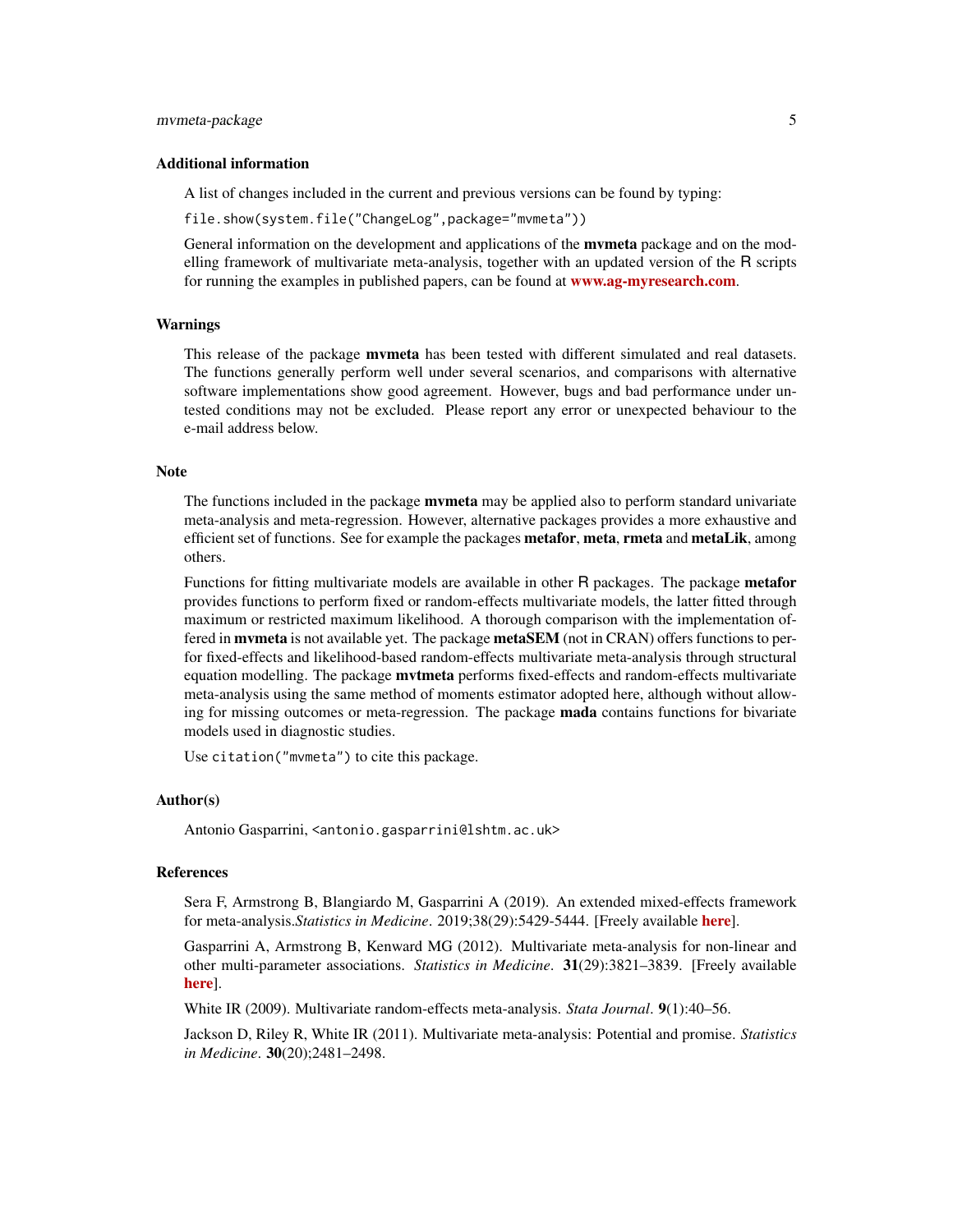<span id="page-5-0"></span>White IR (2011). Multivariate random-effects meta-regression: updates to mvmeta. *Stata Journal*. 11(2):255–270.

van Houwelingen HC, Arends LR, et al. (2002). Advanced methods in meta-analysis: multivariate approach and meta-regression. *Statistics in Medicine*. 21(4):589–624.

Lu G, Ades AE (2004). Combination of direct and indirect evidence in mixed treatment comparisons. *Statistics in Medicine*. 23(20):3105–3124.

Nam IS, Mengersen K, et al. (2003). Multivariate meta-analysis. *Statistics in Medicine*. 22(14):2309– 2333.

Arends LR, Voko Z, Stijnen T (2003). Combining multiple outcome measures in a meta-analysis: an application. *Statistics in Medicine*. 22(8):1335–1353.

Ritz J, Demidenko E, Spiegelman G (2008). Multivariate meta-analysis for data consortia, individual patient meta-analysis, and pooling projects. *Journal of Statistical Planning and Inference*. 139(7):1919–1933.

Berkey, CS, Anderson JJ, Hoaglin DC (1996). Multiple-outcome meta-analysis of clinical trials. *Statistics in Medicine*. 15(5):537–547.

Berkey, CS, Hoaglin DC, et al. (1998). Meta-analysis of multiple outcomes by regression with random effects. *Statistics in Medicine*. 17(22):2537–2550.

Jackson D, White IR, Riley RD (2013). A matrix based method of moments for fitting the multivariate random effects model for meta-analysis and meta-regression. *Biometrical Journal*. 55(2):231- 245.

Chen H, Manning AK, Dupuis J (2012). A method of moments estimator for random effect multivariate meta-analysis. *Biometrics*. 68(4):1278-1284.

Cheung MWL, Chan W (2009). A two-stage approach to synthesizing covariance matrices in metaanalytic structural equation modeling. *Structural Equation Modeling*. 16(1):28–53.

Doebler P, Holling H, Bohning D (2012). A mixed model approach to meta-analysis of diagnostic studies with binary test outcome. *Psychological Methods*. 17(3):418–36.

<span id="page-5-1"></span>berkey98 *Five Published Trials on Periodontal Disease*

# Description

The dataset contains the results of 5 published trials comparing surgical and non-surgical treatments for medium-severity periodontal disease, one year after treatment. The 2 estimated outcomes are average improvements (surgical minus non-surgical, in mm) in probing depth (PD) and attachment level (AL).

### Usage

berkey98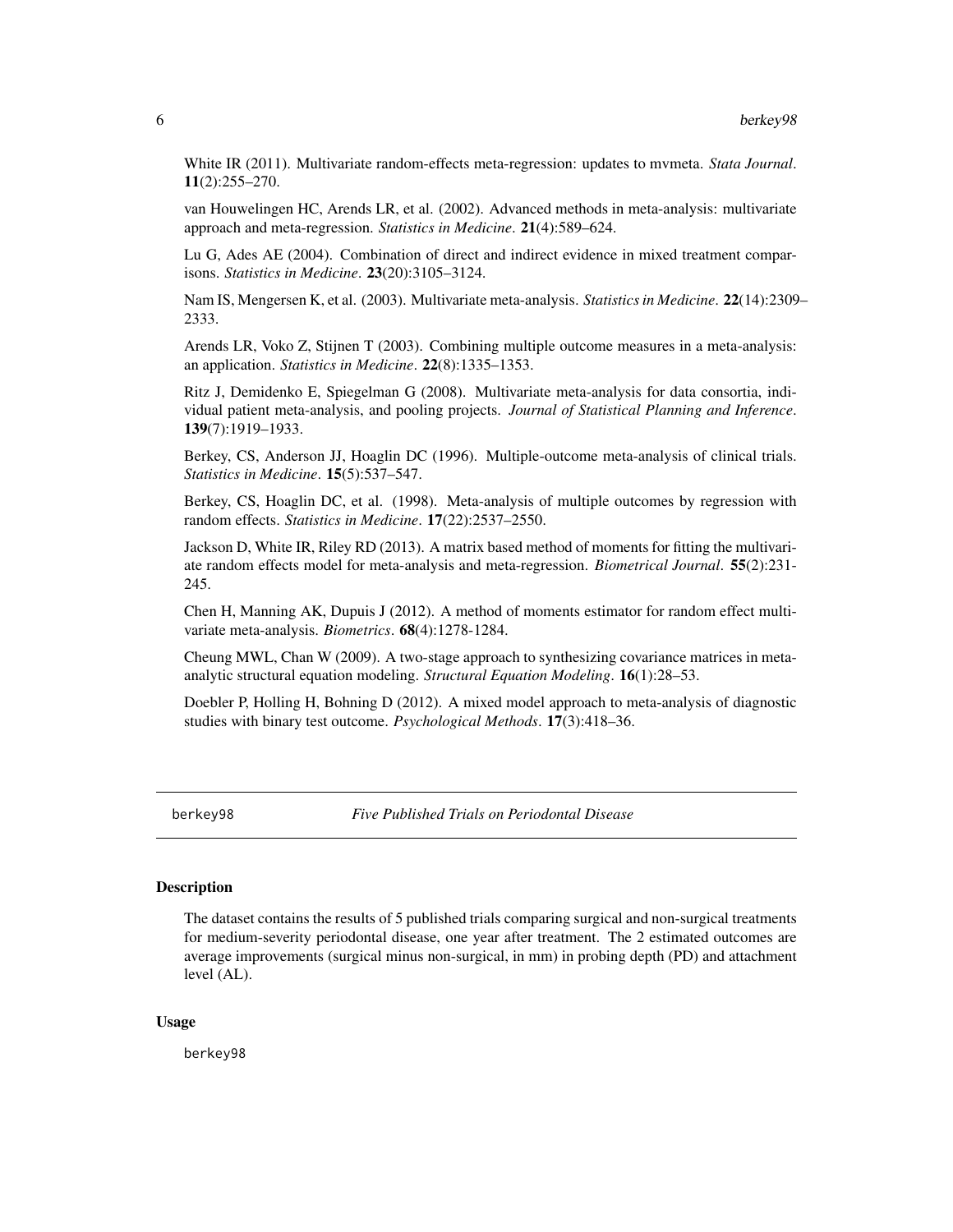# berkey98 7

# Format

A data frame with 5 observations on the following 7 variables:

pubyear publication year of the trial.

npat number of patients included in the trial.

PD estimated improvement of surgical versus non-surgical treatments in probing depth (mm).

AL estimated improvement of surgical versus non-surgical treatments in attachment level (mm).

var\_PD variance of the estimated outcome for PD.

cov\_PD\_AL covariance of the estimated outcomes for PD and AL.

var\_AL variance of the estimated outcome for AL.

Row names specify the author of the paper reporting the results of each trial.

# Source

Berkey CS, Hoaglin DC, et al. (1998). Meta-analysis of multiple outcomes by regression with random effects. *Statistics in Medicine*. 17:2537–2550.

Berkey C. S., Antczak-Bouckoms A., et al. (1995). Multiple-outcomes meta-analysis of treatments for periodontal disease. *Journal of Dental Research*. 74(4):1030–1039.

Sera F, Armstrong B, Blangiardo M, Gasparrini A (2019). An extended mixed-effects framework for meta-analysis.*Statistics in Medicine*. 2019;38(29):5429-5444. [Freely available [here](http://www.ag-myresearch.com/2019_sera_statmed.html)].

Gasparrini A, Armstrong B, Kenward MG (2012). Multivariate meta-analysis for non-linear and other multi-parameter associations. *Statistics in Medicine*. 31(29):3821–3839. [Freely available [here](http://www.ag-myresearch.com/2012_gasparrini_statmed.html)].

# Examples

### REPRODUCE THE RESULTS IN BERKEY ET AL. (1998)

```
# INSPECT THE DATA
berkey98
# FIXED-EFFECTS
year <- berkey98$pubyear - 1983
model <- mvmeta(cbind(PD,AL)~year,S=berkey98[5:7],data=berkey98,method="fixed")
print(summary(model),digits=3)
# GLS MODEL (VARIANCE COMPONENTS)
model <- mvmeta(cbind(PD,AL)~year,S=berkey98[5:7],data=berkey98,method="vc",
  control=list(vc.adj=FALSE))
print(summary(model),digits=3)
round(model$Psi,3)
# ML MODEL
model <- mvmeta(cbind(PD,AL)~year,S=berkey98[5:7],data=berkey98,method="ml")
print(summary(model),digits=3)
round(model$Psi,3)
```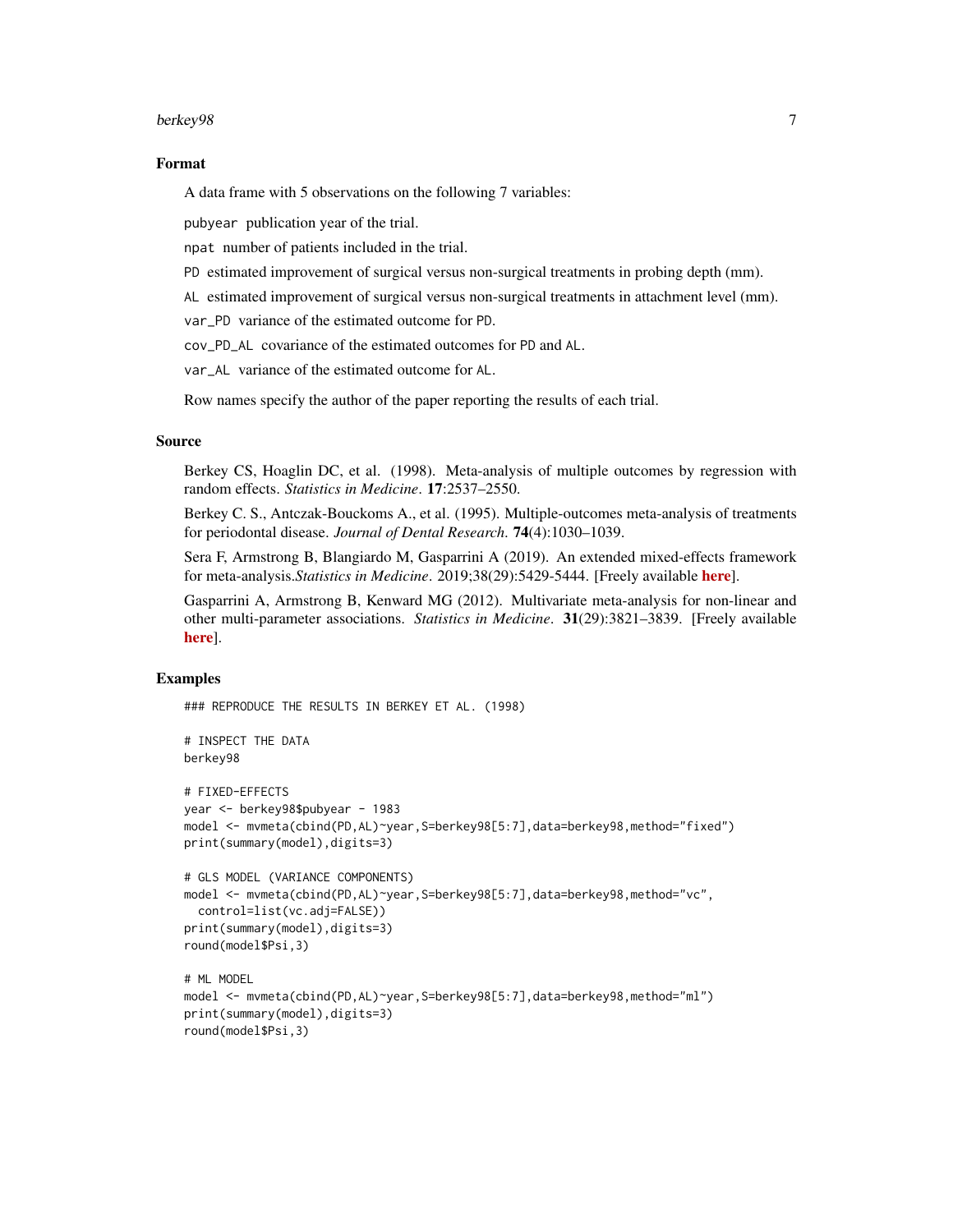# <span id="page-7-0"></span>**Description**

This is a generic function for generating best linear unbiased predictions (BLUPs) from the results of various fitting functions for meta-analytical models. The function invokes particular methods which depend on the [class](#page-0-0) of the first argument. Currently, specific methods exist for several meta-analytical models in various packages: [blup.mixmeta](#page-0-0), [blup.rma.uni](#page-0-0), [blup.mvmeta](#page-8-1), and [blup.dosresmeta](#page-0-0).

### Usage

blup(object, ...)

### Arguments

| object   | a model object for which BLUPs are desired.        |
|----------|----------------------------------------------------|
| $\cdots$ | further arguments passed to or from other methods. |

# Details

The generic method function blup calls specific method functions to produces (empirical) best linear unbiased predictions (BLUPs) from model objects.

These predictions are a shrunk version of unit-specific realizations, where unit-specific estimates borrow strength from the assumption of an underlying (potentially multivariate) distribution in a (usually hypothetical) population. The amount of shrinkage depends from the relative size of the within and between-unit covariance matrices.

# Value

The form of the value returned by blup depends on the class of its argument. See the documentation of the particular methods for details of what is produced by that method. Usually, the results consist of point estimates of BLUPs and optionally some measure of their uncertainty.

# Author(s)

Antonio Gasparrini <<antonio.gasparrini@lshtm.ac.uk>> and Francesco Sera <<francesco.sera@lshtm.ac.uk>>

# References

Verbeke G, Molenberghs G. *Linear Mixed Models for Longitudinal Data*. Springer; 1997.

Sera F, Armstrong B, Blangiardo M, Gasparrini A (2019). An extended mixed-effects framework for meta-analysis.*Statistics in Medicine*. 2019;38(29):5429-5444. [Freely available [here](http://www.ag-myresearch.com/2019_sera_statmed.html)].

### See Also

Specific methods for various classes: [blup.mixmeta](#page-0-0), [blup.rma.uni](#page-0-0), [blup.mvmeta](#page-8-1), and [blup.dosresmeta](#page-0-0).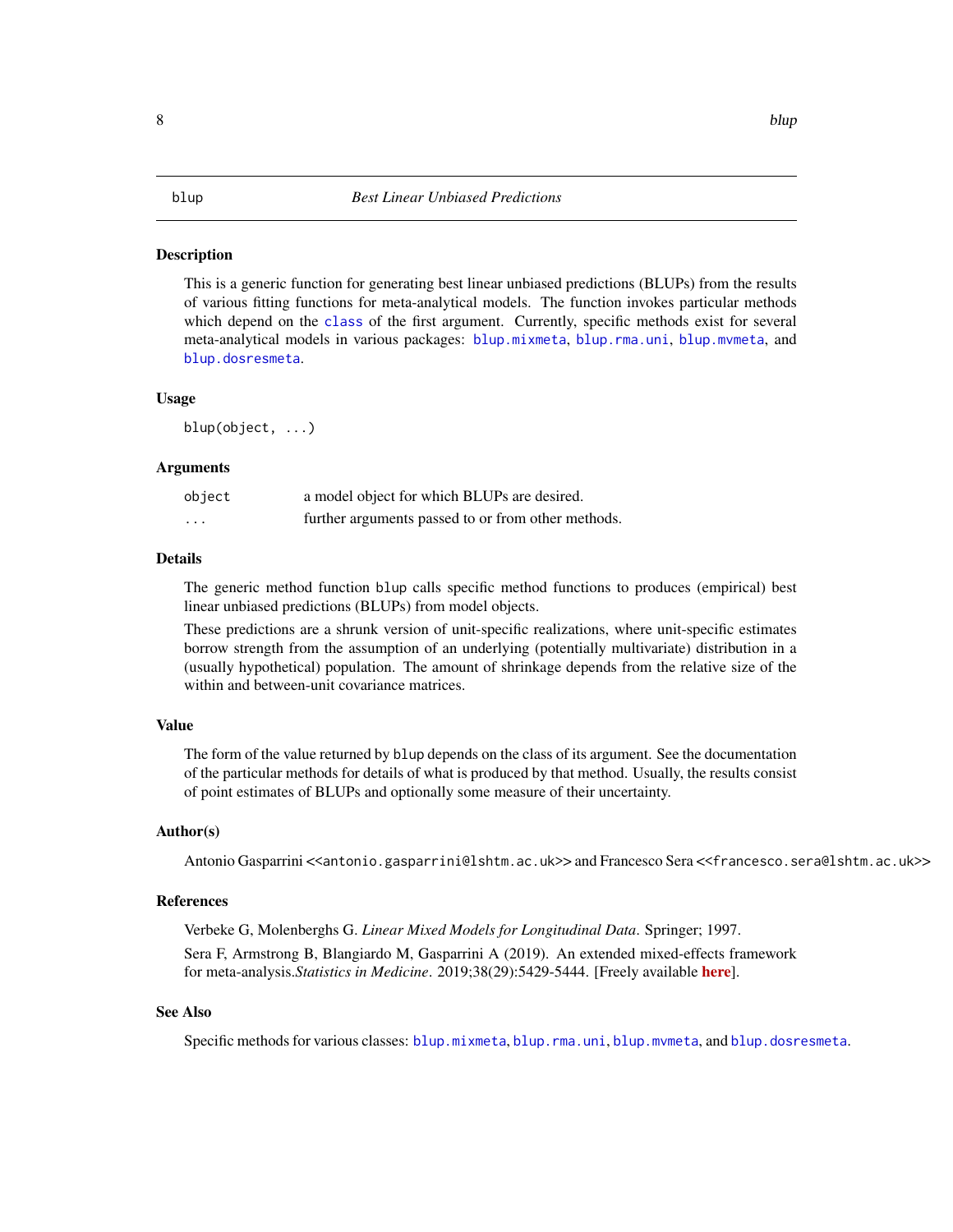<span id="page-8-1"></span><span id="page-8-0"></span>

### Description

This method function computes (empirical) best linear unbiased predictions from fitted univariate or multivariate meta-analytical models represented in objects of class "mvmeta". Such predictions are optionally accompanied by standard errors, prediction intervals or the entire (co)variance matrix of the predicted outcomes.

### Usage

```
## S3 method for class 'mvmeta'
blup(object, se=FALSE, pi=FALSE, vcov=FALSE, pi.level=0.95,
  format=c("matrix","list"), aggregate=c("stat","y"), ...)
```
# Arguments

| object      | an object of class "mvmeta".                                                                                              |
|-------------|---------------------------------------------------------------------------------------------------------------------------|
| se          | logical switch indicating if standard errors must be included.                                                            |
| рi          | logical switch indicating if prediction intervals must be included.                                                       |
| <b>VCOV</b> | logical switch indicating if the (co)variance matrix must be included.                                                    |
| pi.level    | a numerical value between 0 and 1, specifying the confidence level for the com-<br>putation of prediction intervals.      |
| format      | the format for the returned results. See Value.                                                                           |
| aggregate   | when format="matrix" and se or ci are required, the results may be aggre-<br>gated by statistic or by outcome. See Value. |
| $\ddots$    | further arguments passed to or from other methods.                                                                        |

### Details

The method function blup produces (empirical) best linear unbiased predictions from mvmeta objects. For random-effects models, predictions are given by the sum of the estimated mean outcomes from the fixed part of the model, plus study-specific deviations predicted as random effects given the between-study distribution.

Predicted outcomes from blup are a shrunk version of study-specific realizations, where studyspecific estimates borrow strength from the assumption of an underlying multivariate distribution of outcomes in a (usually hypothetical) population of studies. In practice, the results from blup represent a weighted average between population mean outcomes (estimated by the fixed part of the model) and study-specific estimates. The weights depend from the relative size of the within and between-study covariance matrices reported as components S and Psi in mvmeta objects (see [mvmetaObject](#page-44-1)).

Fixed-effects models do not assume study-specific random effects, and the results of blup for these models are identical to [predict](#page-52-1) with interval="confidence".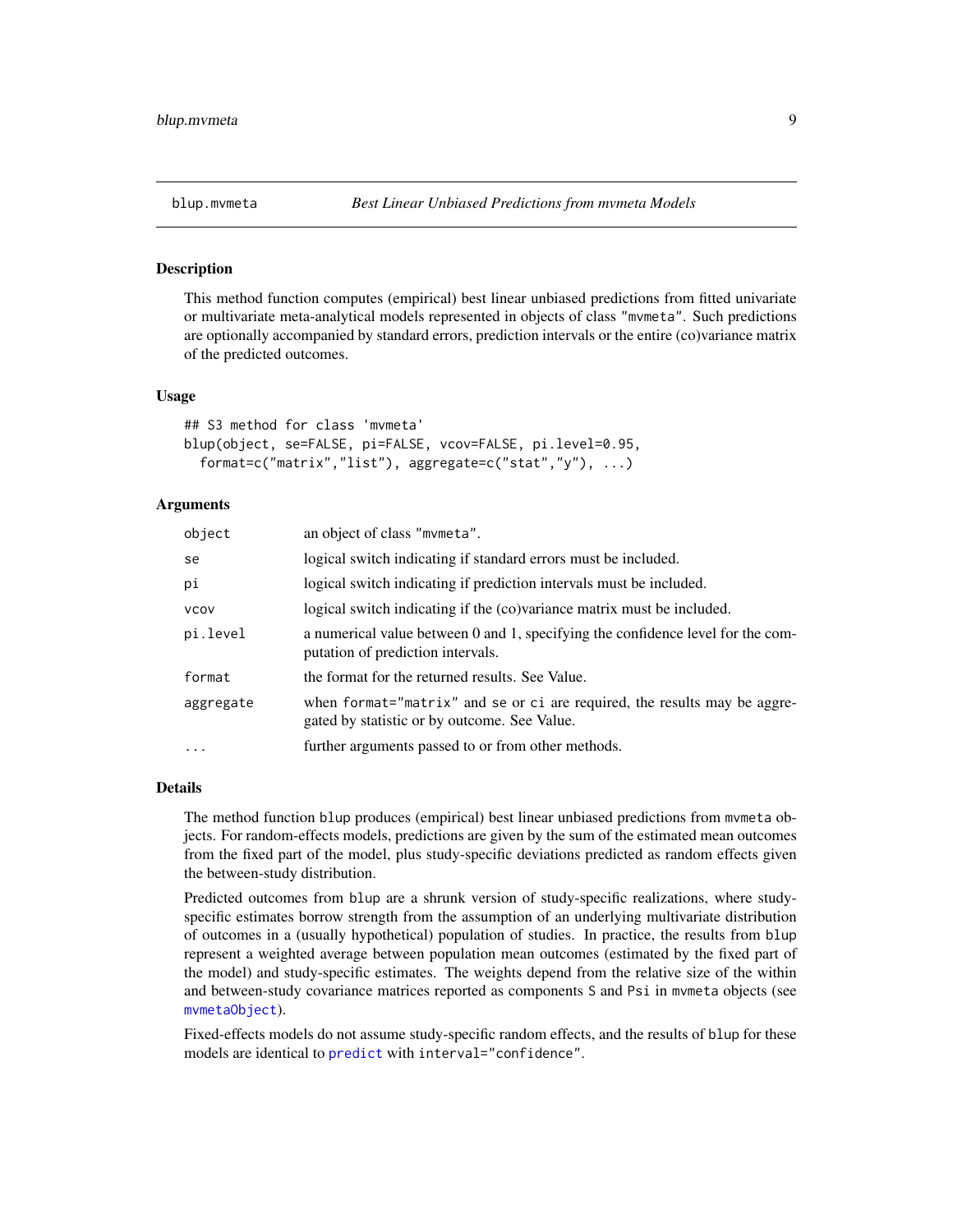<span id="page-9-0"></span>How to handle predictions for studies removed from estimation due to invalid missing pattern is determined by the na.action argument used in [mvmeta](#page-24-1) to produce object. If na.action=na.omit, studies excluded from estimation will not appear, whereas if na. action=na. exclude they will appear, with values set to NA for all the outcomes. This step is performed by [napredict](#page-0-0). See Note below.

In the presence of missing values in the study-specific estimated outcome y of the fitted model, correspondent values of point estimates and covariance terms are set to 0, while the variance terms are set to 1e+10. In this case, in practice, the study-specific estimates do not provide any information (their weight is virtually 0), and the prediction tends to the value returned by [predict](#page-52-1) with interval="prediction", when applied to a new but identical set of predictors. See also Note below.

### Value

The results may be aggregated in matrices (the default), or returned as lists, depending on the argument format. For multivariate models, the aggregation is ruled by the argument aggregate, and the results may be grouped by statistic or by outcome. If vcov=TRUE, lists are always returned.

# **Note**

The definition of missing in model frames used for estimation in [mvmeta](#page-24-1) is different than that commonly adopted in other regression models such as [lm](#page-0-0) or [glm](#page-0-0). See info on [missing values](#page-49-1) in [mvmeta](#page-24-1).

Differently from [predict](#page-52-1), this method function computes the predicted values in the presence of partially missing outcomes. Interestingly, BLUPs for missing outcomes may be slightly different than predictions returned by [predict](#page-52-1) on a new but identical set of predictors, as the BLUP also depends on the random part of the model. Specifically, the function uses information from the between-study covariance to predict missing outcomes given the observed ones.

# Author(s)

Antonio Gasparrini, <antonio.gasparrini@lshtm.ac.uk>

# **References**

Sera F, Armstrong B, Blangiardo M, Gasparrini A (2019). An extended mixed-effects framework for meta-analysis.*Statistics in Medicine*. 2019;38(29):5429-5444. [Freely available [here](http://www.ag-myresearch.com/2019_sera_statmed.html)].

Gasparrini A, Armstrong B, Kenward MG (2012). Multivariate meta-analysis for non-linear and other multi-parameter associations. *Statistics in Medicine*. 31(29):3821–3839. [Freely available [here](http://www.ag-myresearch.com/2012_gasparrini_statmed.html)].

### See Also

See [predict](#page-52-1) for standard predictions. See [mvmeta-package](#page-1-1) for an overview of the package and modelling framework.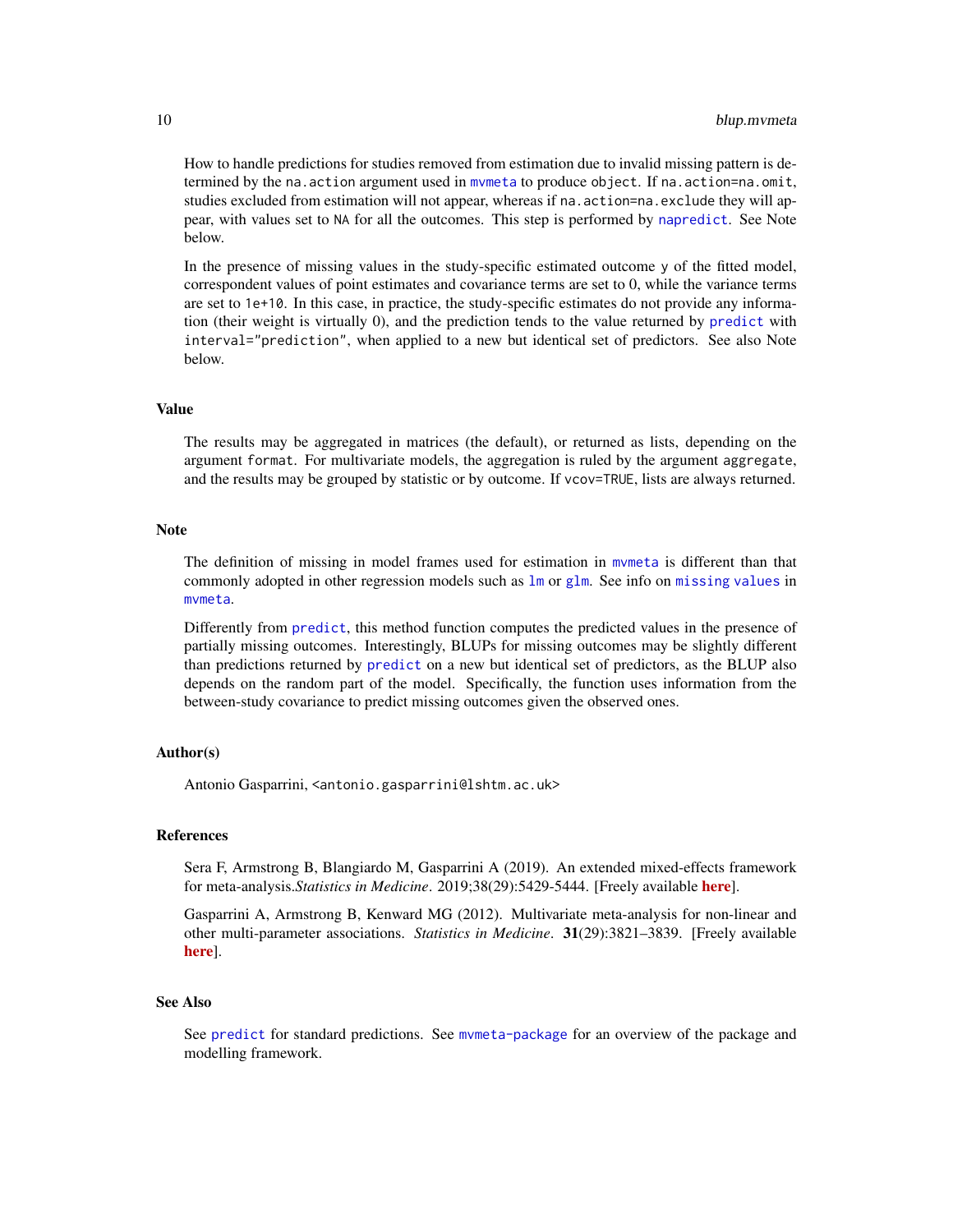### <span id="page-10-0"></span>coef.mvmeta 11

# Examples

```
# RUN THE MODEL
model <- mvmeta(cbind(PD,AL)~1,S=berkey98[5:7],data=berkey98)
# ONLY BLUP
blup(model)
# BLUP AND SE
blup(model,se=TRUE)
# SAME AS ABOVE, AGGREGATED BY OUTCOME, WITH PREDICTION INTERVALS
blup(model,se=TRUE,pi=TRUE,aggregate="y")
# WITH VCOV, FORCED TO A LIST
blup(model,se=TRUE,pi=TRUE,vcov=TRUE,aggregate="y")
```
<span id="page-10-1"></span>coef.mvmeta *Extract Coefficients and (Co)Variance Matrix from mvmeta Objects*

# <span id="page-10-2"></span>Description

These method functions return the estimated fixed-effects coefficients and their (co)variance matrix for fitted univariate or multivariate meta-analytical models represented in objects of class "mvmeta".

# Usage

```
## S3 method for class 'mvmeta'
coef(object, format=c("vector","matrix"), ...)
```
## S3 method for class 'mvmeta' vcov(object, ...)

# Arguments

| object | an object of class "mymeta".                       |
|--------|----------------------------------------------------|
| format | format of the returned object.                     |
| .      | further arguments passed to or from other methods. |

### Value

For coef, a vector (default) or matrix with the estimated fixed-effects coefficients. The matrixstructure is used to store the fixed-effects coefficients in mvmeta objects, and is preserved if format="matrix".

For vcov, the (co)variance matrix of the estimated fixed-effects coefficients.

# Author(s)

Antonio Gasparrini, <antonio.gasparrini@lshtm.ac.uk>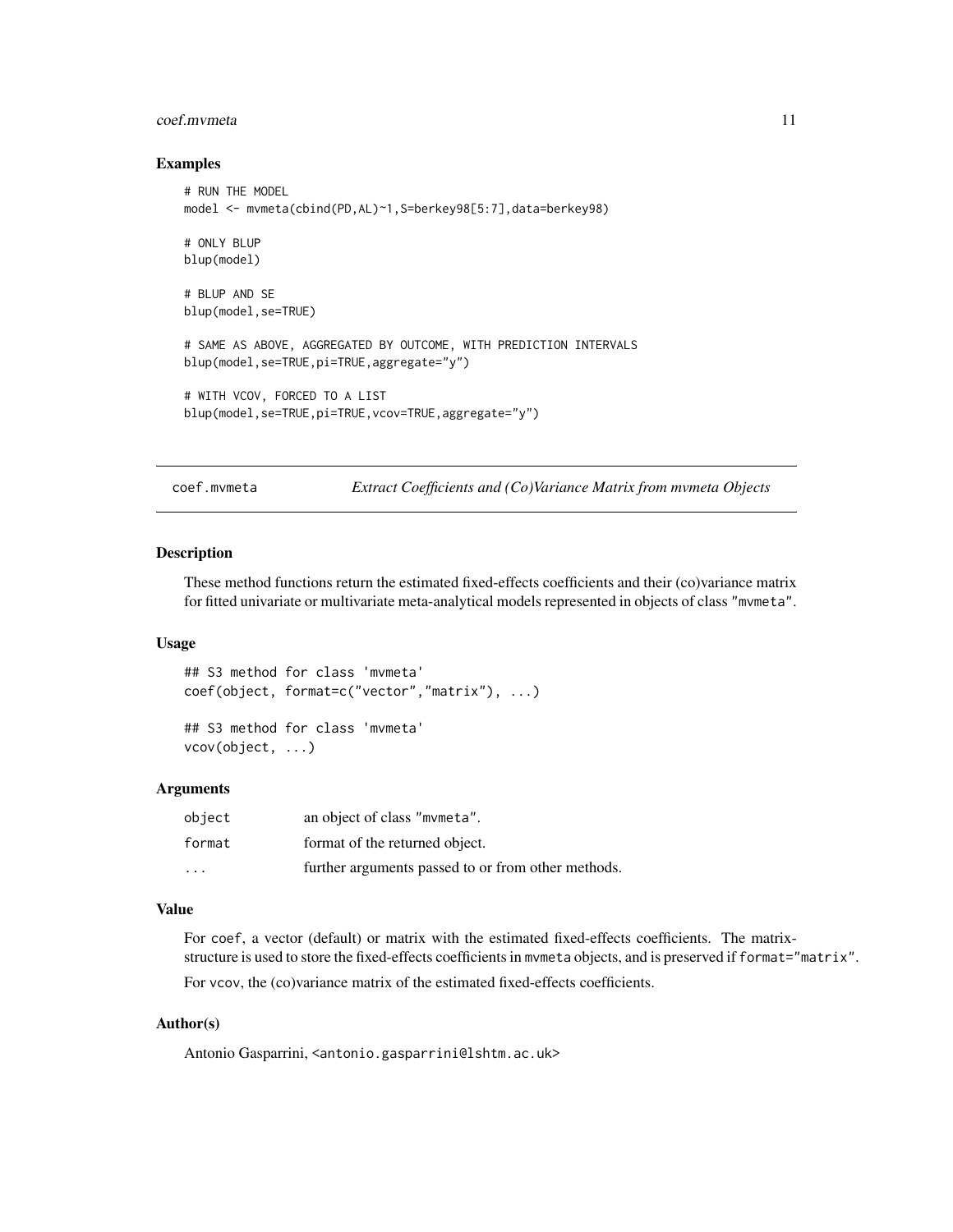# See Also

See [mvmeta-package](#page-1-1) for an overview of the package and modelling framework.

# Examples

```
# RUN THE MODEL
model <- mvmeta(cbind(PD,AL)~pubyear,S=berkey98[5:7],data=berkey98)
# COEFFICIENTS
model$coef
coef(model)
coef(model,format="matrix")
summary(model)$coef
# (CO)VARIANCE MATRIX
vcov(model)
```
<span id="page-11-1"></span>fibrinogen *Fibrinogen Studies Collaboration*

# Description

The Fibrinogen Studies Collaboration is a meta-analysis of individual data on 154,012 adults from 31 prospective cohort studies with information on plasma fibrinogen and major disease outcomes. The dataset reports a subset of the results of a first-stage analysis consisting of the log-hazard ratio of coronary heart disease for categories of levels of fibrinogen versus a baseline category.

### Usage

fibrinogen

# Format

A data frame with 31 observations on the following 15 variables:

- cohort: study ID.
- b2,b3,b4,b5: estimated log-hazard ratios for the second to fifth categories versus the baseline category.
- V\_2\_2,V\_3\_3,V\_4\_4,V\_5\_5: variances of the estimated log-hazard ratios.
- $V_2$ <sub>2</sub>, $V_2$ <sub>2</sub>, $V_3$ <sub>2</sub>, $V_4$ <sub>2</sub>, $V_3$ <sub>2</sub>, $V_4$ <sub>2</sub>, $V_5$ <sub>2</sub>, $V_6$ <sub>2</sub>, $V_7$ <sub>2</sub>, $V_8$ <sub>2</sub>, $V_9$ <sub>2</sub>, $V_9$ <sub>2</sub>, $V_1$ <sub>2</sub>, $V_2$ <sub>2</sub>, $V_3$ <sub>2</sub>, $V_4$ <sub>2</sub>, $V_5$ <sub>2</sub>, $V_6$ <sub>2</sub>, $V_7$ <sub>2</sub>, $V_8$ <sub>2</sub>, $V_9$ <sub>2</sub>, $V_9$ <sub>2</sub>, $V_9$ <sub>2</sub>, $V_9$ <sub>2</sub>, $V_$

# Details

The published analysis adopted a fixed-effects model on 10 categories of fibrinogen (Fibrinogen Studies Collaboration 2004, 2005). Here a subset of the results of the first-stage analysis is reported, namely the log-hazard ratio for 4 categories and associated (co)variance terms, ordered as the lower triangular elements of the (co)variance matrix taken by column. Details on the first-stage model and the second-stage meta-analysis are provided in White (2009) and Jackson and colleagues (2010).

<span id="page-11-0"></span>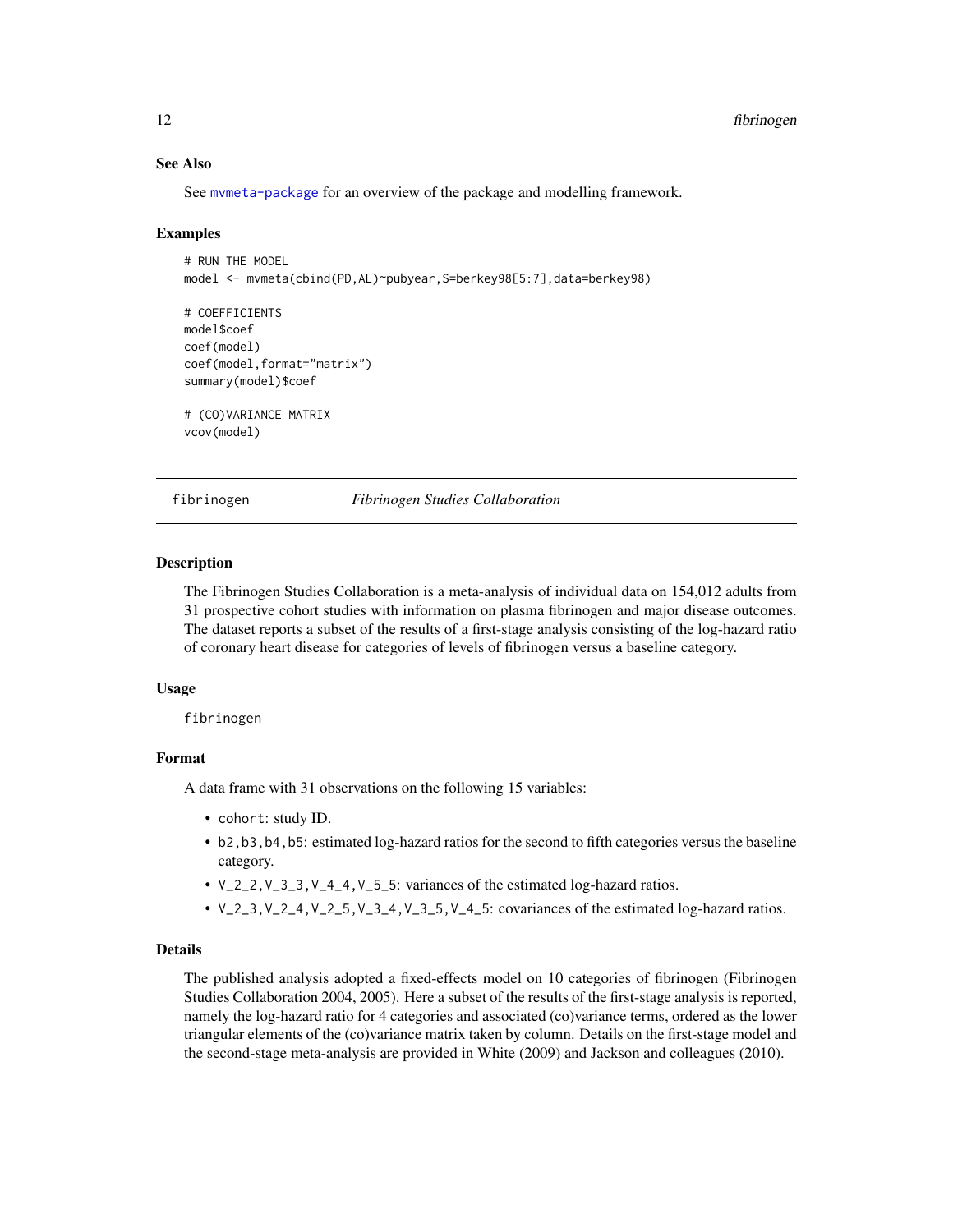<span id="page-12-0"></span>hsls and the set of the set of the set of the set of the set of the set of the set of the set of the set of the set of the set of the set of the set of the set of the set of the set of the set of the set of the set of the

# Note

The data provide an example of application of multivariate meta-analysis for multi-parameter association, where a relationship is defined by functions specified by several coefficients. In this case, the coefficients refer to log-hazard ratio for strata of the original variable versus a baseline category. A general overview of the application of multivariate meta-analysis in this setting is provided by Gasparrini and colleagues (2012).

# Source

Fibrinogen Studies Collaboration (2004). Collaborative meta-analysis of prospective studies of plasma fibrinogen and cardiovascular disease. *European Journal of Cardiovascular Prevention and Rehabilitation*. 11:9–17.

Fibrinogen Studies Collaboration (2005). Plasma fibrinogen level and the risk of major cardiovascular diseases and nonvascular mortality: an individual participant meta-analysis. *Journal of the American Medical Association*. 294:1799–1809.

White IR (2009). Multivariate random-effects meta-analysis. *Stata Journal*. 9(1):40–56.

Jackson D, White IR, Thompson SG (2010). Extending DerSimonian and Laird's methodology to perform multivariate random effects meta-analyses. *Statistics in Medicine*. 29(12):1282–1297.

Sera F, Armstrong B, Blangiardo M, Gasparrini A (2019). An extended mixed-effects framework for meta-analysis.*Statistics in Medicine*. 2019;38(29):5429-5444. [Freely available [here](http://www.ag-myresearch.com/2019_sera_statmed.html)].

Gasparrini A, Armstrong B, Kenward MG (2012). Multivariate meta-analysis for non-linear and other multi-parameter associations. *Statistics in Medicine*. 31(29):3821–3839. [Freely available [here](http://www.ag-myresearch.com/2012_gasparrini_statmed.html)].

# Examples

### REPRODUCE THE RESULTS IN WHITE (2009) AND JACKSON ET AL. (2010)

```
# INSPECT THE DATA
head(fibrinogen)
```

```
# REML MODEL
y <- as.matrix(fibrinogen[2:5])
S <- as.matrix(fibrinogen[6:15])
model <- mvmeta(y,S)
```

```
# SUMMARIZE THE RESULTS
print(summary(model),digits=3)
round(model$Psi,3)
```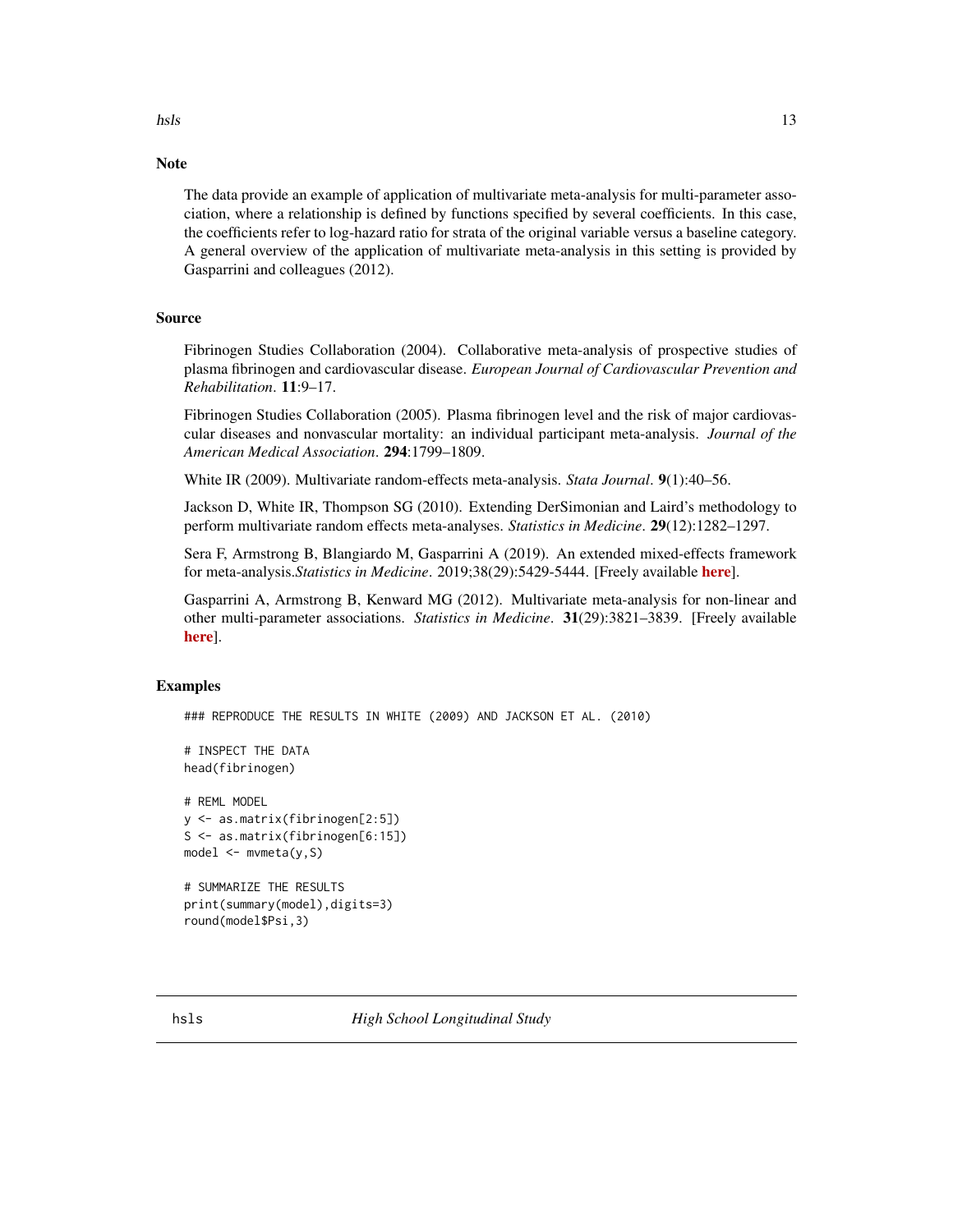# Description

This is a nationally representative, longitudinal study of more than 21,000 9th graders in 944 schools who will be followed through their secondary and postsecondary years. The data are used for testing whether sex, socioeconomic status and sex by socio-economic status interaction are predictive of the mathematics standardized score in each of the eight race groups.

# Usage

hsls

# Format

A data frame with 8 observations on the following 10 variables:

- race: race group.
- b1,b2,b3: estimated regression coefficients for sex, socio-economic status and sex by socioeconomic status interaction, respectively, on the mathematics standardized score.
- V11,V22,V33: variances of the estimated coefficients.
- V12,V13,V23: covariances of the estimated coefficients.

# Source

Chen H, Manning AK, Dupuis J (2012). A method of moments estimator for random effect multivariate meta-analysis. *Biometrics*. 68(4):1278-1284.

# Examples

```
### REPRODUCE THE RESULTS IN CHEN ET AL. (2012)
# INSPECT THE DATA
hsls
# FIXED-EFFECTS MODEL
S \leftarrow as_matrix(hsls[5:10])model <- mvmeta(cbind(b1,b2,b3),S,data=hsls,method="fixed")
summary(model)
# MM MODEL
model <- mvmeta(cbind(b1,b2,b3),S,data=hsls,method="mm")
summary(model)
model$Psi
```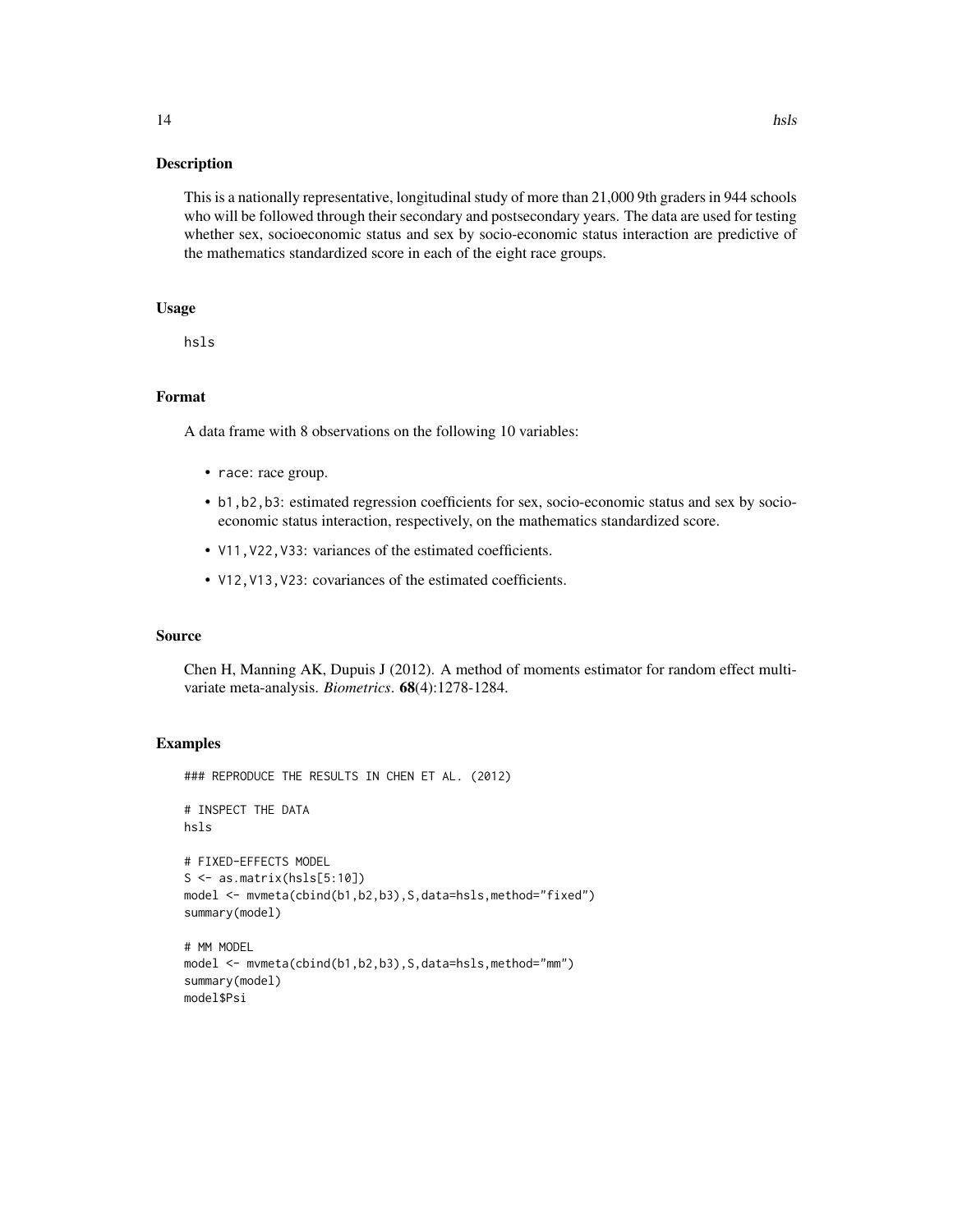# <span id="page-14-1"></span><span id="page-14-0"></span>Description

The dataset contains the results of ten studies that assess the effectiveness of hypertension treatment for lowering blood pressure. Each study provides complete data on two treatment effects, the difference in systolic blood pressure (SBP) and diastolic blood pressure (DBP) between the treatment and the control groups, where these differences are adjusted for the participants' baseline blood pressures. The within-study correlations of the two outcomes are known. Some trials are conducted on patients with isolated systolic hypertension (ISH).

# Usage

hyp

# Format

A data frame with 10 observations on the following 7 variables:

- study: study ID.
- sbp,sbp\_se: estimated difference and its standard error in systolic blood pressure.
- dbp,dbp\_se: estimated difference and its standard error in diastolic blood pressure.
- rho: within-study correlation between the estimated differences in systolic and diastolic blood pressure.
- ish: indicator for studies on patients with isolated systolic hypertension.

# Note

The standard errors for the two outcomes are wrongly reported as variances in the original article by Jackson and colleagues (2013).

# Source

Jackson D, White IR, Riley RD (2013). A matrix based method of moments for fitting the multivariate random effects model for meta-analysis and meta-regression. *Biometrical Journal*. 55(2):231– 45.

# Examples

```
### REPRODUCE THE RESULTS IN JACKSON ET AL. (2013)
# INSPECT THE DATA
hyp
# INPUT THE CORRELATION (CAN ALSO BE INPUTTED DIRECTLY, SEE BELOW)
(S <- inputcov(hyp[c("sbp_se","dbp_se")],cor=hyp$rho))
```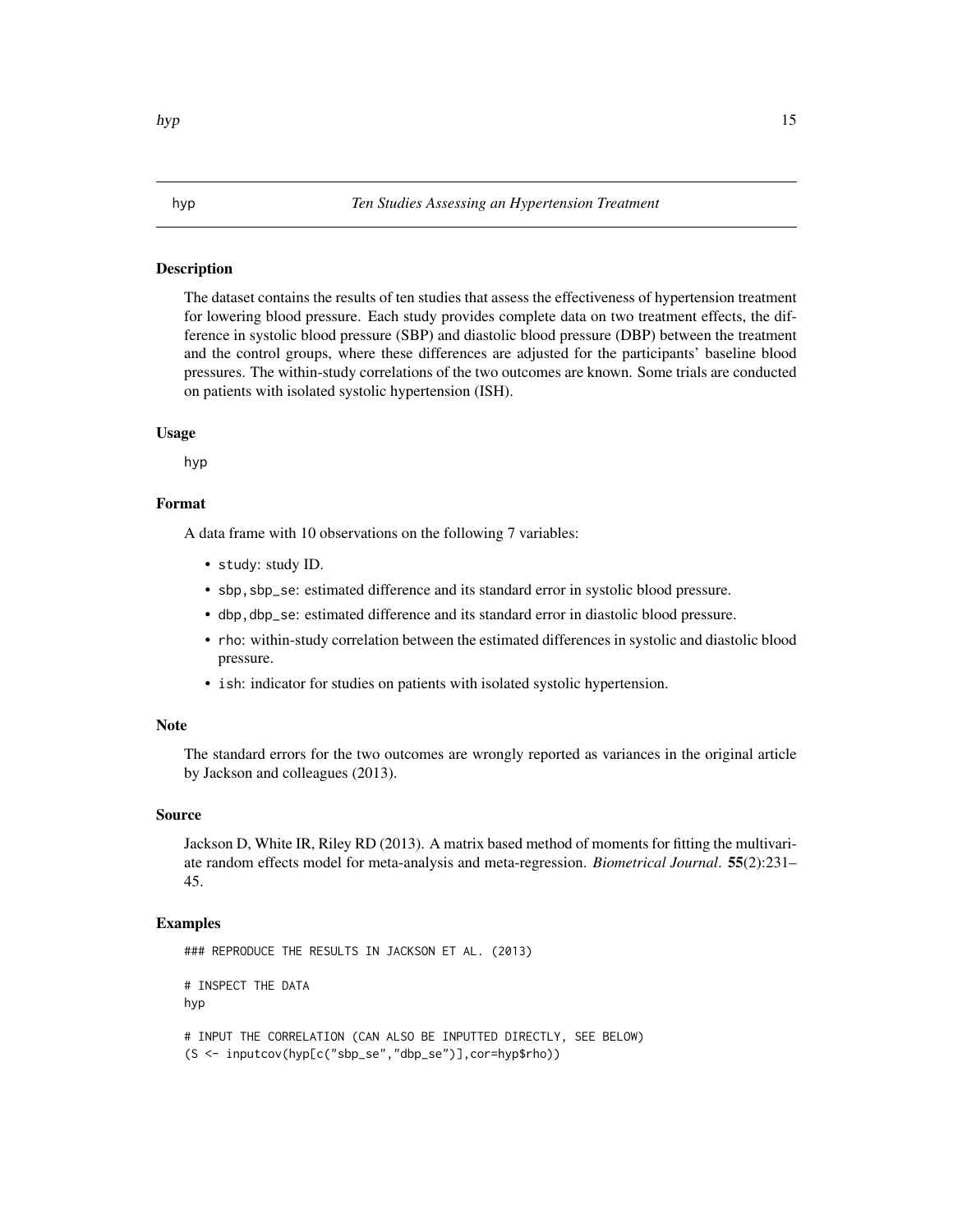### <span id="page-15-0"></span>16 inputcov and the set of the set of the set of the set of the set of the set of the set of the set of the set of the set of the set of the set of the set of the set of the set of the set of the set of the set of the set

```
# CHECK WITH THE FIRST STUDY
cov2cor(xpndMat(S[1,]))
# META-ANALYSIS, REML MODEL
model <- mvmeta(cbind(sbp,dbp),S=S,data=hyp)
print(summary(model),digits=2)
round(model$Psi,2)
# META-ANALYSIS, REML MODEL (INPUTTING THE CORRELATION DIRECTLY)
model <- mvmeta(cbind(sbp,dbp),S=cbind(sbp_se,dbp_se)^2,data=hyp,
  control=list(Scor=hyp$rho))
print(summary(model),digits=2)
# META-ANALYSIS, MM MODEL
model <- mvmeta(cbind(sbp,dbp), S=S,data=hyp,method="mm")
print(summary(model),digits=2)
round(model$Psi,2)
# META-REGRESSION, REML MODEL
model <- mvmeta(cbind(sbp,dbp)~ish,S=S,data=hyp)
print(summary(model),digits=2)
# META-REGRESSION, MM MODEL
model <- mvmeta(cbind(sbp,dbp)~ish,S=S,data=hyp,method="mm")
```

```
print(summary(model),digits=2)
```
<span id="page-15-1"></span>inputcov *Input (Co)Variance Matrices*

# Description

This function inputs (co)variance matrices of a set of outcomes given the corresponding standard deviation and correlation values.

### Usage

```
inputcov(sd, cor=NULL)
```
# Arguments

| sd  | a $m \times k$ matrix of standard deviations for k outcomes in m matrices, or a vector<br>for $k$ outcomes in a single matrix.  |
|-----|---------------------------------------------------------------------------------------------------------------------------------|
| cor | either a vector of length 1, m or $k(k-1)/2$ , or alternatively a $k \times k$ or $m \times$<br>$k(k-1)/2$ matrix. See Details. |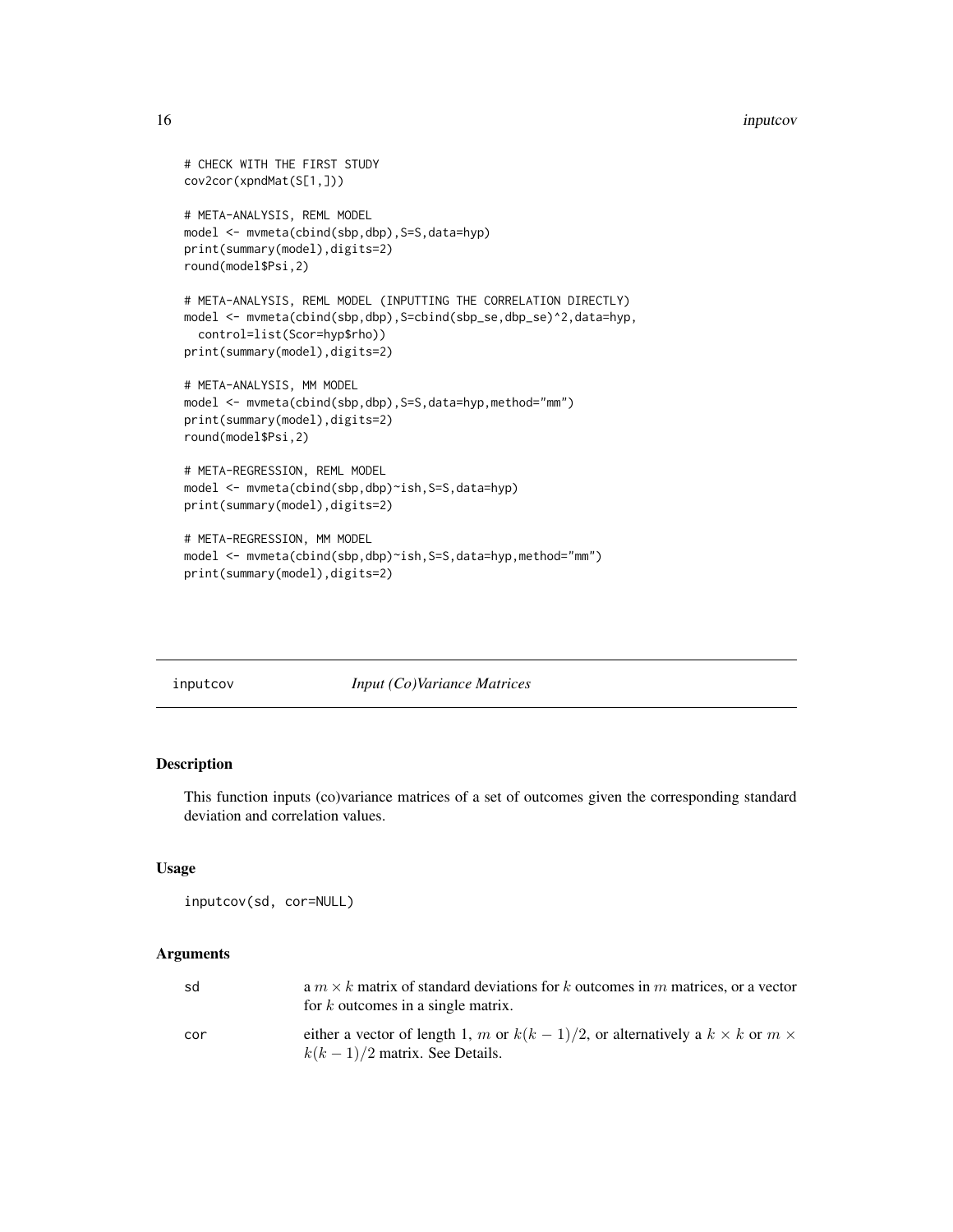# <span id="page-16-0"></span>inputcov and the contract of the contract of the contract of the contract of the contract of the contract of the contract of the contract of the contract of the contract of the contract of the contract of the contract of t

# Details

Depending the number of outcomes  $k$  and matrices  $m$ , the argument cor is interpreted as:

- if a vector of length 1 (a scalar), the same correlation for all the k outcomes for all the  $m$ matrices;
- if a vector of length m, the same correlation for all the  $k$  outcomes for each of the m matrices;
- if a vector of length  $k(k-1)/2$ , the lower triangular elements (without diagonal, taken by column) of the correlation matrix of the  $k$  outcomes, the same for all the  $m$  matrices;
- if a  $k \times k$  matrix, the correlation matrix for the single matrix (only when  $m=1$ );
- if a  $m \times k(k-1)/2$  matrix, each row represents the lower triangular elements (without diagonal, taken by column) of the correlation matrix of the k outcomes for each of the  $m$  matrices.

# Value

For a single matrix, the (co)variance matrix itself. For multiple matrices, a  $m \times k(k+1)/2$  matrix, where each row represents the vectorized entries of the lower triangle (with diagonal, taken by column) of the related (co)variance matrix (see [vechMat](#page-60-1)).

### Note

This function is imported from the package **mixmeta**. It is called internally by mymeta for multivariate models to input the correlation(s) when only the within-unit variances are provided through the argument S. In this case, the correlation values are set through the argument Scor in the control list (see [mvmeta.control](#page-29-1)).

# Author(s)

Antonio Gasparrini <<antonio.gasparrini@lshtm.ac.uk>>

# See Also

See [xpndMat](#page-60-2). See [mvmeta.control](#page-29-1).

# Examples

```
# SOME RANDOM SD FOR A SINGLE MATRIX, WITH CONSTANT CORRELATION
(M <- inputcov(runif(4, 0.1, 3), 0.7))
# CHECK CORRELATION
cov2cor(M)
```

```
# NOW WITH A MORE COMPLEX CORRELATION STRUCTURE
(M <- inputcov(runif(3, 0.1, 3), c(0.7,0.2,0.4)))
cov2cor(M)
```

```
# MULTIPLE MATRICES
(V <- matrix(runif(5*3, 0.1, 3), 5, 3,
 dimnames=list(1:5, paste("V", 1:3, sep=""))))
inputcov(V, 0.6)
```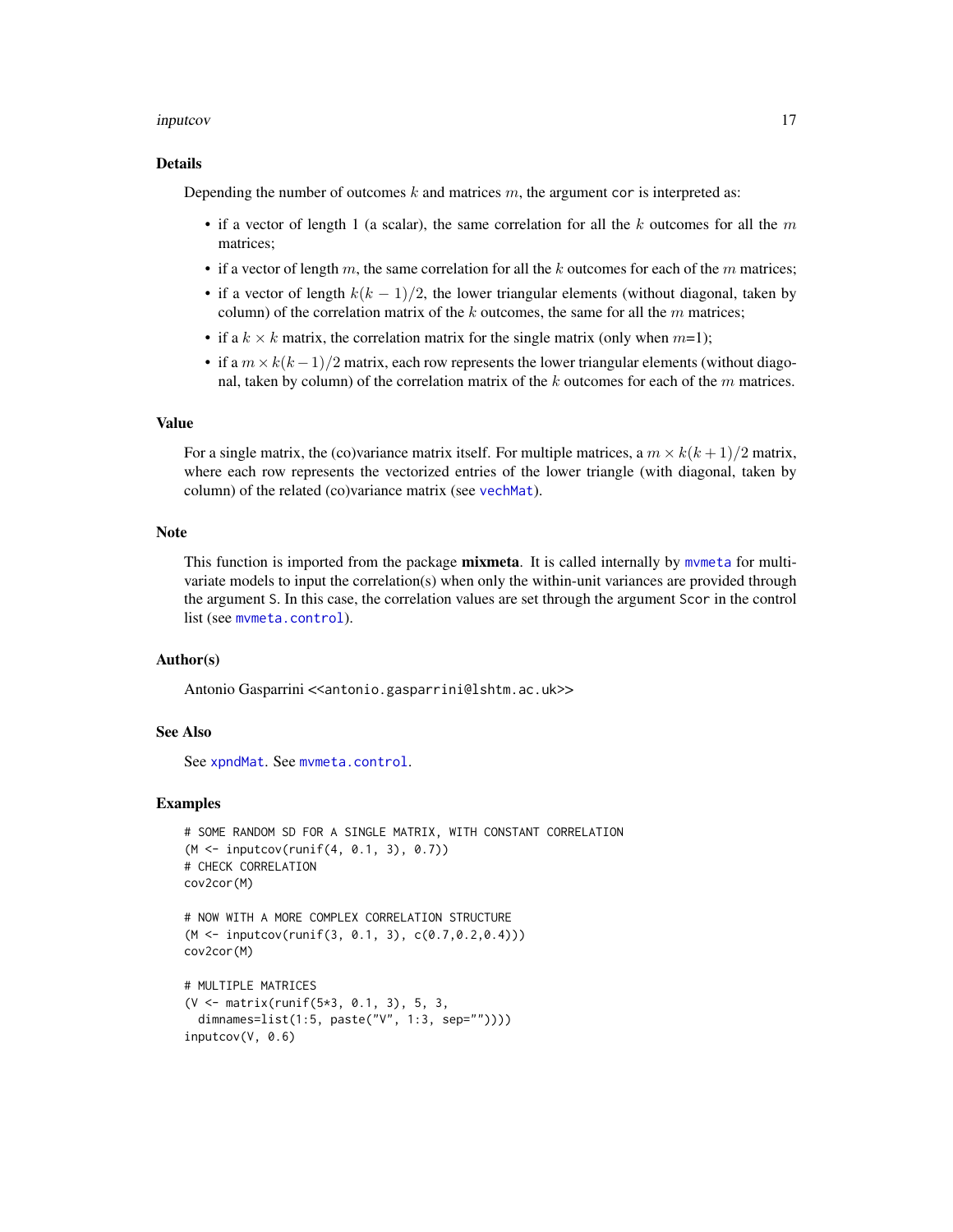```
# WITH REAL DATA WHEN CORRELATIONS AVAILABLE
hyp
(S <- inputcov(hyp[c("sbp_se","dbp_se")], cor=hyp$rho))
# CHECK FIRST STUDY
cov2cor(xpndMat(S[1,]))
# USED INTERNALLY IN mvmeta
p53
inputcov(sqrt(p53[c("V1","V2")]), 0.5)
model <- mvmeta(cbind(y1,y2), S=cbind(V1,V2), data=p53, control=list(Scor=0.5))
model$S
```
<span id="page-17-1"></span>

inputna *Input Missing Values*

# Description

This function augment data by replacing missing values. It can be used internally in [mvmeta](#page-24-1) through the [control](#page-29-1) list.

# Usage

inputna(y, S, inputvar=10^4)

# Arguments

|          | Assuming a meta-analysis or meta-regression based on $n$ units and $k$ outcomes:                                                                                                                                                                                                                                                                                                                                                                                                                   |
|----------|----------------------------------------------------------------------------------------------------------------------------------------------------------------------------------------------------------------------------------------------------------------------------------------------------------------------------------------------------------------------------------------------------------------------------------------------------------------------------------------------------|
|          | a <i>n</i> -dimensional vector (for univariate models) or $m \times k$ matrix (for multivariate<br>models) of outcomes.                                                                                                                                                                                                                                                                                                                                                                            |
| ş        | series of within-unit variances (or (co)variance matrices for multivariate mod-<br>els) of the estimated outcome(s). For univariate models, this is usually a $n-$<br>dimensional vector. For multivariate models, it can be provided as: a $m$ -dimensional<br>list of $k \times k$ matrices; a tri-dimensional $k \times k \times m$ array; a matrix or data frame<br>with <i>n</i> rows and $k(k + 1)/2$ or <i>k</i> columns, depending on the availability of the<br>within-unit correlations. |
| inputvar | multiplier for inputting the missing variances in S.                                                                                                                                                                                                                                                                                                                                                                                                                                               |

# Details

The function augments the data by replacing missing values in the outcomes and the associated (co)variances. Specifically, it replaces missing outcomes and missing covariances (if provided) with 0, and missing variances with the largest observed variance multiplied by inputvar. This value is expected to be very high, by default  $10<sup>4</sup>$ , so that the corresponding observation contributes only negligibly to the final estimate.

<span id="page-17-0"></span>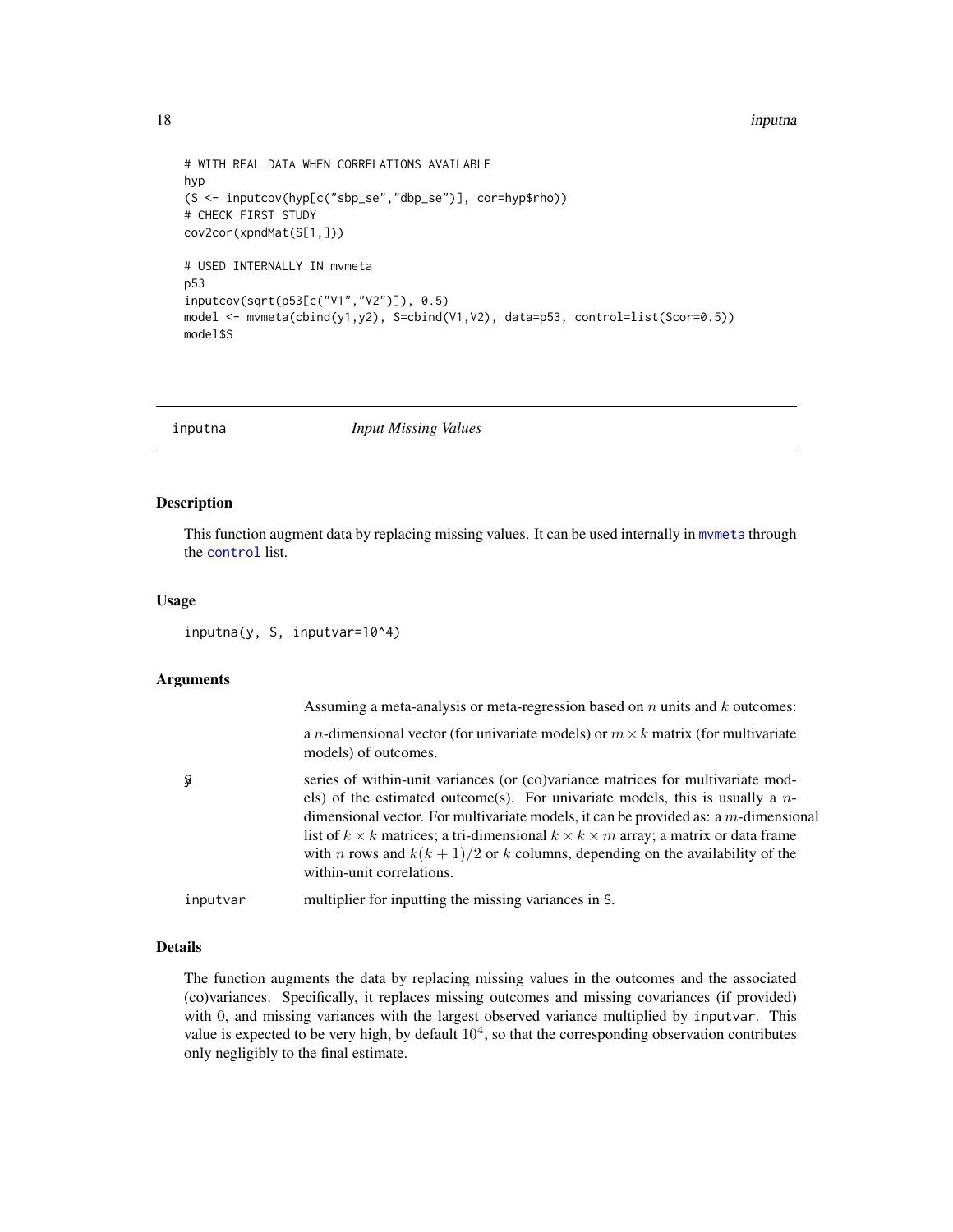### <span id="page-18-0"></span>inputna 19

### Value

A matrix with the first k column corresponding to the augmented outcomes, and the remaining  $k(k+1)$  $1/2$  or k columns (depending on the availability of the within-study covariances) corresponding to vectorized entries of the lower triangle of the related (co)variance matrices.

### Note

Data augmentation used to be the approach to deal with missing values in the first implementation of mvmeta. The current algorithms directly account for missing. This function is now imported from the package mixmeta.

Inputting missing values can be useful when two or more outcomes are never observed jointly, and the estimation is entirely based on indirect comparison. This method can be applied in network meta-analysis, also called indirect treatment comparison.

This approach can produce different results than standard methods, especially when the occurrence of missing is substantial. Preliminary analyses indicate that likelihood-based estimation methods do not seem to be affected, while non-iterative estimators such as method of moments and variance components are more sensitive. The user should be careful on the application of missing augmentation.

# Author(s)

Antonio Gasparrini << antonio.gasparrini@lshtm.ac.uk>>

# References

Sera F, Armstrong B, Blangiardo M, Gasparrini A (2019). An extended mixed-effects framework for meta-analysis.*Statistics in Medicine*. 2019;38(29):5429-5444. [Freely available [here](http://www.ag-myresearch.com/2019_sera_statmed.html)].

Gasparrini A, Armstrong B, Kenward MG (2012). Multivariate meta-analysis for non-linear and other multi-parameter associations. *Statistics in Medicine*. 31(29):3821–3839. [Freely available [here](http://www.ag-myresearch.com/2012_gasparrini_statmed.html)].

Jackson D, Riley R, White IR (2011). Multivariate meta-analysis: Potential and promise. *Statistics in Medicine*. 30(20);2481–2498.

White IR (2009). Multivariate random-effects meta-analysis. *Stata Journal*. 9(1):40–56.

White IR (2011). Multivariate random-effects meta-regression: updates to mvmeta. *Stata Journal*. 11(2):255-270.

# See Also

See [inputcov](#page-15-1) for inputting (co)variance matrices.

# Examples

```
# INSPECT THE DATA
head(smoking)
```
# STANDARD APPROACH TO MISSING DATA y <- as.matrix(smoking[11:13]) S <- as.matrix(smoking[14:19])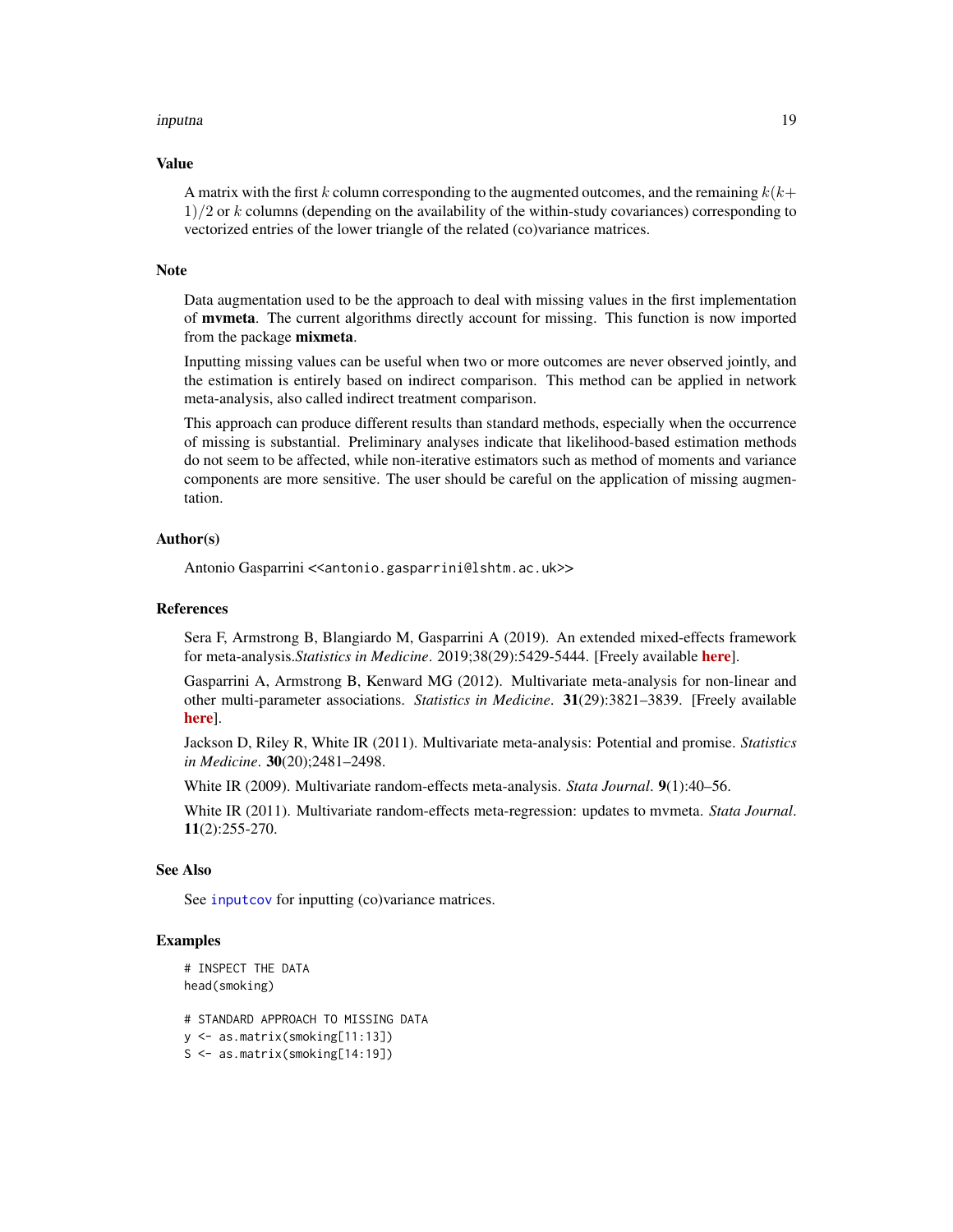```
mod1 <- mvmeta(y, S)summary(mod1)
# WITH DATA AUGMENTATION
augdata <- inputna(y, S)
y \leq - augdata[,1:3]
S <- augdata[, -c(1:3)]mod2 <- mvmeta(y, S)
summary(mod2)
# NB: SAME PARAMETER ESTIMATES, BUT WRONG NYUMBER OF OBS
# USED INTERNALLY IN mvmeta
y <- as.matrix(smoking[11:13])
S <- as.matrix(smoking[14:19])
mod3 <- mvmeta(y, S, control=list(inputna=TRUE))
summary(mod3)
# NOW RIGHT NUMBER OF OBS
```
<span id="page-19-1"></span>

logLik.mvmeta *Extract Log-Likelihood from mvmeta Objects*

# Description

This method function returns the log-likelihood for fitted univariate or multivariate meta-analytical models represented in objects of class "mvmeta".

### Usage

```
## S3 method for class 'mvmeta'
logLik(object, ...)
```
### Arguments

| object   | an object of class "mvmeta".                       |
|----------|----------------------------------------------------|
| $\cdots$ | further arguments passed to or from other methods. |

### Value

A numeric scalar of class "logLik" with attributes, providing the (restricted) log likelihood of the model. Attributes correspond to the component df of mvmeta objects, namely the following scalars: nall (number of observations used for estimation, excluding missing values), nobs (equal to nall, minus the number of fixed-effects coefficients for REML models, fixed (number of estimated fixed-effects coefficients), random (number of estimated (co)variance terms).

### **Note**

This functions is called by [AIC](#page-0-0) and [BIC](#page-0-0) for computing the Akaike and Bayesian information criteria.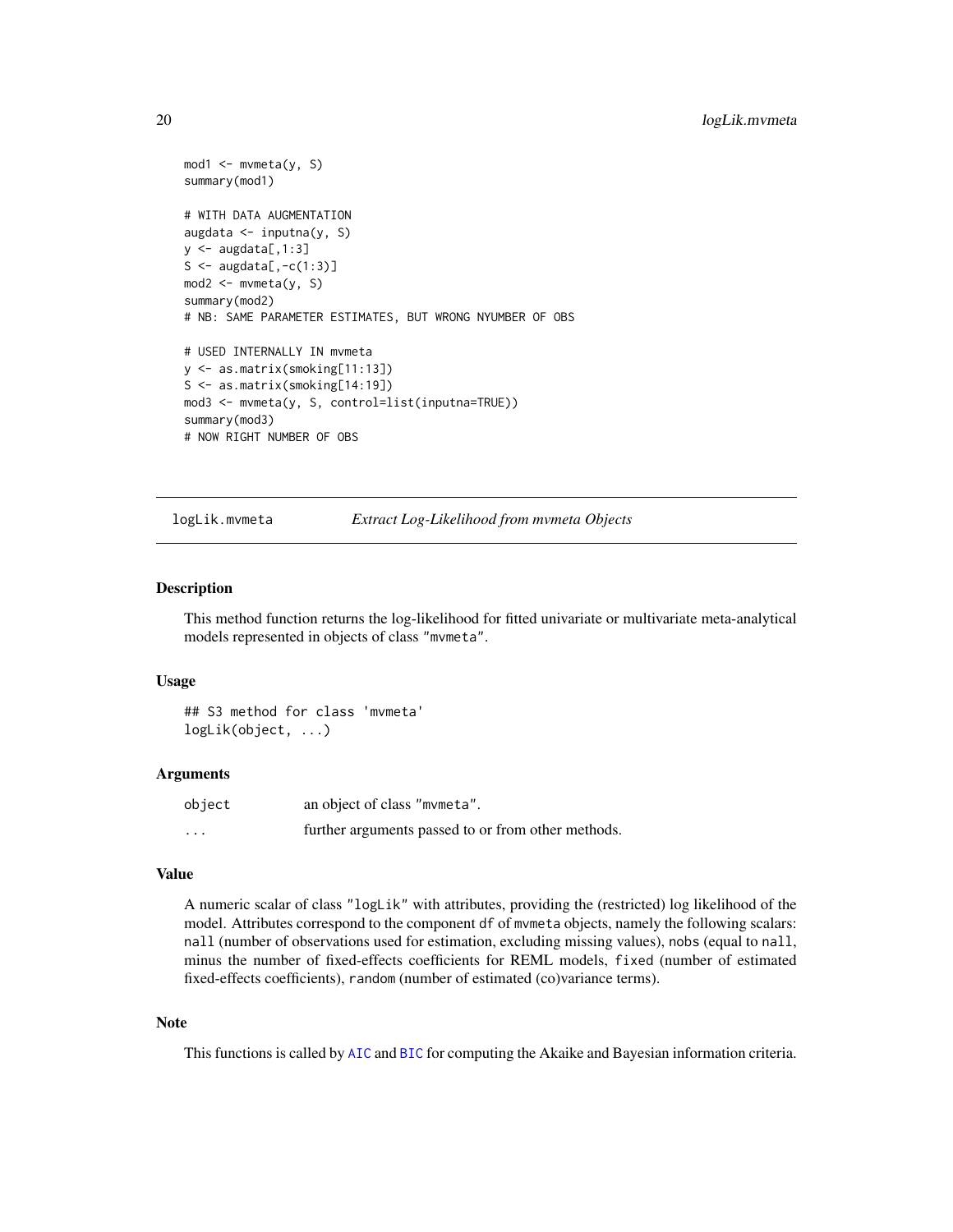### <span id="page-20-0"></span>mlprof.fn 21

# Author(s)

Antonio Gasparrini, <antonio.gasparrini@lshtm.ac.uk>

# References

Sera F, Armstrong B, Blangiardo M, Gasparrini A (2019). An extended mixed-effects framework for meta-analysis.*Statistics in Medicine*. 2019;38(29):5429-5444. [Freely available [here](http://www.ag-myresearch.com/2019_sera_statmed.html)].

Gasparrini A, Armstrong B, Kenward MG (2012). Multivariate meta-analysis for non-linear and other multi-parameter associations. *Statistics in Medicine*. 31(29):3821–3839. [Freely available [here](http://www.ag-myresearch.com/2012_gasparrini_statmed.html)].

# See Also

See the default method [logLik](#page-0-0). See [mvmeta-package](#page-1-1) for an overview of the package and modelling framework.

# Examples

# RUN THE MODEL model <- mvmeta(cbind(PD,AL)~pubyear,S=berkey98[5:7],data=berkey98)

```
# LOG-LIKELIHOOD
ll <- logLik(model)
ll
attributes(ll)
# AIC and BIC
AIC(model)
BIC(model)
```
<span id="page-20-1"></span>mlprof.fn *Likelihood Functions for mvmeta Models*

### <span id="page-20-2"></span>**Description**

These functions compute the value of the log-likelihood and the related vectors of first partial derivatives for random-effects multivariate and univariate meta-analysis and meta-regression, in terms of model parameters. They are meant to be used internally and not directly run by the users.

### Usage

```
mlprof.fn(par, Xlist, ylist, Slist, nalist, k, m, p, nall, bscov, ctrl)
mlprof.gr(par, Xlist, ylist, Slist, nalist, k, m, p, nall, bscov, ctrl)
remlprof.fn(par, Xlist, ylist, Slist, nalist, k, m, p, nall, bscov, ctrl)
remlprof.gr(par, Xlist, ylist, Slist, nalist, k, m, p, nall, bscov, ctrl)
iter.igls(Psi, Xlist, ylist, Slist, nalist, k, m)
```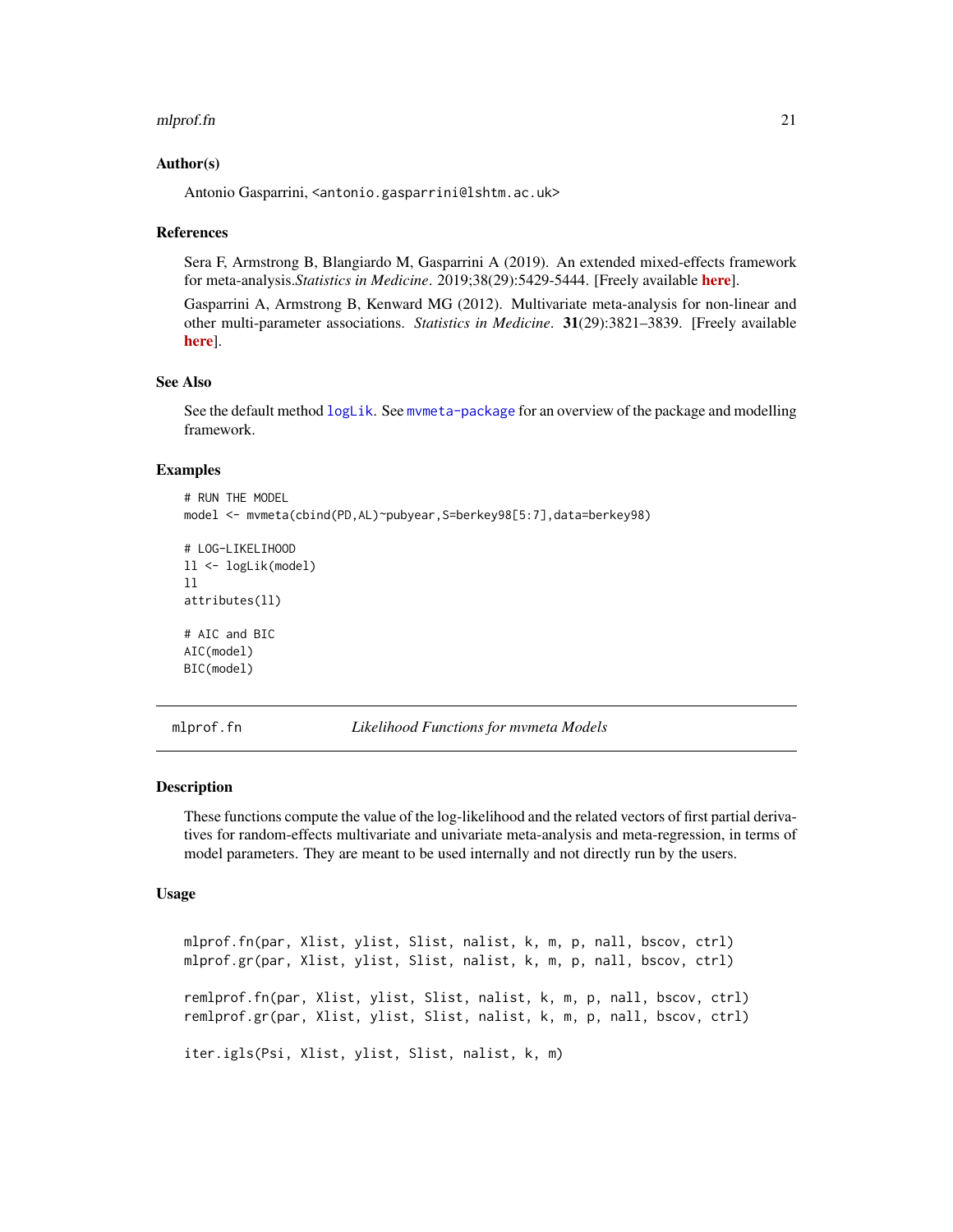# <span id="page-21-0"></span>**Arguments**

|                        | Assuming a meta-analysis or meta-regression based on $m$ studies, $k$ outcomes<br>and $p$ predictors:                                                                                                                   |
|------------------------|-------------------------------------------------------------------------------------------------------------------------------------------------------------------------------------------------------------------------|
|                        | a vector representing the random-effects parameters defining the between-study<br>(co)variance matrix.                                                                                                                  |
| ₿аѓ                    | a $k \times k$ matrix representing the current estimate of the between-study (co)variance<br>matrix.                                                                                                                    |
| Xlist                  | a m-dimensional list of study-specific design matrices for the fixed-effects part<br>of the model. Rows corresponding to missing outcomes have been excluded.                                                           |
| ylist                  | a m-dimensional list of study-specific of vectors of estimated outcomes. Entries<br>corresponding to missing outcomes have been excluded.                                                                               |
| Slist                  | a $m$ -dimensional list of within-study (co)variance matrices of estimated out-<br>comes. Rows and columns corresponding to missing outcomes have been ex-<br>cluded.                                                   |
| nalist                 | a $m$ -dimensional list of $k$ -dimensional study-specific logical vectors, identifying<br>missing outcomes.                                                                                                            |
| $k, m, p, \text{nall}$ | numeric scalars: number of outcomes, number of studies included in estimation<br>(equal to the length of lists above), number of predictors (including the inter-<br>cept), number of observations (excluding missing). |
| bscov                  | a string defining the between-study (co)variance structure in likelihood based<br>models. See Details.                                                                                                                  |
| ctrl                   | list of parameters for controlling the fitting process, usually internally set to<br>default values by mvmeta.control. The name is chosen to avoid conflicts with<br>the argument control in optim.                     |

# Details

These functions are called internally by the fitting functions mymeta.ml and mymeta.reml to perform iterative optimization algorithms for estimating random effects meta-analytical models.

The maximization of the (restricted) likelihood starts with few runs of an iterative generalized least square algorithm implemented in iter.igls. This can be regarded as a fast and stable way to get starting values close to the maximum for the Quasi-Newton iterative algorithm, implemented in [optim](#page-0-0). Alternatively, starting values can be provided by the user in the control list (see [mvmeta.control](#page-29-1)). The function [optim](#page-0-0) requires the algorithms to compute the value of the (restricted) likelihood and (optionally) the vector of its first partial derivatives, provided by the related likelihood functions.

These functions actually specify the *profiled* version of the (restricted) likelihood, expressed only in terms of random-effects parameters, while the estimate of the fixed-effects coefficients is provided at each iteration by the internal function glsfit, based on the current value of the betweenstudy (co)variance matrix. At convergence, the value of this profiled version is identical to the full (restricted) likelihood. This approach is computationally efficient, as it reduces the number of parameters in the optimization routine, especially for meta-regression models.

The random-effects parameters in par depends on the chosen [structure](#page-42-1) for the between-study (co)variance matrix. The parameterization ensures the positive-definiteness of the estimated matrix. A Cholesky decomposition is then performed on the marginal (co)variance matrix in order to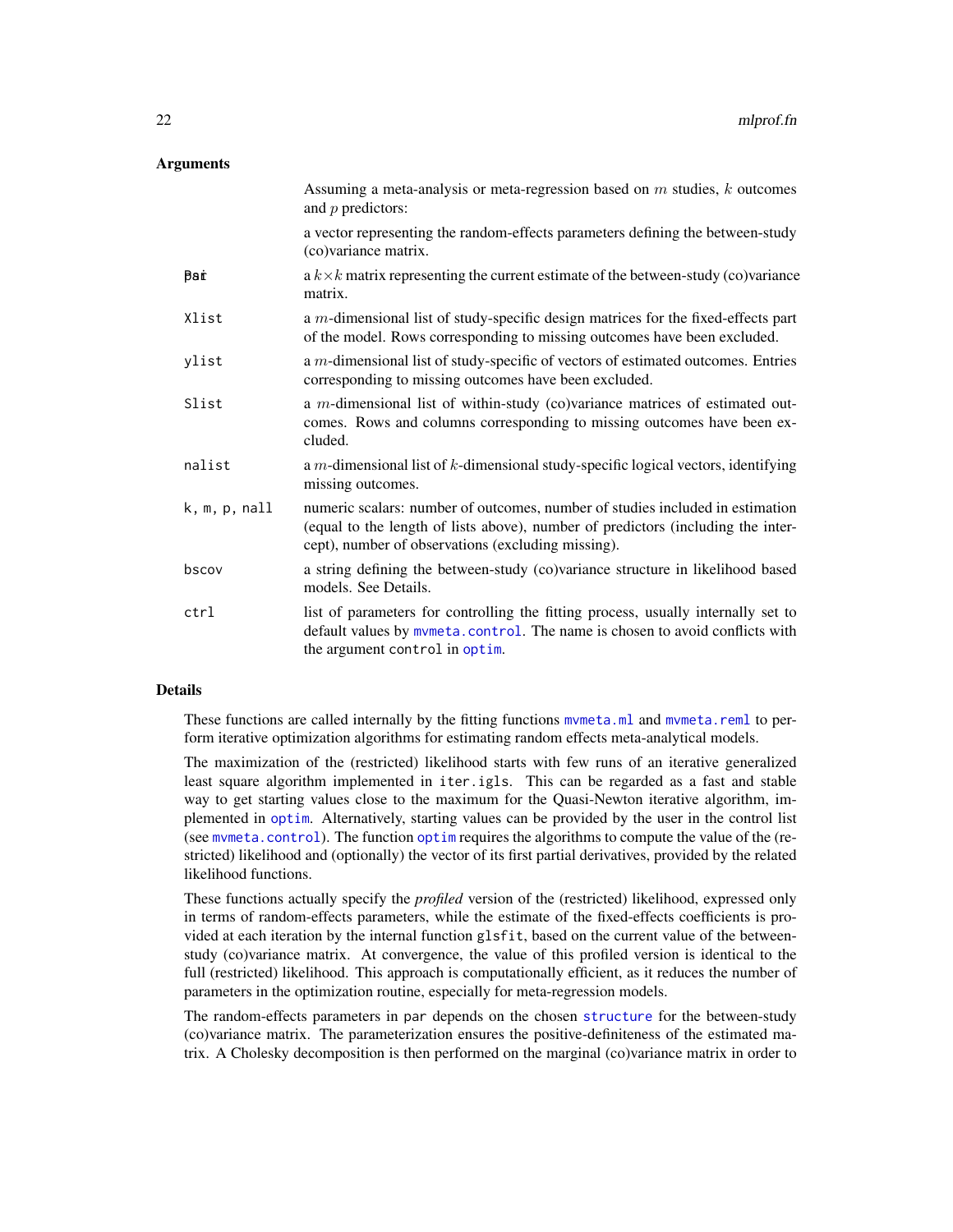### <span id="page-22-0"></span>mlprof.fn 23

re-express the problem as standard least square equations, an approach which speeds up the computation of matrix inverses and determinants. These equations are finally solved through a QR decomposition, which guarantees stability. More details are provided in the references below.

Some parameters of the fitting procedures are determined through [mvmeta.control](#page-29-1). Specifically, the user can obtain the Hessian matrix of the estimated parameters (appropriately transformed, see [mvmetaCovStruct](#page-42-1)) in the optimization function by setting hessian=TRUE, and specific control settings in the optimization process can be defined by the control list argument optim. These values are passed to the [optim](#page-0-0)ization function optim.

# Value

mlprof.fn and remlprof.fn return the value of the (restricted) log-likelihood for a given set of parameters in par. mlprof.gr and remlprof.gr return instead the related vector of first partial derivatives. iter. igls returns an updated estimate of Psi given its initial value or the value at the previous iteration.

### Note

As stated earlier, these functions are called internally by mymeta.ml and mymeta.reml, and are not meant to be used directly. In particular, their code does not contain any check on the arguments provided, which are expected in specific formats. They are however exported in the namespace and documented for completeness.

### Author(s)

Antonio Gasparrini, <antonio.gasparrini@lshtm.ac.uk>

# References

Sera F, Armstrong B, Blangiardo M, Gasparrini A (2019). An extended mixed-effects framework for meta-analysis.*Statistics in Medicine*. 2019;38(29):5429-5444. [Freely available [here](http://www.ag-myresearch.com/2019_sera_statmed.html)].

Gasparrini A, Armstrong B, Kenward MG (2012). Multivariate meta-analysis for non-linear and other multi-parameter associations. *Statistics in Medicine*. 31(29):3821–3839. [Freely available [here](http://www.ag-myresearch.com/2012_gasparrini_statmed.html)].

Goldstein H (1986). Multilevel mixed linear model analysis using iterative generalized least squares. *Biometrika*. 73(1):43.

Lindstrom MJ and Bates DM (1988). Newton-Raphson and EM algorithms for linear mixed-effects models for repeated-measures data. *Journal of the American Statistical Association*. 83(404):1014– 1022.

Pinheiro JC and Bates DM (2000). *Mixed-Effects Models in S and S-PLUS*. New York, Springer Verlag.

# See Also

See [mvmeta.fit](#page-24-2) and [mvmeta.ml](#page-34-1) for additional info on the fitting procedures. See [mvmeta.control](#page-29-1) to determine specific parameters of the fitting procedures. See [mvmetaCovStruct](#page-42-1) for (co)variance structures. See [chol](#page-0-0) and [qr](#page-0-0) for info on the Cholesky and QR decomposition. See [mvmeta-package](#page-1-1) for an overview of the package and modelling framework.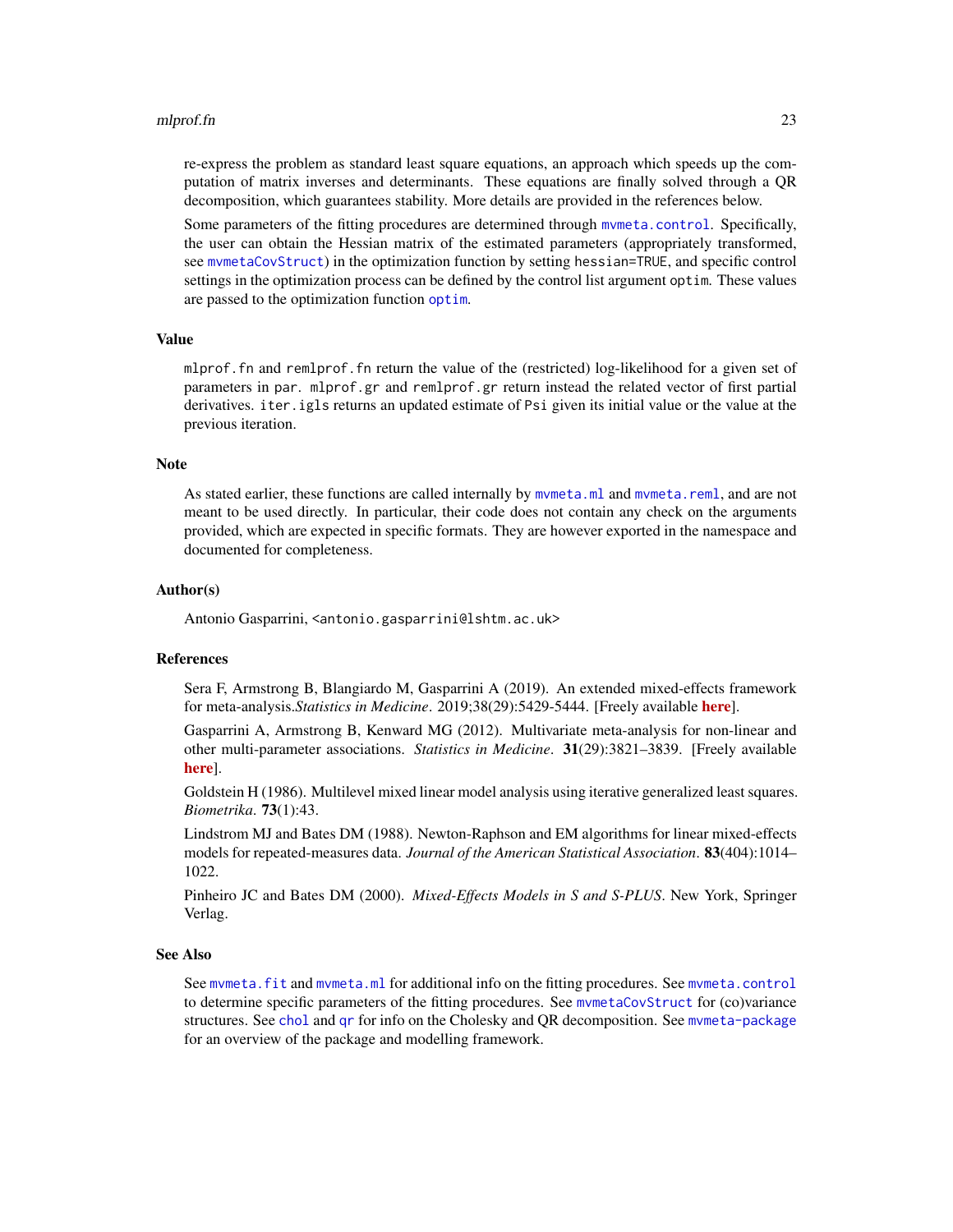<span id="page-23-1"></span><span id="page-23-0"></span>model.frame.mvmeta *Extract Model Frame and Design Matrix from mvmeta Objects*

### <span id="page-23-2"></span>Description

These method functions return the model frame and design matrix for univariate or multivariate meta-analytical models represented in objects of class "mvmeta".

# Usage

```
## S3 method for class 'mvmeta'
model.frame(formula, ...)
## S3 method for class 'mvmeta'
model.matrix(object, ...)
```
# Arguments

object, formula

an object of class "mvmeta".

... further arguments passed to or from other methods.

### Details

The model frame is produced by [mvmeta](#page-24-1) when fitting the meta-analytical model, and stored in the mvmeta object if argument model=TRUE. Alternatively, the model frame is directly returned by [mvmeta](#page-24-1) with argument method="model.frame". The method function model.frame simply extracts the saved model frame if available, or otherwise evaluates a call to mymeta when method="model.frame".

The method function model.matrix extracts the design matrix from a fitted meta-analytical model. It first extract the model frame by calling model.frame, and then passes the call to the default method.

These methods functions are similar to those provided for regression objects 1m and 1m.

# Value

For model. frame, a data.frame with special attributes (see the default method model. frame) and the additional class "data.frame.mvmeta".

For model.matrix, the design matrix used to fit the model.

# Note

The reason why these specific method functions are made available for class mvmeta, and in particular why a new class "data.frame.mvmeta" has been defined for model frames, lies in the special handling of missing values in multivariate meta-analysis models fitted with [mvmeta](#page-24-1). Methods [na.omit](#page-49-1) and [na.exclude](#page-49-2) for class "data.frame.mvmeta" are useful for properly accounting for missing values when fitting these models.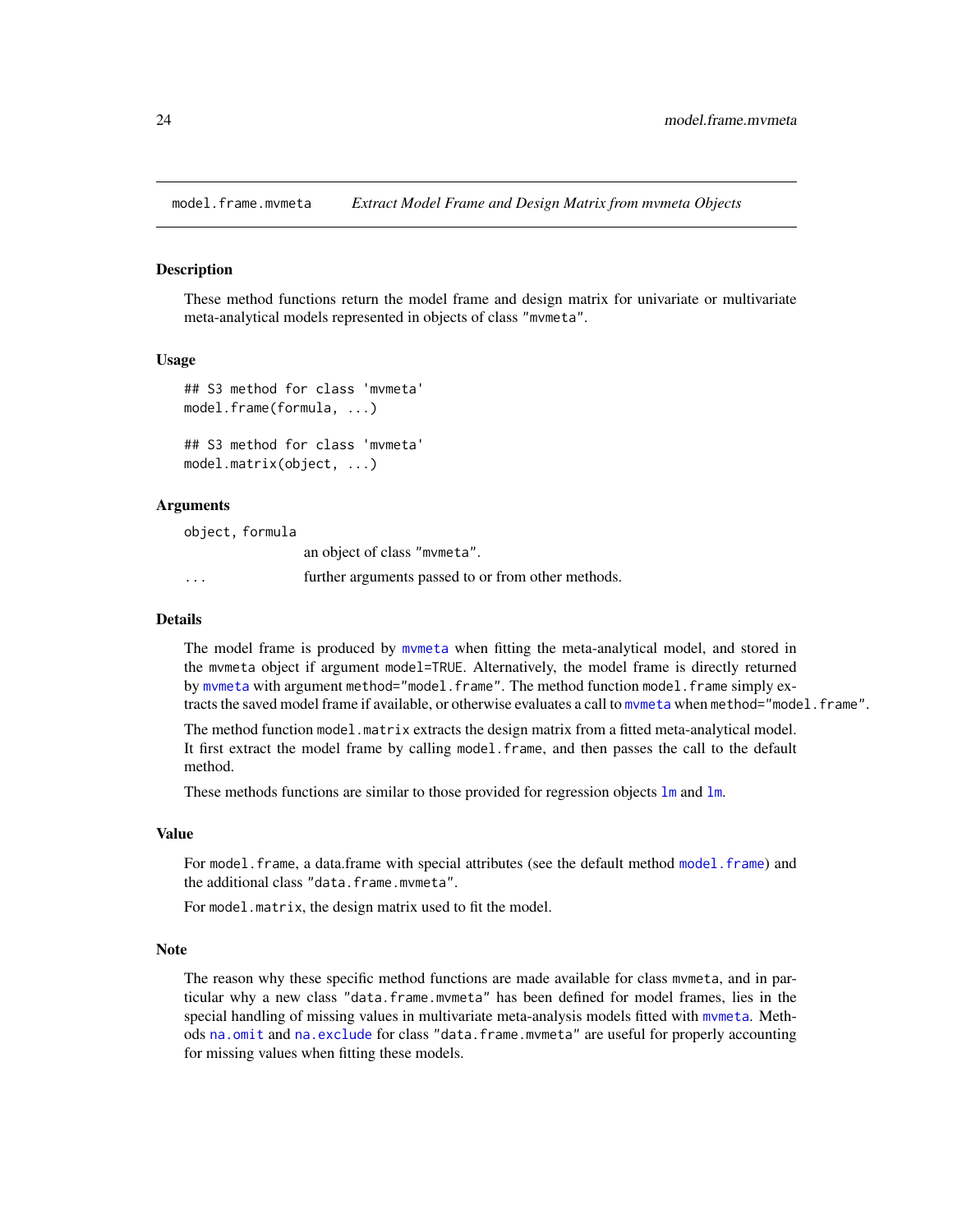### <span id="page-24-0"></span>mvmeta 25

### Author(s)

Antonio Gasparrini, <antonio.gasparrini@lshtm.ac.uk>

# See Also

See the default methods [model.frame](#page-0-0) and [model.matrix](#page-0-0). See [na.omit](#page-49-1) and [na.exclude](#page-49-2) on the handling of missing values. See [mvmeta-package](#page-1-1) for an overview of the package and modelling framework.

# Examples

```
# RUN THE MODEL AND SUMMARIZE THE RESULTS
model <- mvmeta(cbind(PD,AL)~pubyear,S=berkey98[5:7],data=berkey98,method="ml")
# MODEL FRAME
model$model
model.frame(model)
update(model,method="model.frame")
class(model.frame(model))
# MODEL MATRIX
model.matrix(model)
```
<span id="page-24-1"></span>mvmeta *Fitting Multivariate and Univariate Meta-Analysis and Meta-Regression Models*

# <span id="page-24-2"></span>Description

The function mvmeta performs fixed and random-effects multivariate and univariate meta-analysis and meta-regression, with various estimation methods. The function mvmeta.fit is a wrapper for actual fitting functions based on different estimation methods, usually called internally. See [mvmeta-package](#page-1-1) for an overview.

# Usage

```
mvmeta(formula, S, data, subset, method="reml", bscov="unstr", model=TRUE,
  contrasts=NULL, offset, na.action, control=list())
```
mvmeta.fit(X, y, S, offset=NULL, method="reml", bscov="unstr", control=list())

# Arguments

Assuming a meta-analysis or meta-regression based on  $m$  studies,  $k$  outcomes and p predictors:

an object of class ["formula"](#page-0-0) (or one that can be coerced to that class) offering a symbolic description of the linear predictor of the model to be fitted to each outcome. Alternatively, for meta-analysis with no predictor, a single vector (for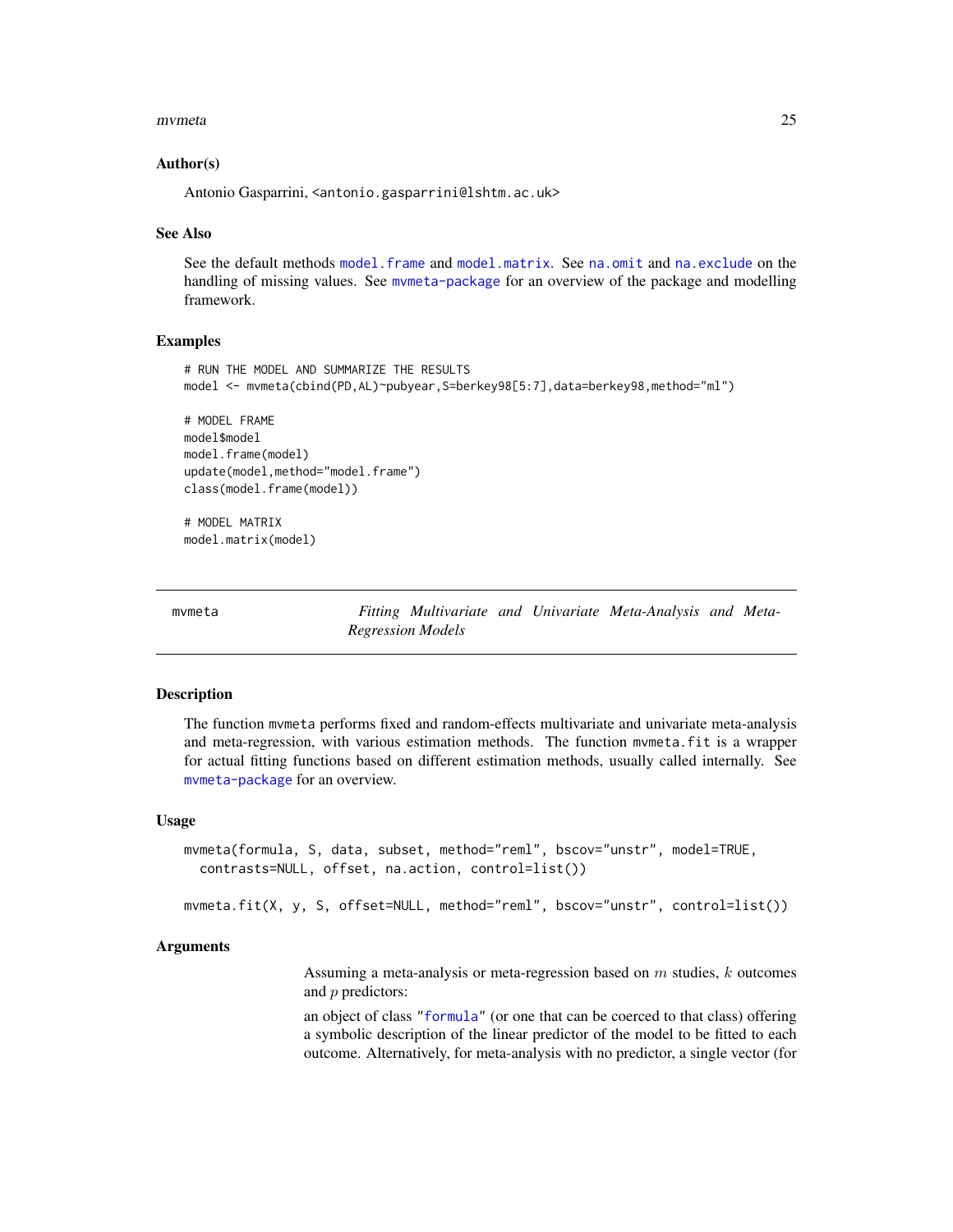<span id="page-25-0"></span>

|                 | univariate models) or matrix-type object (for multivariate models). Terms in<br>formula must be vector or matrix-type objects, optionally provided in the data<br>argument below. See Details.                                                                                                                                                                                                                                                                                                                       |
|-----------------|----------------------------------------------------------------------------------------------------------------------------------------------------------------------------------------------------------------------------------------------------------------------------------------------------------------------------------------------------------------------------------------------------------------------------------------------------------------------------------------------------------------------|
| <b>K</b> ormula | a $m \times p$ design matrix containing the study-specific predictors. Usually produced<br>internally by mvmeta from formula above.                                                                                                                                                                                                                                                                                                                                                                                  |
| у               | a m-dimensional vector (for univariate models) or $m \times k$ matrix (for multivariate<br>models) of outcomes. Usually produced internally by mvmeta from formula<br>above.                                                                                                                                                                                                                                                                                                                                         |
| S               | series of within-study (co)variance matrices of the estimated outcomes for each<br>one of the $m$ studies. Accepted formats by mvmeta are: a $m$ -dimensional list<br>of $k \times k$ matrices; a tri-dimensional $k \times k \times m$ array; a matrix or data frame<br>with m rows and $k(k + 1)/2$ or k columns, depending on the availability of<br>the within-study correlations. Optionally, terms may be provided in the data<br>argument below. mvmeta. fit accepts only the last option. See Details below. |
| data            | an optional data frame, list or environment (or object coercible by as . data. frame<br>to a data frame) containing the variables in formula. If not found in data, the<br>variables are taken from environment (formula), typically the environment<br>from which mymeta is called.                                                                                                                                                                                                                                 |
| subset          | an optional vector specifying a subset of observations to be used in the fitting<br>process.                                                                                                                                                                                                                                                                                                                                                                                                                         |
| method          | estimation method: "fixed" for fixed-effects models, "ml" or "reml" for random-<br>effects models fitted through (restricted) maximum likelihood, "mm" for random-<br>effects models fitted through method of moments, and "vc" for random-effects<br>models fitted through variance components. See Details below. If "model.frame",<br>the model frame is returned, as in $\text{Im}$ or glm.                                                                                                                      |
| bscov           | a string defining the between-study (co)variance structure in likelihood based<br>models. Default to "unstr" (unstructured). Among other options, the user can<br>select "diag" (diagonal), "cs" (compound symmetry), "hcs" (heterogeneous<br>compound symmetry), "ar1" (autoregressive of first order), "fixed" (fixed).<br>See Details.                                                                                                                                                                            |
| model           | a logical value indicating whether the model frame should be included as a com-<br>ponent of the returned value. See the model. frame method function.                                                                                                                                                                                                                                                                                                                                                               |
| contrasts       | an optional list. See the contrasts. arg of model. matrix.                                                                                                                                                                                                                                                                                                                                                                                                                                                           |
| offset          | optionally, a $m$ -dimensional numeric vector used to specify an a priori known<br>component in the linear predictor. One or more offset terms can be included<br>in the formula instead or as well. See model.offset.                                                                                                                                                                                                                                                                                               |
| na.action       | a function which indicates what should happen when the data contain NAs. De-<br>fault to na. action setting of options, usually na. omit. na. exclude can be<br>useful. See details on missing values in mvmeta.                                                                                                                                                                                                                                                                                                     |
| control         | list of parameters for controlling the fitting process. These are passed to mymeta.control<br>by mvmeta. fit to replace otherwise selected default values.                                                                                                                                                                                                                                                                                                                                                           |

# Details

The function mvmeta resembles standard regression functions in R (see [lm](#page-0-0) or [glm](#page-0-0)). This function defines the design matrix and the vector (for univariate models) or matrix (for multivariate models)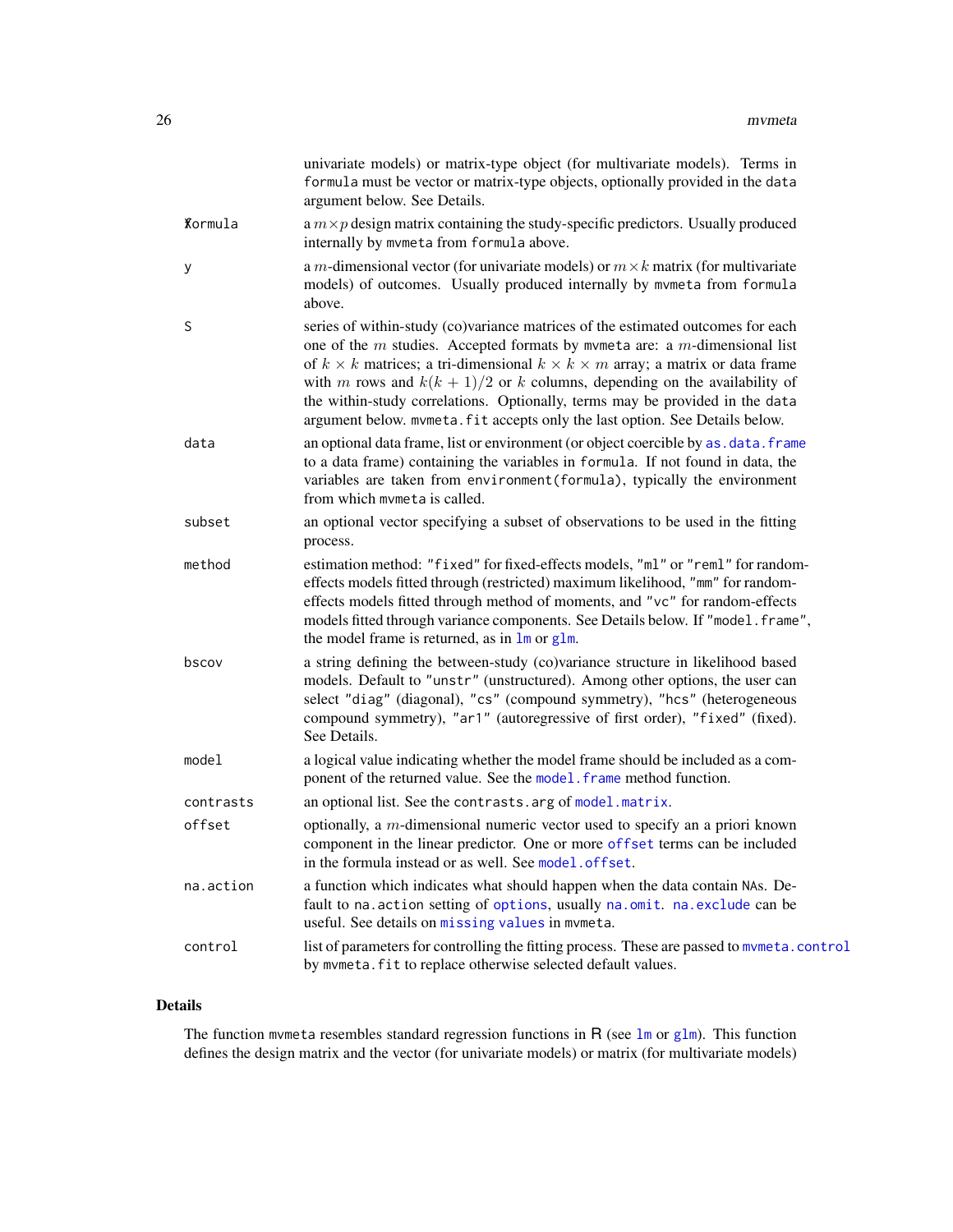### <span id="page-26-0"></span>mvmeta 27

of outcome responses, and calls the wrapper mvmeta.fit to perform the actual fitting. The latter prepares the data and calls specific fitting functions, depending on the chosen method. Functions other than mvmeta are not expected to be called directly for model fitting.

The model is specified through a regression formula. Simple meta-analysis is specified with the formula  $y \sim 1$ , where the left-hand side is a vector (in univariate models) or a matrix (in multivariate models), optionally of form  $cbind(y1,...,yk)$ , with terms stored in data. Alternatively, matrix or vector objects are allowed, and the formula is retrieved internally adding ~ 1. In meta-regression, other terms are added in the right-hand side of the formula, defining the linear predictor common to all outcomes. Factors, variable transformations and interactions are allowed, following the standard formula specification. Labels are automatically retrieved from the objects in formula. See [formula](#page-0-0) for further details. See  $\text{Im}$  or  $\text{g} \text{Im}$  for info on the other arguments.

The within-study (co)variances are provided through the argument S, usually as a matrix. If the correlations are available, each of the m row represents the  $k(k + 1)/2$  vectorized entries of the lower triangle of the related (co)variance matrix, taken by column (see [xpndMat](#page-60-2)). If correlations are not available, each row represents the  $k$  variances, and the correlations are inputted internally through the argument Scor of the control list. See [inputcov](#page-15-1).

Different estimator are available in the package mvmeta and chosen through the argument method. In the current version, the options are:

- method="fixed": [Fixed-effects estimator](#page-32-1)
- method="ml": [Maximum likelihood \(ML\) estimator](#page-34-1)
- method="reml": [Restricted maximum likelihood \(REML\) estimator](#page-34-2)
- method="mm": [Method of moments estimator](#page-37-1)
- method="vc": [Variance components estimator](#page-39-1)

Specific fitting functions are called internally. Likelihood-based methods allow alternative [\(co\)vari](#page-42-1)ance [structures](#page-42-1) for the between-study random effects through the argument bscov. See their help pages for further details on the estimation methods, following the links above.

Missing values are allowed in both sides of formula. In the case of missing predictors (right-hand side of formula), the related study is entirely excluded from estimation. In contrast, a study still contributes to estimation if at least outcome is non-missing. This behaviour is different than in standard regression functions such as  $\text{Im}$  or g[lm](#page-0-0). Before the call to mvmeta. fit, studies matching such missing definition are removed from the the model frame. The missing pattern in S must be consistent with that in y. See further details on handling [missing values](#page-49-1) in mvmeta.

The fitting procedure can be controlled through the additional terms specified in control, which are passed to the function [mvmeta.control](#page-29-1).

### Value

The mvmeta function typically returns a list object of class "mvmeta" representing the meta-analytical model fit, as described in mymetaObject. When method="data.frame", the model is not fitted and the model frame is returned, namely a data frame with special attributes (see the default method [model.frame](#page-0-0)) and, in this case, the additional class "data.frame.mvmeta".

The wrapper function mvmeta. fit is usually called internally in mvmeta, and returns an intermediate list object with some of the components expected in the "mvmeta" class.

Several method functions for regression objects are available, either default or specifically-written for the "mvmeta" class. See [mvmetaObject](#page-44-1) for a complete list.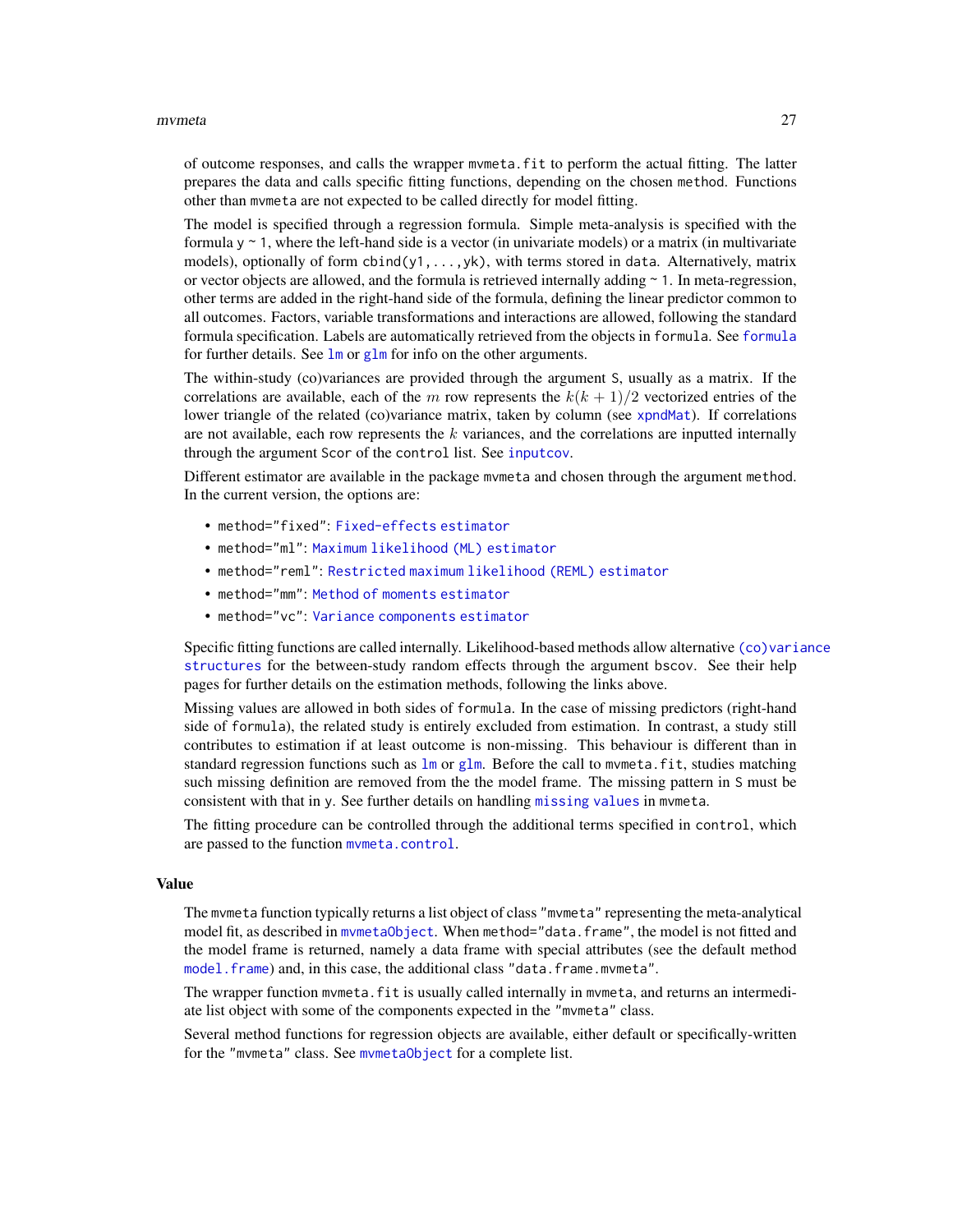<span id="page-27-0"></span>In the current version, the same linear predictor specified in formula is set for all the outcomes.

### Author(s)

Antonio Gasparrini, <antonio.gasparrini@lshtm.ac.uk>

# References

Sera F, Armstrong B, Blangiardo M, Gasparrini A (2019). An extended mixed-effects framework for meta-analysis.*Statistics in Medicine*. 2019;38(29):5429-5444. [Freely available [here](http://www.ag-myresearch.com/2019_sera_statmed.html)].

Gasparrini A, Armstrong B, Kenward MG (2012). Multivariate meta-analysis for non-linear and other multi-parameter associations. *Statistics in Medicine*. 31(29):3821–3839. [Freely available [here](http://www.ag-myresearch.com/2012_gasparrini_statmed.html)].

Jackson D, Riley R, White IR (2011). Multivariate meta-analysis: Potential and promise. *Statistics in Medicine*. 30(20);2481–2498.

White IR (2009). Multivariate random-effects meta-analysis. *Stata Journal*. 9(1):40–56.

White IR (2011). Multivariate random-effects meta-regression: updates to mvmeta. *Stata Journal*. 11(2):255-270.

Berkey, CS, Hoaglin DC, et al. (1998). Meta-analysis of multiple outcomes by regression with random effects. *Statistics in Medicine*. 17(22):2537–2550.

# See Also

See additional info on the estimation procedures at the related page of the fitting functions. See alternative [\(co\)variance structures](#page-42-1) for likelihood-based estimation methods. See handling of [missing values](#page-49-1) in mvmeta. See [lm](#page-0-0) or [glm](#page-0-0) for standard regression functions. See [mvmeta-package](#page-1-1) for an overview of this modelling framework.

### Examples

### BIVARIATE META-ANALYSIS, ESTIMATED THROUGH REML

# RUN THE MODEL model <- mvmeta(cbind(PD,AL),S=berkey98[5:7],data=berkey98)

# SUMMARIZE THE RESULTS summary(model)

```
# RESIDUALS AND FITTED VALUES
residuals(model)
fitted(model)
```

```
# LOG-LIKELIHOOD AND AIC VALUE
logLik(model)
AIC(model)
```
### BIVARIATE META-REGRESSION, ESTIMATED THROUGH METHOD OF MOMENTS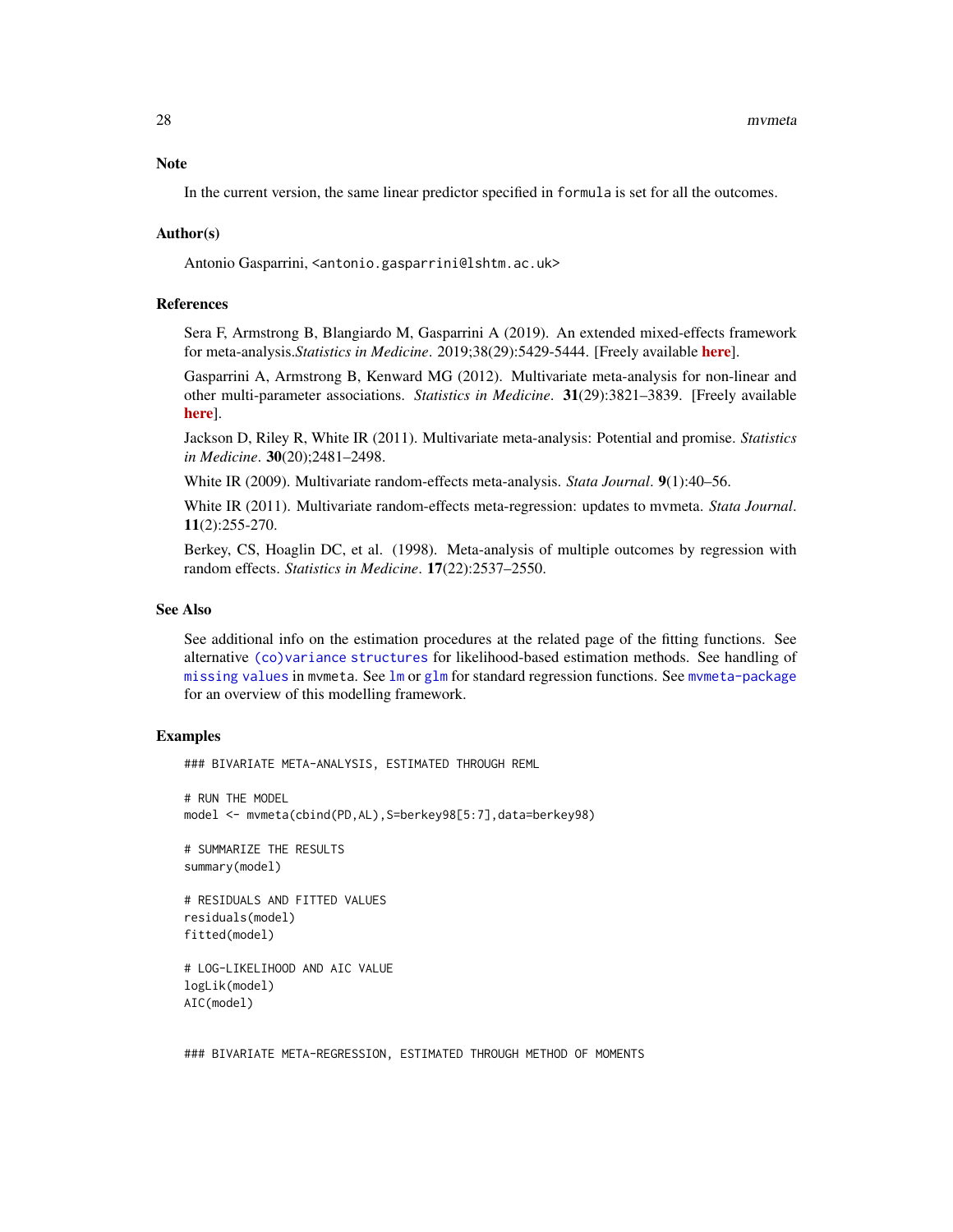### mvmeta 29

```
# RUN THE MODEL AND SUMMARIZE THE RESULTS
model <- mvmeta(cbind(PD,AL)~pubyear,S=berkey98[5:7],data=berkey98,method="mm")
summary(model)
# BLUP ESTIMATES AND 90% PREDICTION INTERVALS, AGGREGATED BY OUTCOME
blup(model,pi=TRUE,aggregate="y",pi.level=0.90)
# COCHRAN Q TEST FOR RESIDUAL HETEROGENEITY
qtest(model)
# PREDICTED AVERAGED OUTOCOMES AND STANDARD ERRORS FROM YEAR 1985 TO 1989
newdata <- data.frame(pubyear=1985:1989)
predict(model,newdata,se=TRUE)
# MODEL FRAME AND MODEL MATRIX
model.frame(model)
model.matrix(model)
### UNIVARIATE META-REGRESSION, FIXED-EFFECTS MODEL
# RUN THE MODEL
model <- mvmeta(sbp~ish,S=sbp_se^2,data=hyp,method="fixed")
summary(model)
# RESIDUALS AND FITTED VALUES
residuals(model)
fitted(model)
# COCHRAN Q TEST FOR RESIDUAL HETEROGENEITY
qtest(model)
### MULTIVARIATE META-ANALYSIS WITH MORE THAN 2 OUTCOMES
# RUN THE MODEL
y <- as.matrix(fibrinogen[2:5])
S <- as.matrix(fibrinogen[6:15])
model \leq mwmeta(y, S)summary(model)
### IN THE PRESENCE OF MISSING VALUES
# RUN THE MODEL
y <- as.matrix(smoking[11:13])
S <- as.matrix(smoking[14:19])
model <- mvmeta(y,S)
summary(model)
```
# MODEL FRAME: SEE help(na.omit.data.frame.mvmeta) FOR MORE EXAMPLES model.frame(model)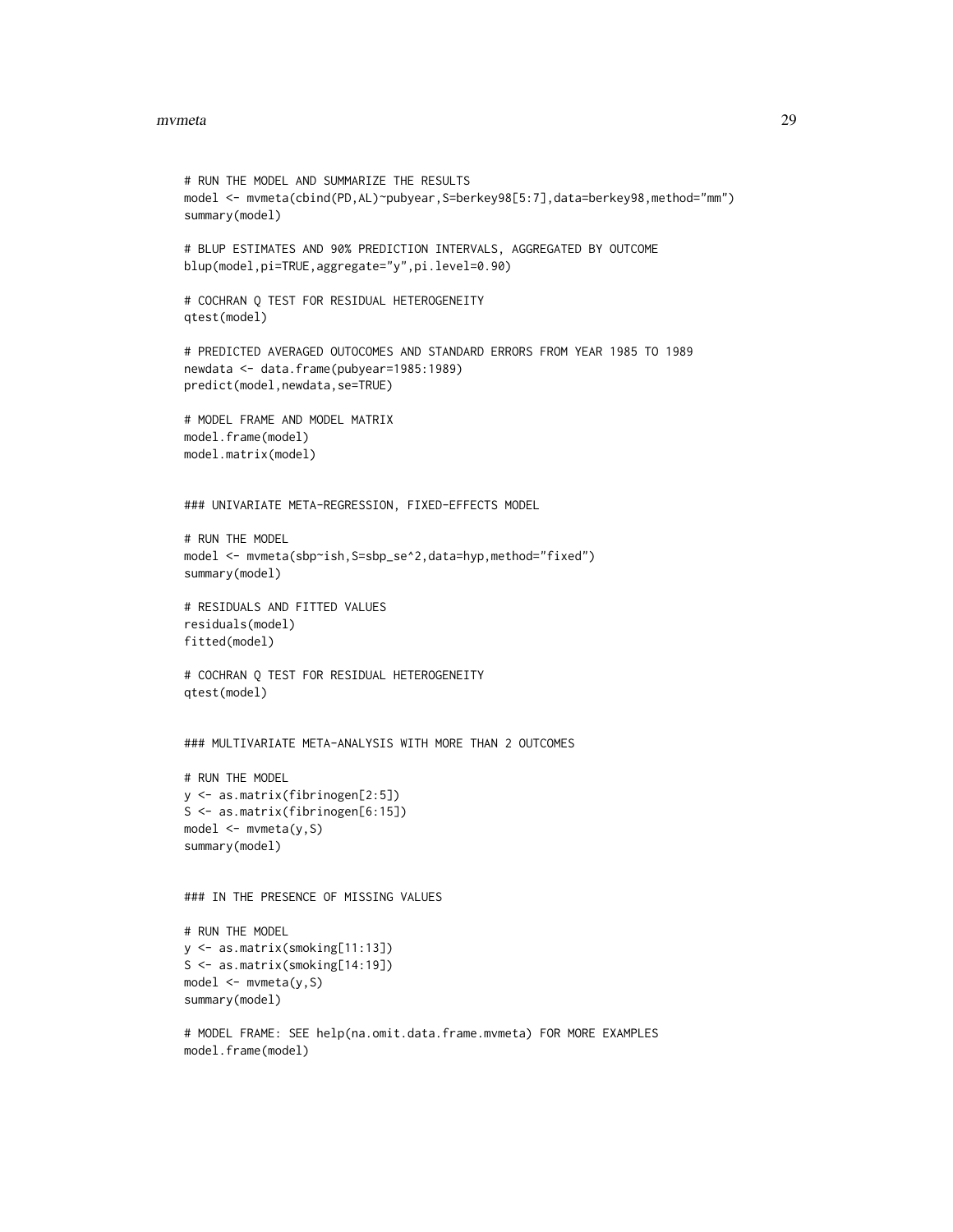```
### WHEN WITHIN-STUDY COVIARIANCES ARE NOT AVAILABLE AND/OR NEED TO BE INPUTTED
# GENERATE S
(S <- inputcov(hyp[c("sbp_se","dbp_se")],cor=hyp$rho))
# RUN THE MODEL
model <- mvmeta(cbind(sbp,dbp), S=S,data=hyp)
# INPUTTING THE CORRELATION DIRECTLY IN THE MODEL
model <- mvmeta(cbind(y1,y2),cbind(V1,V2),data=p53,control=list(Scor=0.95))
summary(model)
# SEE help(hyp) AND help(p53) FOR MORE EXAMPLES
### STRUCTURING THE BETWEEN-STUDY (CO)VARIANCE
# DIAGONAL
S \leftarrow as_matrix(hsls[5:10])model <- mvmeta(cbind(b1,b2,b3),S,data=hsls,bscov="diag")
summary(model)
model$Psi
# COMPOUND SYMMETRY
model <- mvmeta(cbind(b1,b2,b3),S,data=hsls,bscov="cs")
summary(model)
model$Psi
# SEE help(mvmetaCovStruct) FOR DETAILS AND ADDITIONAL EXAMPLES
### USE OF THE CONTROL LIST
# PRINT THE ITERATIONS AND CHANGE THE DEFAULT FOR STARTING VALUES
y <- as.matrix(smoking[11:13])
S <- as.matrix(smoking[14:19])
model <- mvmeta(y,S,control=list(showiter=TRUE,igls.iter=20))
# SEE help(mvmeta.control) FOR FURTHER DETAILS
```
<span id="page-29-1"></span>mvmeta.control *Ancillary Parameters for Controlling the Fit in mvmeta Models*

# Description

This internal function sets the parameter options used for fitting meta-analytical models, commonly to pre-specified default values. It is usually internally called by [mvmeta.fit](#page-24-2).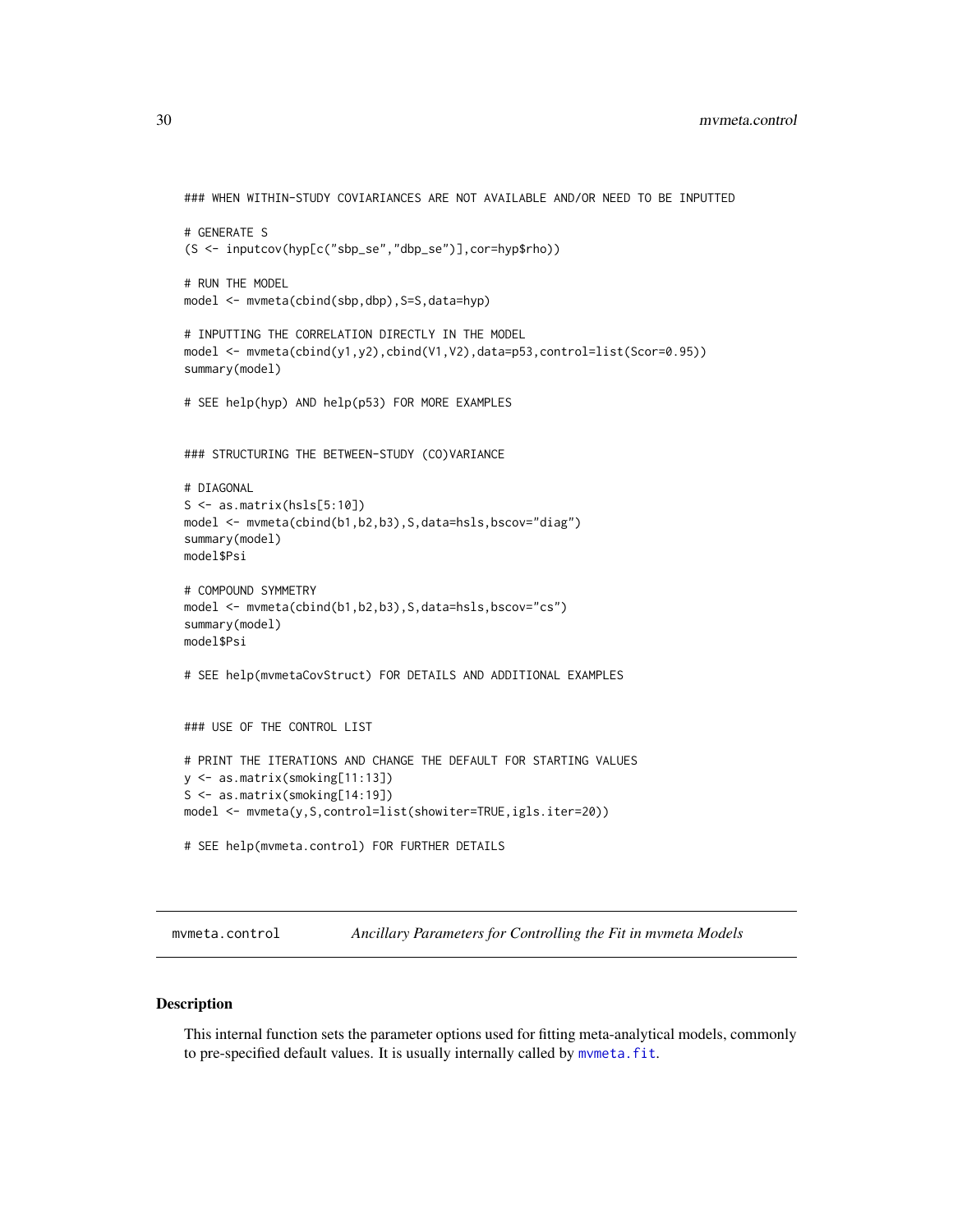# <span id="page-30-0"></span>mvmeta.control 31

# Usage

```
mvmeta.control(optim=list(), showiter=FALSE, maxiter=100, initPsi=NULL,
 Psifix=NULL,Psicor=0, Scor=0, inputna=FALSE, inputvar=10^4, igls.iter=10,
 hessian=FALSE, vc.adj=TRUE,reltol=sqrt(.Machine$double.eps),
  set.negeigen=sqrt(.Machine$double.eps))
```
# Arguments

| optim     | list of parameters passed to the control argument of the function optim, which<br>performs the quasi-Newton optimization in likelihood-based random-effects mod-<br>els. See optim for the list of arguments. See Details for additional info.                                                                                                                                                                                                |
|-----------|-----------------------------------------------------------------------------------------------------------------------------------------------------------------------------------------------------------------------------------------------------------------------------------------------------------------------------------------------------------------------------------------------------------------------------------------------|
| showiter  | logical. If TRUE, the progress of iterative optimization is shown.                                                                                                                                                                                                                                                                                                                                                                            |
| maxiter   | positive interger value. Maximum number of iterations in methods involving<br>optimization procedures.                                                                                                                                                                                                                                                                                                                                        |
| initPsi   | either a matrix or a vector of its lower triangular elements (with diagonal, taken<br>by column) from which starting values of the parameters of the between-study<br>(co)variance matrix are derived, used in the optimization procedure for likelihood-<br>based random-effects models. If NULL (the default, and recommended), the start-<br>ing value is created internally through an iterative generalized least square algo-<br>rithm. |
| Psifix    | either a matrix or a vector of its lower triangular elements (with diagonal, taken<br>by column) equal or proportional to the between-study (co)variance. Only used<br>when bscov="fixed" or bscov="prop" in mymeta, and, if not provided, it set<br>internally to a 0 or identity matrix, respectively.                                                                                                                                      |
| Psicor    | either a scalar, vector or matrix representing the between-study correlation(s)<br>(see inputcov). Only used when bscov="cor" in mvmeta.                                                                                                                                                                                                                                                                                                      |
| Scor      | either a scalar, vector or matrix representing the within-study correlation(s) to<br>be inputted when the covariances are not provided, and ignored if they are (see<br>inputcov).                                                                                                                                                                                                                                                            |
| inputna   | logical. If missing values must be internally inputted. To be used with caution,<br>see inputna.                                                                                                                                                                                                                                                                                                                                              |
| inputvar  | multiplier for inputting the missing variances, to be passed as an argument to<br>inputna.                                                                                                                                                                                                                                                                                                                                                    |
| igls.iter | number of iteration of the iterative generalized least square algorithm to be run<br>in the hybrid optimization procedure of linkelihood-based models to provide the<br>starting value. See iter.igls.                                                                                                                                                                                                                                        |
| hessian   | logical. If TRUE, the Hessian matrix of the parameters estimated in the opti-<br>mization process is computed and returned. Only applicable to likelihood-based<br>estimation methods. For details, see the info provided in the help pages of the<br>optimizations algorithms and (co)variance structure.                                                                                                                                    |
| vc.adj    | logical. If TRUE, an adjustement to the way the marginal variance part is com-<br>puted in the variance components estimator is applied. See mvmeta.vc.                                                                                                                                                                                                                                                                                       |
| reltol    | relative convergence tolerance in methods involving optimization procedures.<br>The algorithm stops if it is unable to reduce the value by a factor of reltol $*$<br>$(abs(val) + reltol)$ at a step.                                                                                                                                                                                                                                         |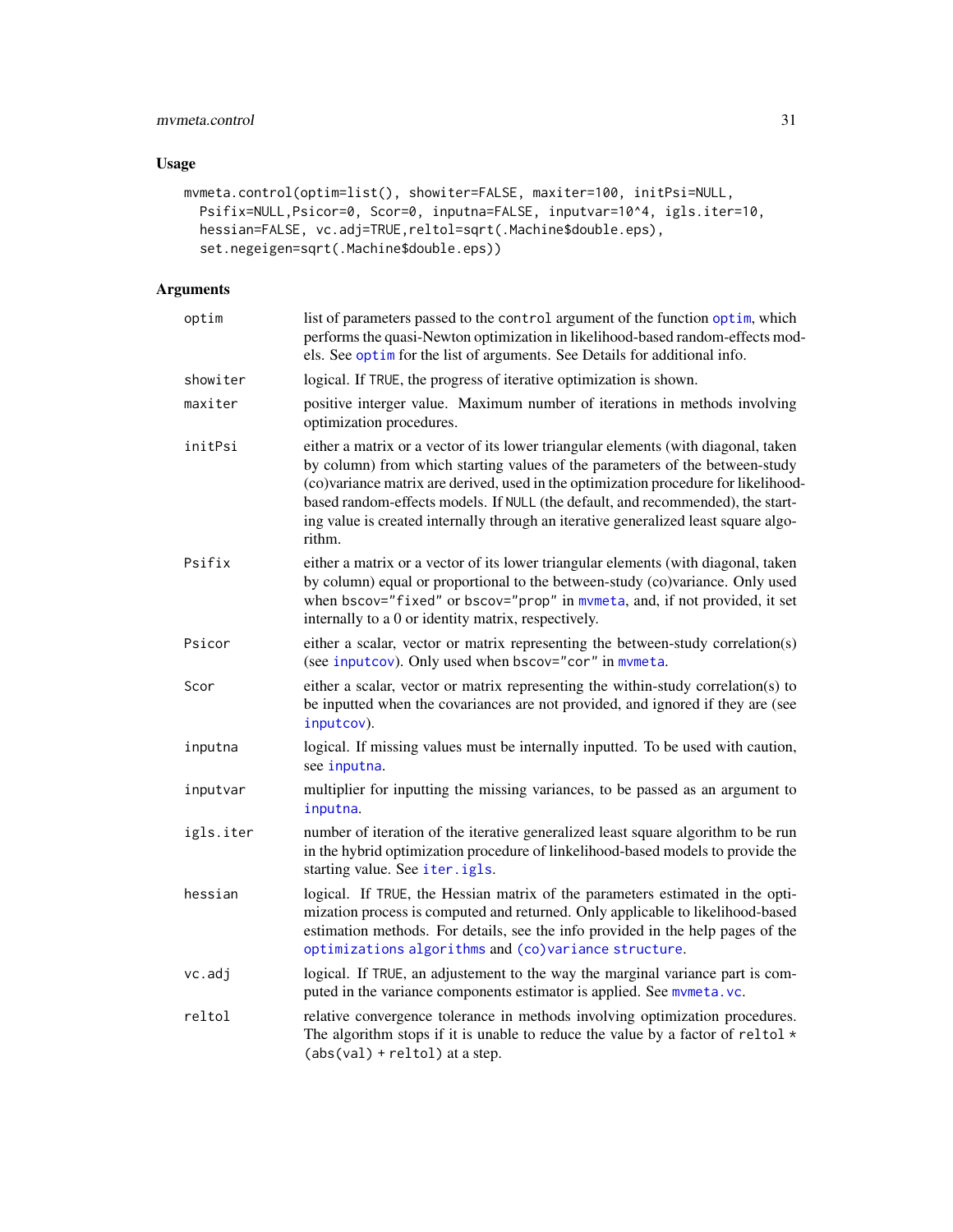<span id="page-31-0"></span>set.negeigen positive value. Value to which negative eigenvalues are to be set in estimators where such method is used to force positive semi-definiteness of the estimated between-study (co)variance matrix.

# **Details**

The control argument of [mvmeta](#page-24-1) is by default passed to [mvmeta.fit](#page-24-2), which uses its elements as arguments of mvmeta.control.

Many arguments refer to specific fitting procedures. Refer to the help page of the related estimator for details.

The function automatically sets non-default values for some control arguments for [optim](#page-0-0), unless explicitly set in the list passed to it. Specifically, the function selects fnscale=-1, maxit=maxiter and reltol=reltol, where the latter two are specified by other arguments of this function.

The function is expected to be extended and/or modified at every release of the package **mvmeta**.

# Value

A list with components named as the arguments.

### Author(s)

Antonio Gasparrini, <antonio.gasparrini@lshtm.ac.uk>

### References

Sera F, Armstrong B, Blangiardo M, Gasparrini A (2019). An extended mixed-effects framework for meta-analysis.*Statistics in Medicine*. 2019;38(29):5429-5444. [Freely available [here](http://www.ag-myresearch.com/2019_sera_statmed.html)].

Gasparrini A, Armstrong B, Kenward MG (2012). Multivariate meta-analysis for non-linear and other multi-parameter associations. *Statistics in Medicine*. 31(29):3821–3839. [Freely available [here](http://www.ag-myresearch.com/2012_gasparrini_statmed.html)].

# See Also

See [mvmeta](#page-24-1). See also [glm.control](#page-0-0). See the help pages of the related fitting functions for details on each parameter. See [mvmeta-package](#page-1-1) for an overview of this modelling framework.

# Examples

```
# PRINT THE ITERATIONS (SEE ?optim) AND CHANGE THE DEFAULT FOR STARTING VALUES
model <- mvmeta(cbind(PD,AL)~pubyear,S=berkey98[5:7],data=berkey98,
 control=list(showiter=TRUE,igls.iter=20))
# INPUT THE CORRELATION
model \leq mymeta(cbind(y1,y2),S=cbind(V1,V2),data=p53,control=list(Scor=0.5))
```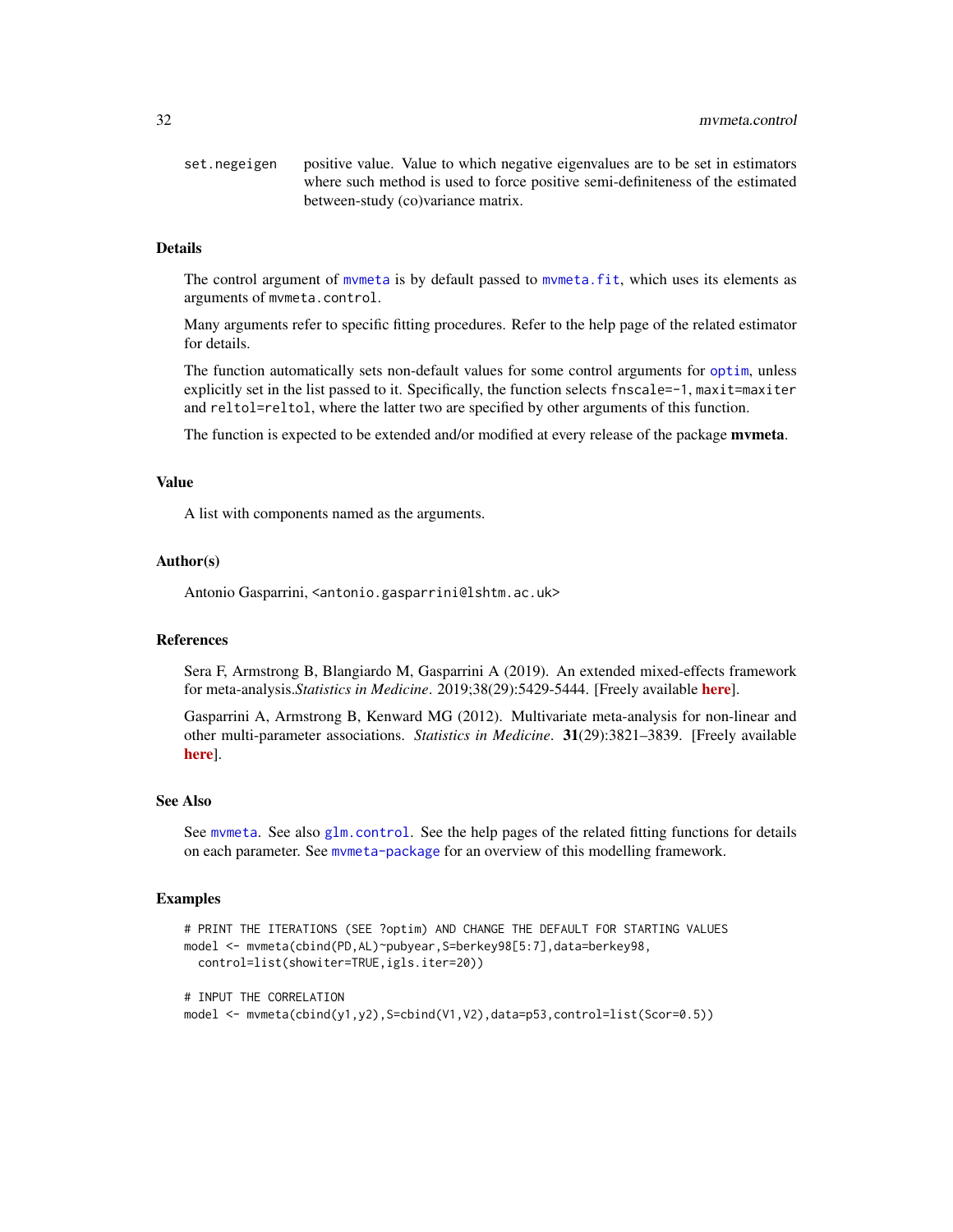<span id="page-32-1"></span><span id="page-32-0"></span>

# Description

This function implements a generalized least square estimator for fixed-effects multivariate and univariate meta-analysis and meta-regression. It is meant to be used internally and not directly run by the users.

### Usage

```
mvmeta.fixed(Xlist, ylist, Slist, nalist, k, m, p, nall, control, ...)
```
# Arguments

|                        | Assuming a meta-analysis or meta-regression based on $m$ studies, $k$ outcomes<br>and $p$ predictors:                                                                                                                   |
|------------------------|-------------------------------------------------------------------------------------------------------------------------------------------------------------------------------------------------------------------------|
|                        | a $m$ -dimensional list of study-specific design matrices for the fixed-effects part<br>of the model. Rows corresponding to missing outcomes have been excluded.                                                        |
| *list                  | a $m$ -dimensional list of study-specific vectors of estimated outcomes. Entries<br>corresponding to missing outcomes have been excluded.                                                                               |
| Slist                  | a m-dimensional list of within-study (co)variance matrices of estimated out-<br>comes. Rows and columns corresponding to missing outcomes have been ex-<br>cluded.                                                      |
| nalist                 | a $m$ -dimensional list of $k$ -dimensional study-specific logical vectors, identifying<br>missing outcomes.                                                                                                            |
| $k, m, p, \text{nall}$ | numeric scalars: number of outcomes, number of studies included in estimation<br>(equal to the length of lists above), number of predictors (including the inter-<br>cept), number of observations (excluding missing). |
| control                | list of parameters for controlling the fitting process, usually internally set to<br>default values by mymeta.control.                                                                                                  |
| $\cdots$               | further arguments passed to or from other methods. Currently not used.                                                                                                                                                  |

# Details

The estimation involves only the  $kp$  fixed-effects coefficients.

The routine is based on a standard generalized least square (GLS) algorithm implemented in the internal function glsfit. The between-study (co)variance matrix is set to zero, so the marginal (co)variance matrix, composed only by elements of the within-study component, is assumed as completely known. Similarly to the likelihood-based estimators implemented in mymeta.ml and [mvmeta.reml](#page-34-2), the computation involves Cholesky and and QR decompositions for computational stability and efficiency. The method is described in details in Gasparrini and collaborators (2012) (see references below).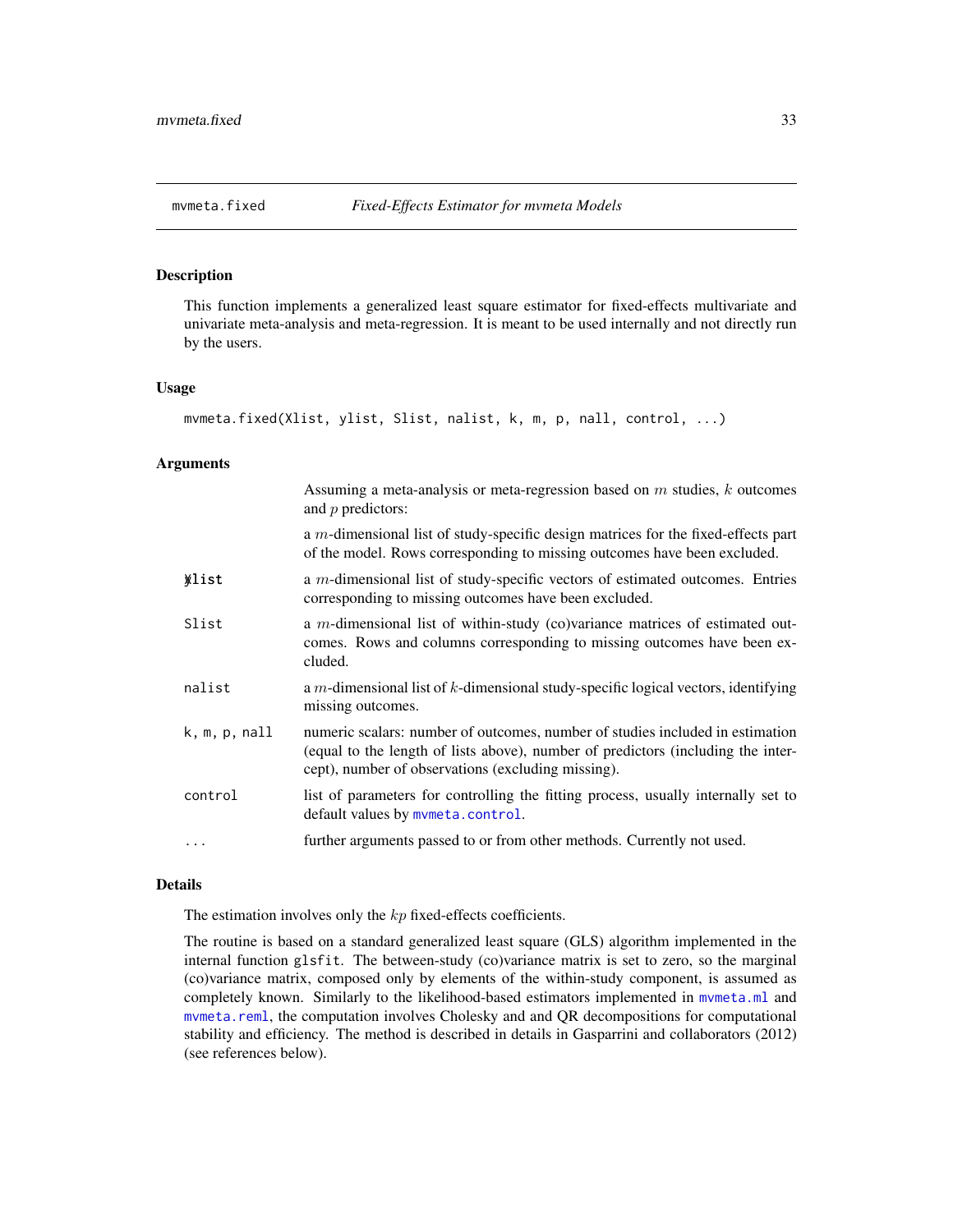### <span id="page-33-0"></span>Value

This function returns an intermediate list object, whose components are then processed by mymeta. fit. Other components are added later through [mvmeta](#page-24-1) to finalize an object of class "mvmeta".

# **Note**

As stated earlier, this function is called internally by [mvmeta.fit](#page-24-2), and is not meant to be used directly. In particular, its code does not contain any check on the arguments provided, which are expected in specific formats. The function is however exported in the namespace and documented for completeness.

The arguments above are prepared by mymeta. Fit from its arguments X, y and S. The list structure, although requiring more elaborate coding, is computationally more efficient, as it avoids the specification of sparse block-diagonal matrices, especially for meta-analysis involving a large number of studies.

Some parameters of the fitting procedures are determined by the control argument, with default set by [mvmeta.control](#page-29-1). No missing values are accepted in the fitting functions. See details on [missing values](#page-49-1).

# Author(s)

Antonio Gasparrini, <antonio.gasparrini@lshtm.ac.uk>

# References

Sera F, Armstrong B, Blangiardo M, Gasparrini A (2019). An extended mixed-effects framework for meta-analysis.*Statistics in Medicine*. 2019;38(29):5429-5444. [Freely available [here](http://www.ag-myresearch.com/2019_sera_statmed.html)].

Gasparrini A, Armstrong B, Kenward MG (2012). Multivariate meta-analysis for non-linear and other multi-parameter associations. *Statistics in Medicine*. 31(29):3821–3839. [Freely available [here](http://www.ag-myresearch.com/2012_gasparrini_statmed.html)].

Berkey, CS, Anderson JJ, Hoaglin DC (1996). Multiple-outcome meta-analysis of clinical trials. *Statistics in Medicine*. 15(5):537–547.

Berkey, CS, Hoaglin DC, et al. (1998). Meta-analysis of multiple outcomes by regression with random effects. *Statistics in Medicine*. 17(22):2537–2550.

# See Also

See [mvmeta](#page-24-1) for the general usage of the functions. See [mvmeta.control](#page-29-1) to determine specific parameters of the fitting procedures. Use the triple colon operator (':::') to access the code of the internal functions, such as glsfit. See [mvmeta-package](#page-1-1) for an overview of the package and modelling framework.

# Examples

```
# UNIVARIATE FIXED-EFFECTS MODEL
model <- mvmeta(yC,S=SCC,data=smoking,method="fixed")
summary(model)
```
# MULTIVARIATE FIXED-EFFECTS MODEL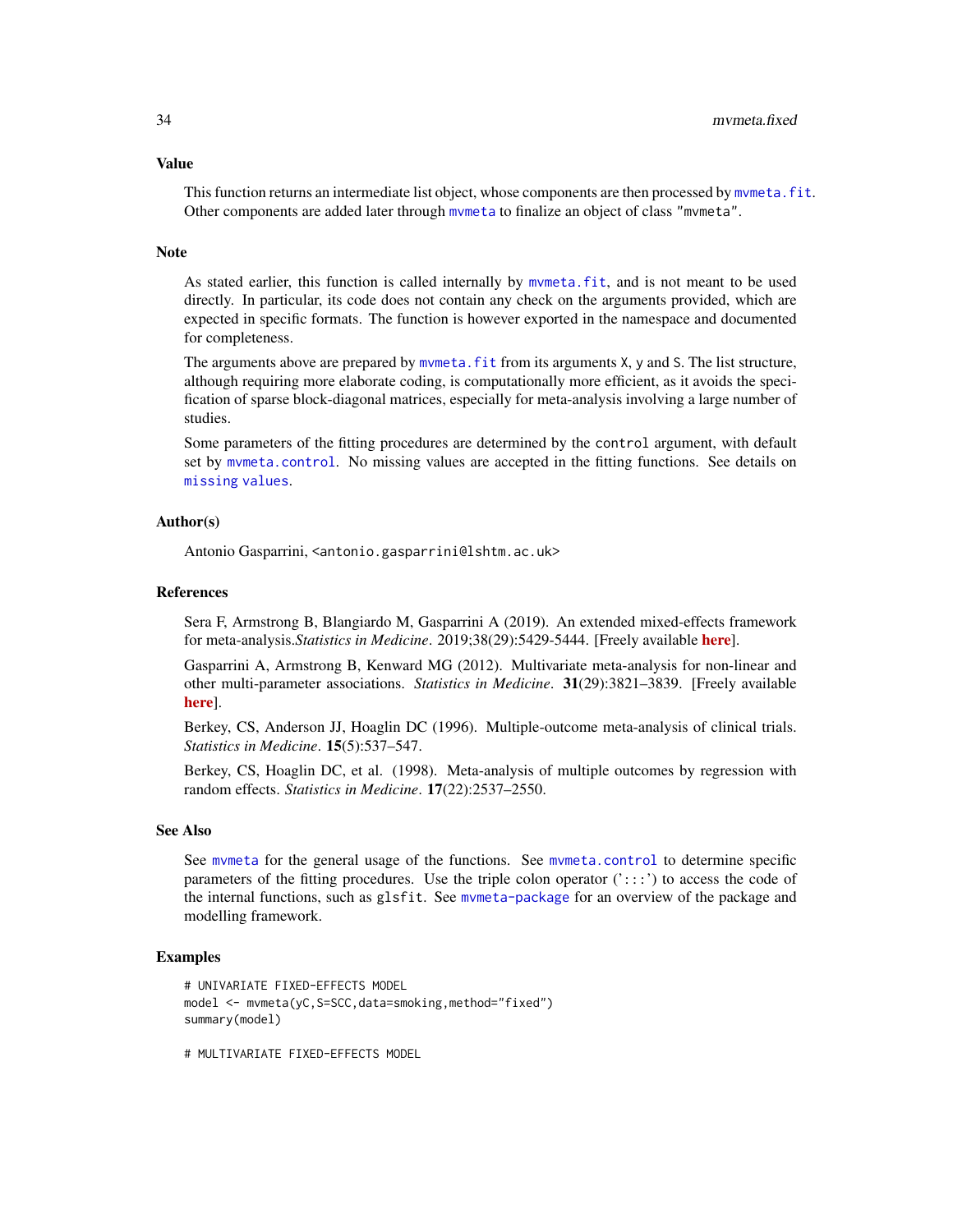### <span id="page-34-0"></span>mvmeta.ml 35

```
y <- as.matrix(smoking[11:13])
S <- as.matrix(smoking[14:19])
model <- mvmeta(y,S,method="fixed")
summary(model)
# MULTIVARIATE FIXED-EFFECTS MODEL: REPLICATE THE RESULTS IN BERKEY ET AL. 1998
model <- mvmeta(cbind(PD,AL)~I(pubyear-1983),S=berkey98[5:7],
  data=berkey98,method="fixed")
summary(model)
```

```
mvmeta.ml ML and REML Estimators for mvmeta Models
```
# <span id="page-34-2"></span>Description

These functions implement maximum likeliihood (ML) and restricted maximum likelihood (REML) estimators for random-effects multivariate and univariate meta-analysis and meta-regression. They are meant to be used internally and not directly run by the users.

# Usage

```
mvmeta.ml(Xlist, ylist, Slist, nalist, k, m, p, nall, bscov, control, ...)
mvmeta.reml(Xlist, ylist, Slist, nalist, k, m, p, nall, bscov, control, ...)
```
# Arguments

|               | Assuming a meta-analysis or meta-regression based on $m$ studies, $k$ outcomes<br>and $p$ predictors:                                                                                                                   |
|---------------|-------------------------------------------------------------------------------------------------------------------------------------------------------------------------------------------------------------------------|
|               | a <i>m</i> -dimensional list of study-specific design matrices for the fixed-effects part<br>of the model. Rows corresponding to missing outcomes have been excluded.                                                   |
| <b>¥list</b>  | a $m$ -dimensional list of study-specific vectors of estimated outcomes. Entries<br>corresponding to missing outcomes have been excluded.                                                                               |
| Slist         | a m-dimensional list of within-study (co)variance matrices of estimated out-<br>comes. Rows and columns corresponding to missing outcomes have been ex-<br>cluded.                                                      |
| nalist        | a $m$ -dimensional list of $k$ -dimensional study-specific logical vectors, identifying<br>missing outcomes.                                                                                                            |
| k, m, p, null | numeric scalars: number of outcomes, number of studies included in estimation<br>(equal to the length of lists above), number of predictors (including the inter-<br>cept), number of observations (excluding missing). |
| bscov         | a string defining the between-study (co)variance structure in likelihood based<br>models. See Details.                                                                                                                  |
| control       | list of parameters for controlling the fitting process, usually internally set to<br>default values by mvmeta.control.                                                                                                  |
| $\cdots$      | further arguments passed to or from other methods. Currently not used.                                                                                                                                                  |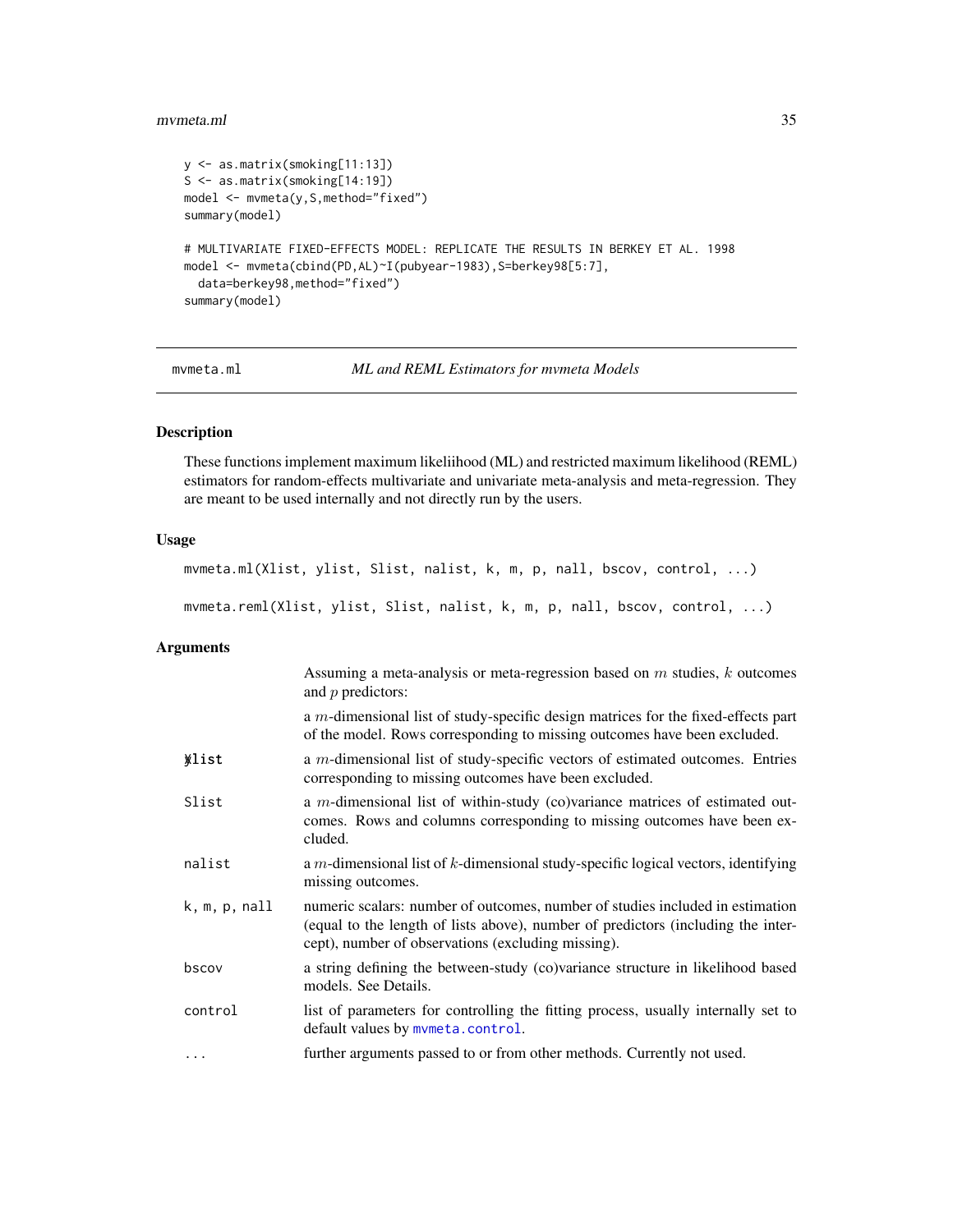# <span id="page-35-0"></span>Details

The estimation involves  $kp$  fixed-effects coefficients and a number of random-effects parameters defining the between-study (co)variance matrix, depending on the chosen [\(co\)variance structure](#page-42-1). Up to  $k(k + 1)/2$  parameters are needed for an unstructured form, while a smaller set are required for structed matrices

The hybrid estimation procedure is based first on few runs of iterative generalized least square algorithm and then quasi-Newton iterations, using specific [likelihood functions](#page-20-1), until convergence. The estimation algorithm adopts a profiled (or concentrated) approach, that is expressed only in terms of the random-effects parameters. Cholesky and and QR decompositions are used for computational stability and efficiency, and for assuring the positive-definiteness of the estimated between-study (co)variance matrix. See the help page for the [likelihood functions](#page-20-1) for further details. The method is described in details in Gasparrini and collaborators (2012) (see references below).

# Value

These functions return an intermediate list object, whose components are then processed by mymeta. fit. Other components are added later through [mvmeta](#page-24-1) to finalize an object of class "mvmeta".

### Note

As stated earlier, these functions are called internally by [mvmeta.fit](#page-24-2), and are not meant to be used directly. In particular, their code does not contain any check on the arguments provided, which are expected in specific formats. The functions are not exported in the namespace, and only documented for completeness.

The arguments above are prepared by mymeta.  $fit$  from its arguments X,  $\gamma$  and S. The list structure, although requiring more elaborate coding, is computationally more efficient, as it avoids the specification of sparse block-diagonal matrices, especially for meta-analysis involving a large number of studies.

Some parameters of the fitting procedures are determined by the control argument, with default set by [mvmeta.control](#page-29-1). No missing values are accepted in the fitting functions. See details on [missing values](#page-49-1).

# Author(s)

Antonio Gasparrini, <antonio.gasparrini@lshtm.ac.uk>

# References

Sera F, Armstrong B, Blangiardo M, Gasparrini A (2019). An extended mixed-effects framework for meta-analysis.*Statistics in Medicine*. 2019;38(29):5429-5444. [Freely available [here](http://www.ag-myresearch.com/2019_sera_statmed.html)].

Gasparrini A, Armstrong B, Kenward MG (2012). Multivariate meta-analysis for non-linear and other multi-parameter associations. *Statistics in Medicine*. 31(29):3821–3839. [Freely available [here](http://www.ag-myresearch.com/2012_gasparrini_statmed.html)].

Pinheiro JC and Bates DM (2000). *Mixed-Effects Models in S and S-PLUS*. New York, Springer Verlag.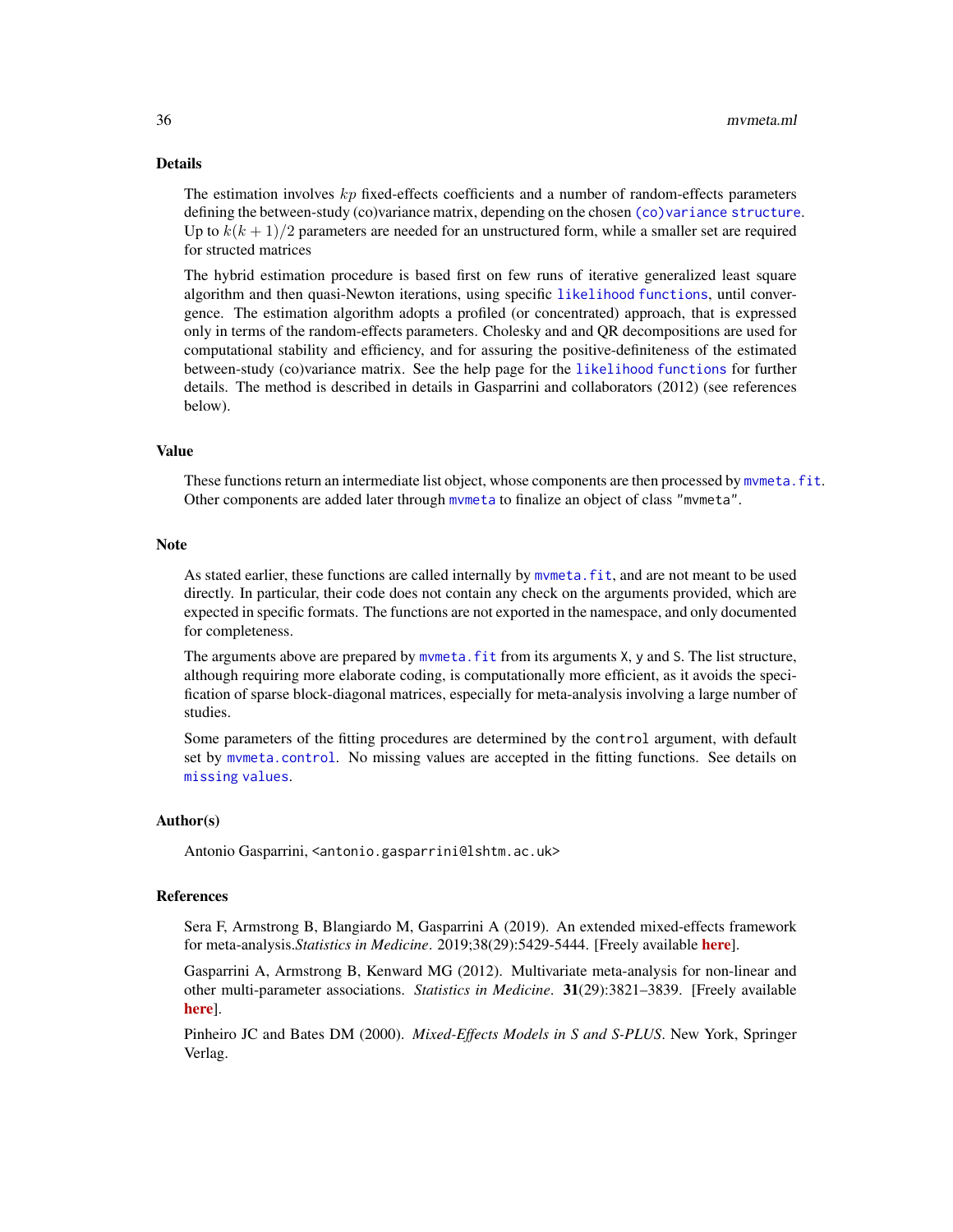<span id="page-36-0"></span>Lindstrom MJ and Bates DM (1988). Newton-Raphson and EM algorithms for linear mixed-effects models for repeated-measures data. *Journal of the American Statistical Association*. 83(404):1014– 1022.

White IR (2009). Multivariate random-effects meta-analysis. *Stata Journal*. 9(1):40–56.

White IR (2011). Multivariate random-effects meta-regression: updates to mvmeta. *Stata Journal*. 11(2):255-270.

Goldstein H (1986). Multilevel mixed linear model analysis using iterative generalized least squares. *Biometrika*. 73(1):43.

# See Also

See [mvmeta](#page-24-1) for the general usage of the functions. See [mvmeta.control](#page-29-1) to determine specific parameters of the fitting procedures. Use the triple colon operator  $('::::)$  to access the code of the internal functions, such as glsfit. See [mvmeta-package](#page-1-1) for an overview of the package and modelling framework.

# Examples

```
# REML ESTIMATOR: UNIVARIATE MODEL
model <- mvmeta(yC,S=SCC,data=smoking)
summary(model)
# REML ESTIMATOR: REPRODUCE THE RESULTS IN WHITE (2011)
y <- as.matrix(smoking[11:13])
S <- as.matrix(smoking[14:19])
model <- mvmeta(y,S)
summary(model)
# ML ESTIMATOR: REPRODUCE THE RESULTS IN BERKEY ET AL. (1998)
year <- berkey98$pubyear - 1983
model <- mvmeta(cbind(PD,AL)~year,S=berkey98[5:7],data=berkey98,method="ml")
print(summary(model),digits=3)
round(model$Psi,3)
# UNSTRUCTURED AND STRUCTURED BETWEEN-STUDY (CO)VARIANCE
y <- as.matrix(fibrinogen[2:5])
S <- as.matrix(fibrinogen[6:15])
model <- mvmeta(y,S)
summary(model)
model <- mvmeta(y,S,bscov="diag")
summary(model)
model <- mvmeta(y,S,bscov="hcs")
summary(model)
```
# SEE help(mvmetaCovStruct) for additional info and examples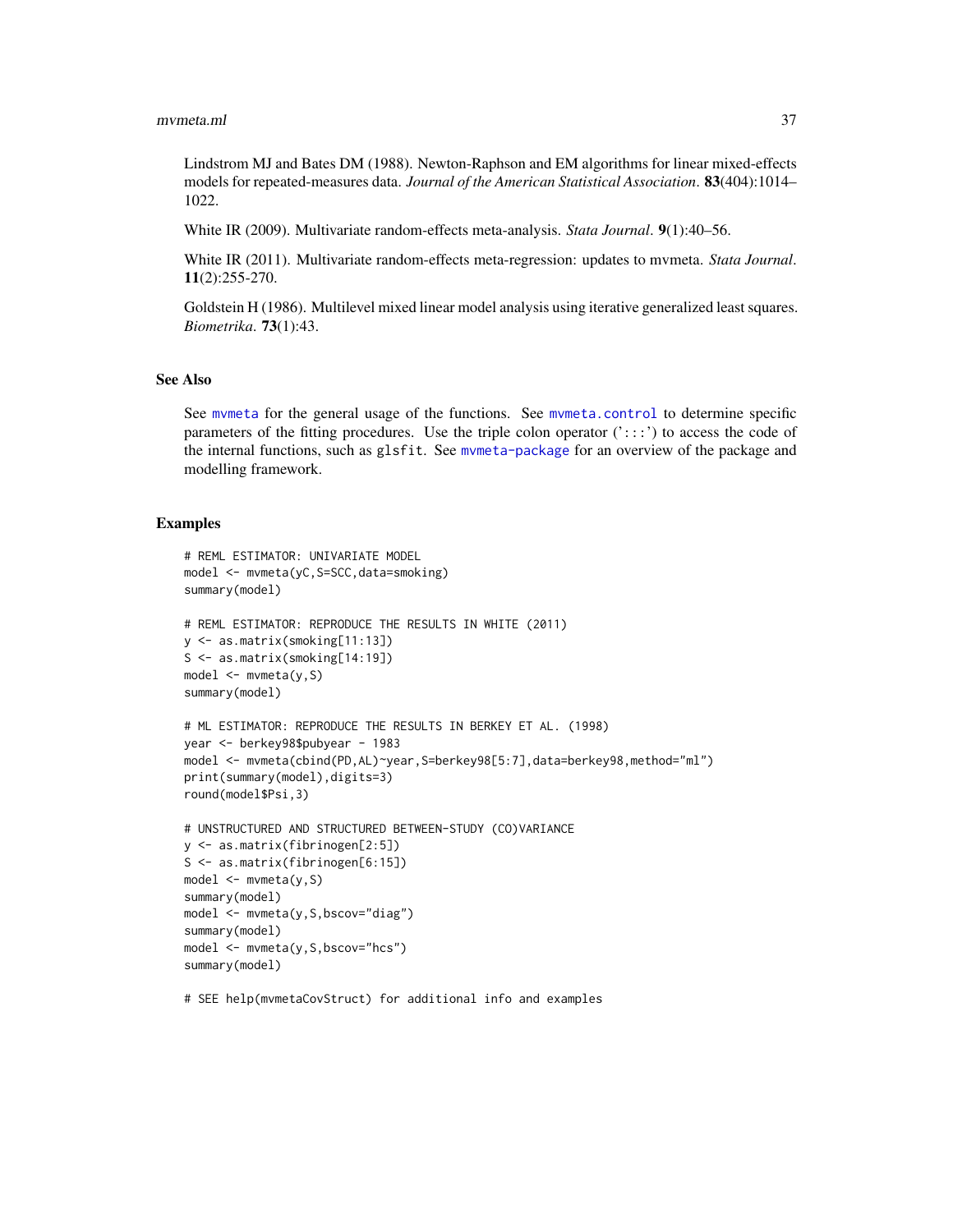### Description

This function implements a method of moments estimator for multivariate and univariate randomeffects meta-analysis and meta-regression. It is meant to be used internally and not directly run by the users.

### Usage

```
mvmeta.mm(Xlist, ylist, Slist, nalist, k, m, p, nall, control, ...)
```
### Arguments

|                        | Assuming a meta-analysis or meta-regression based on $m$ studies, $k$ outcomes<br>and $p$ predictors:                                                                                                                   |
|------------------------|-------------------------------------------------------------------------------------------------------------------------------------------------------------------------------------------------------------------------|
|                        | a $m$ -dimensional list of study-specific design matrices for the fixed-effects part<br>of the model. Rows corresponding to missing outcomes have been excluded.                                                        |
| *list                  | a $m$ -dimensional list of study-specific vectors of estimated outcomes. Entries<br>corresponding to missing outcomes have been excluded.                                                                               |
| Slist                  | a m-dimensional list of within-study (co)variance matrices of estimated out-<br>comes. Rows and columns corresponding to missing outcomes have been ex-<br>cluded.                                                      |
| nalist                 | a $m$ -dimensional list of $k$ -dimensional study-specific logical vectors, identifying<br>missing outcomes.                                                                                                            |
| $k, m, p, \text{nall}$ | numeric scalars: number of outcomes, number of studies included in estimation<br>(equal to the length of lists above), number of predictors (including the inter-<br>cept), number of observations (excluding missing). |
| control                | list of parameters for controlling the fitting process, usually internally set to<br>default values by mymeta.control.                                                                                                  |
| .                      | further arguments passed to or from other methods. Currently not used.                                                                                                                                                  |

### Details

The estimation involves kp fixed-effects coefficients and  $k(k + 1)/2$  random-effects parameters, corresponding to the lower triangular entries of the between-study (co)variance matrix.

The approach implemented here represents the multivariate extension of the traditional estimator proposed by DerSimonian and Laird (1986), and simplifies to the standard method in the univariate case. This non-iterative routine forces the positive semi-definiteness of the estimated between-study (co)variance matrix by setting its negative eigenvalues to zero.

The specific method of moment estimator used here is described in Jackson and collaborators (2013), and represents a generalization of that developed by Chen and collaborators (2012). However, this general version is computationally more intensive, and may turn out to be slow when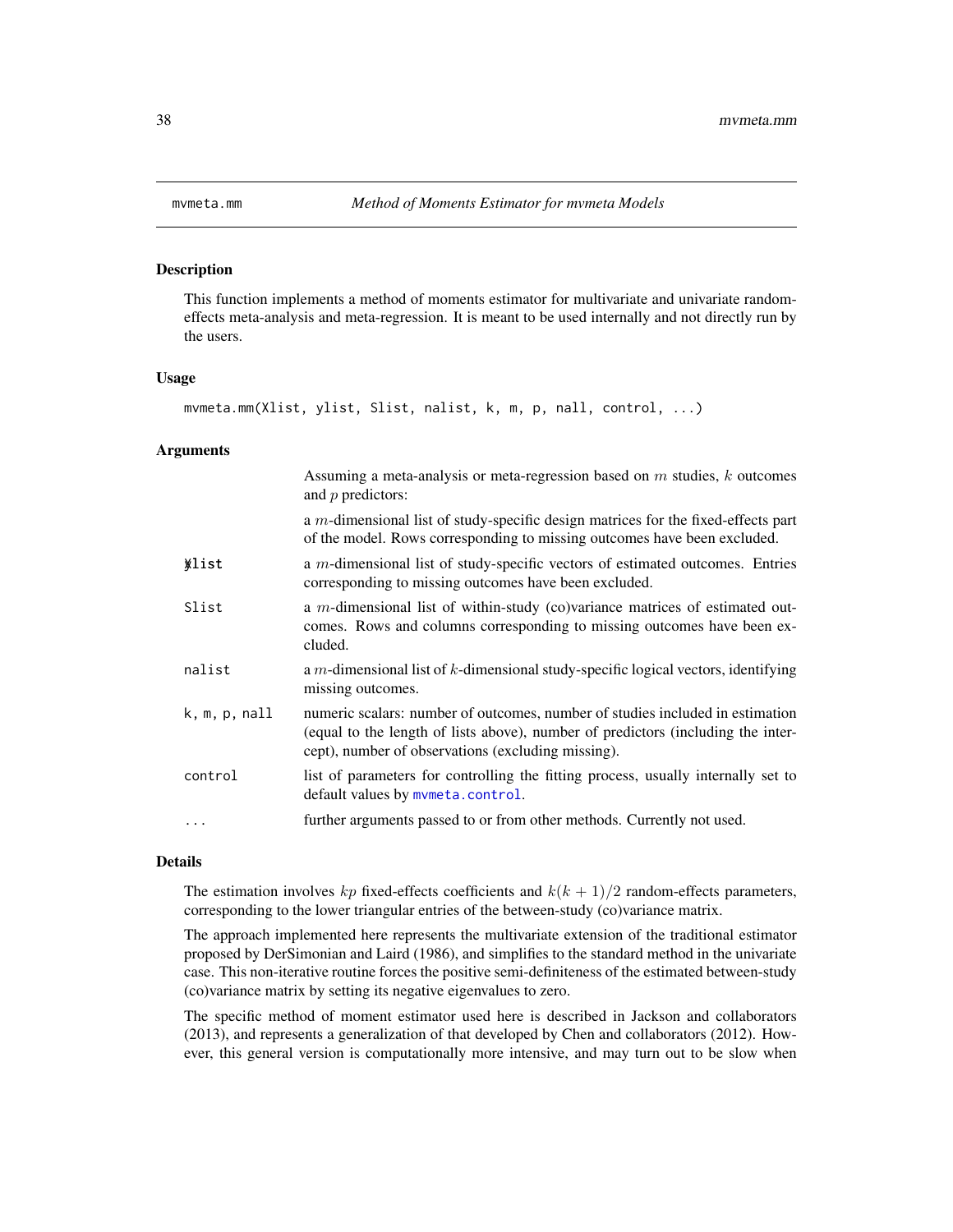### <span id="page-38-0"></span>mvmeta.mm 39

applied to meta-analysis of a relatively high number of studies. An alternative and computationally faster method of moment estimator was previously proposed by Jackson and collaborators (2010), although it is not invariant to reparameterization. This latter estimator is not implemented yet in mvmeta. See references below.

### Value

This function returns an intermediate list object, whose components are then processed by mymeta. fit. Other components are added later through [mvmeta](#page-24-1) to finalize an object of class "mvmeta".

# **Note**

As stated earlier, this function is called internally by [mvmeta.fit](#page-24-2), and is not meant to be used directly. In particular, its code does not contain any check on the arguments provided, which are expected in specific formats. The function is however exported in the namespace and documented for completeness.

The arguments above are prepared by mymeta. fit from its arguments X, y and S. The list structure, although requiring more elaborate coding, is computationally more efficient, as it avoids the specification of sparse block-diagonal matrices, especially for meta-analysis involving a large number of studies.

Some parameters of the fitting procedures are determined by the control argument, with default set by [mvmeta.control](#page-29-1). No missing values are accepted in the fitting functions. See details on [missing values](#page-49-1).

# Author(s)

Antonio Gasparrini, <antonio.gasparrini@lshtm.ac.uk>

### References

Sera F, Armstrong B, Blangiardo M, Gasparrini A (2019). An extended mixed-effects framework for meta-analysis.*Statistics in Medicine*. 2019;38(29):5429-5444. [Freely available [here](http://www.ag-myresearch.com/2019_sera_statmed.html)].

Gasparrini A, Armstrong B, Kenward MG (2012). Multivariate meta-analysis for non-linear and other multi-parameter associations. *Statistics in Medicine*. 31(29):3821–3839. [Freely available [here](http://www.ag-myresearch.com/2012_gasparrini_statmed.html)].

Jackson D, White IR, Riley RD (2013). A matrix based method of moments for fitting the multivariate random effects model for meta-analysis and meta-regression. *Biometrical Journal*. 55(2):231- 245.

Chen H, Manning AK, Dupuis J (2012). A method of moments estimator for random effect multivariate meta-analysis. *Biometrics*. 68(4):1278-1284.

Jackson D, White IR, Thompson SG (2010). Extending DerSimonian and Laird's methodology to perform multivariate random effects meta-analyses. *Statistics in Medicine*. 29(12):1282–1297.

DerSimonian R, Laird N (1986). Meta-analysis in clinical trials. *Controlled Clinical Trials*. 7(3):177- 188.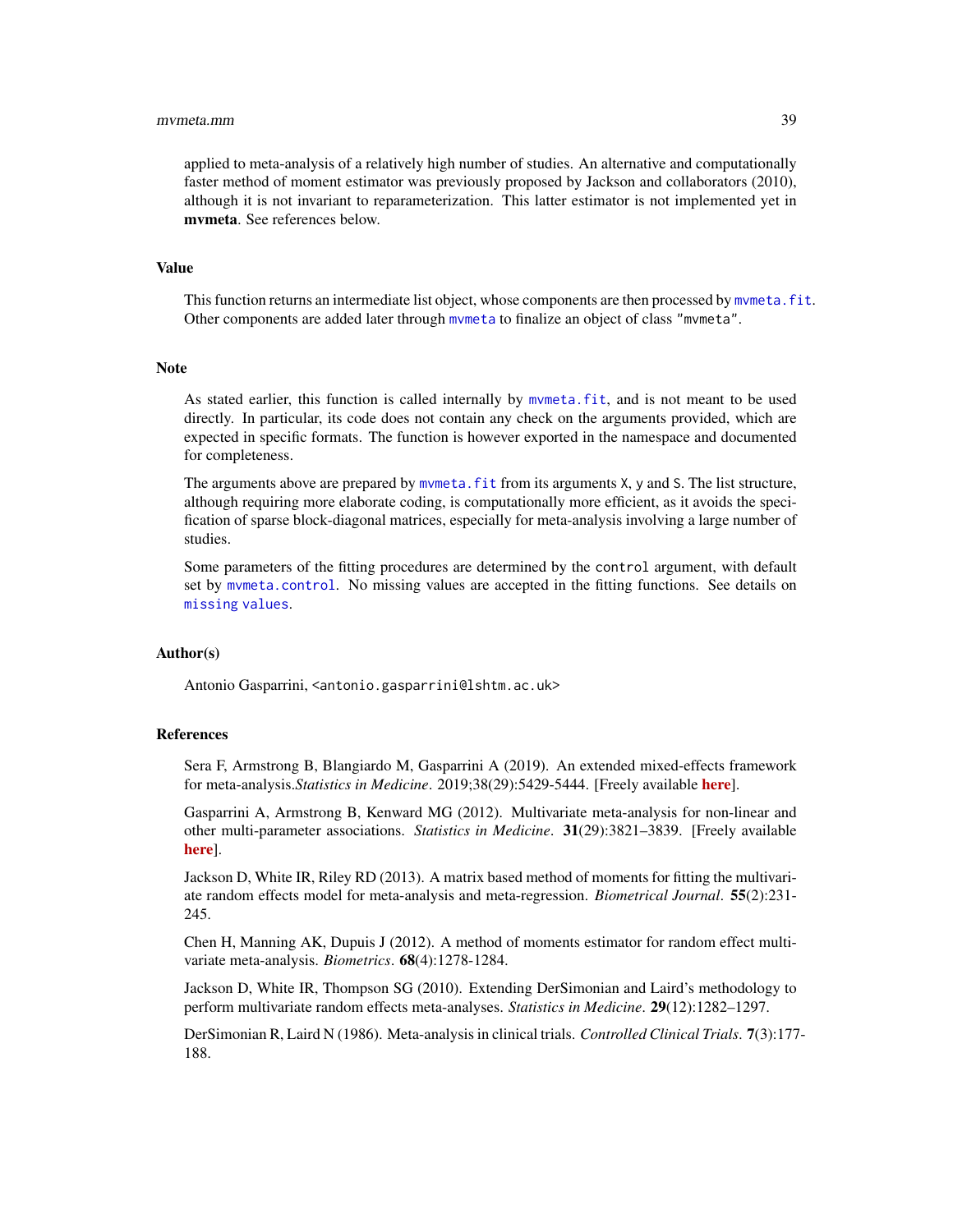# See Also

See [mvmeta](#page-24-1) for the general usage of the functions. See [mvmeta.control](#page-29-1) to determine specific parameters of the fitting procedures. Use the triple colon operator  $('::::)$  to access the code of the internal functions, such as fbtr. See [mvmeta-package](#page-1-1) for an overview of the package and modelling framework.

# Examples

```
# MM ESTIMATOR: UNIVARIATE MODEL
model <- mvmeta(PD~pubyear, S=berkey98[,5],data=berkey98,method="mm")
summary(model)
# MM ESTIMATOR: REPRODUCE THE RESULTS IN CHEN ET AL. (2012)
S \leftarrow as_matrix(hsls[5:10])model <- mvmeta(cbind(b1,b2,b3),S,data=hsls,method="mm")
summary(model)
# MM ESTIMATOR: REPRODUCE THE RESULTS IN JACKSON ET AL. (2013)
S <- inputcov(hyp[c("sbp_se","dbp_se")],cor=hyp$rho)
model <- mvmeta(cbind(sbp,dbp),S=S,data=hyp,method="mm")
summary(model)
```
<span id="page-39-1"></span>

```
mvmeta.vc Variance Components Estimator for mvmeta Models
```
# Description

This function implements a variance components estimator for multivariate and univariate randomeffects meta-analysis and meta-regression. It is meant to be used internally and not directly run by the users.

### Usage

```
mvmeta.vc(Xlist, ylist, Slist, nalist, k, m, p, nall, control, ...)
```
# Arguments

|       | Assuming a meta-analysis or meta-regression based on $m$ studies, $k$ outcomes<br>and $p$ predictors:                                                              |
|-------|--------------------------------------------------------------------------------------------------------------------------------------------------------------------|
|       | a $m$ -dimensional list of study-specific design matrices for the fixed-effects part<br>of the model. Rows corresponding to missing outcomes have been excluded.   |
| Wlist | a $m$ -dimensional list of study-specific vectors of estimated outcomes. Entries<br>corresponding to missing outcomes have been excluded.                          |
| Slist | a m-dimensional list of within-study (co)variance matrices of estimated out-<br>comes. Rows and columns corresponding to missing outcomes have been ex-<br>cluded. |

<span id="page-39-0"></span>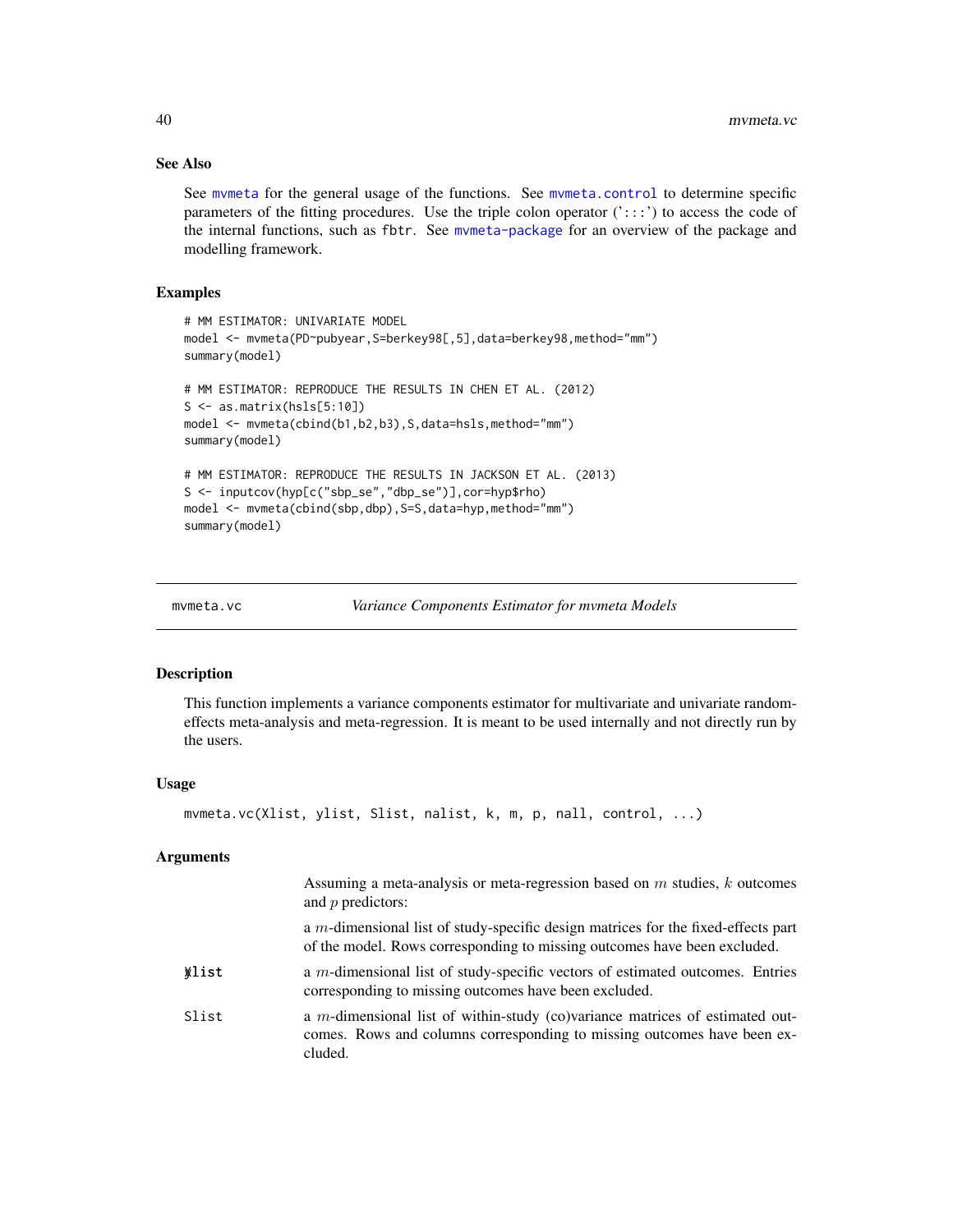### <span id="page-40-0"></span>mvmeta.vc 41

| nalist        | a $m$ -dimensional list of $k$ -dimensional study-specific logical vectors, identifying<br>missing outcomes.                                                                                                            |
|---------------|-------------------------------------------------------------------------------------------------------------------------------------------------------------------------------------------------------------------------|
| k, m, p, null | numeric scalars: number of outcomes, number of studies included in estimation<br>(equal to the length of lists above), number of predictors (including the inter-<br>cept), number of observations (excluding missing). |
| control       | list of parameters for controlling the fitting process, usually internally set to<br>default values by mymeta.control.                                                                                                  |
| $\cdot$       | further arguments passed to or from other methods. Currently not used.                                                                                                                                                  |

# Details

The estimation involves kp fixed-effects coefficients and  $k(k + 1)/2$  random-effects parameters, corresponding to the lower triangular entries of the between-study (co)variance matrix.

The procedure is based on the estimate of the between-study (co)variance as the difference between the marginal (co)variance and the average within-study (co)variance. This in turn requires the estimate of the marginal (co)variance, obtained by the residuals of the fitted model. The procedure is iterative, with the current estimate of the between-study (co)variance plugged into a generalized least square (GLS) routine. Starting values are provided by a fixed-effects estimator (see mymeta.fixed). The algorithm is fast and generally converges with few iterations.

Similar versions of this estimator has been previously proposed. Berkey and collaborators (1998) simply called it GLS method, and a non-iterative approach was proposed by Ritz and collaborators (2008), referred to as MVEE3. A non-iterative version for univariate models is discussed in Sidik and Jonkman (2007). The results from Berkey and collaborators (1998) are reproduced in the example below.

In the original approach, the estimate of the marginal (co)variance is obtained from the sum of the residual components using a denominator equal to m-p. Following the development proposed by Kauermann and Carroll (2001) and Fay and Graubard (2001) in the context of sandwich (co)variance estimators, then discussed by Lu and collaborators (2007), an adjusted denominator can be computed as a quantity derived from the hat matrix. This method is expected to perform better in the presence of missing values and small data sets. This alternative adjustment is chosen by default by setting vc.adj=TRUE in the control argument.

The variance component estimator is not bounded to provide a positive semi-definite between-study (co)variance matrix, as shown in the simulation study by Liu and colleagues (2009). Here positive semi-definiteness is forced by setting the negative eigenvalues of the estimated matrix to zero at each iteration. Little is known about the impact of such constraint.

### Value

This function returns an intermediate list object, whose components are then processed by mymeta. fit. Other components are added later through [mvmeta](#page-24-1) to finalize an object of class "mvmeta".

### Note

As stated earlier, this function is called internally by [mvmeta.fit](#page-24-2), and is not meant to be used directly. In particular, its code does not contain any check on the arguments provided, which are expected in specific formats. The function is however exported in the namespace and documented for completeness.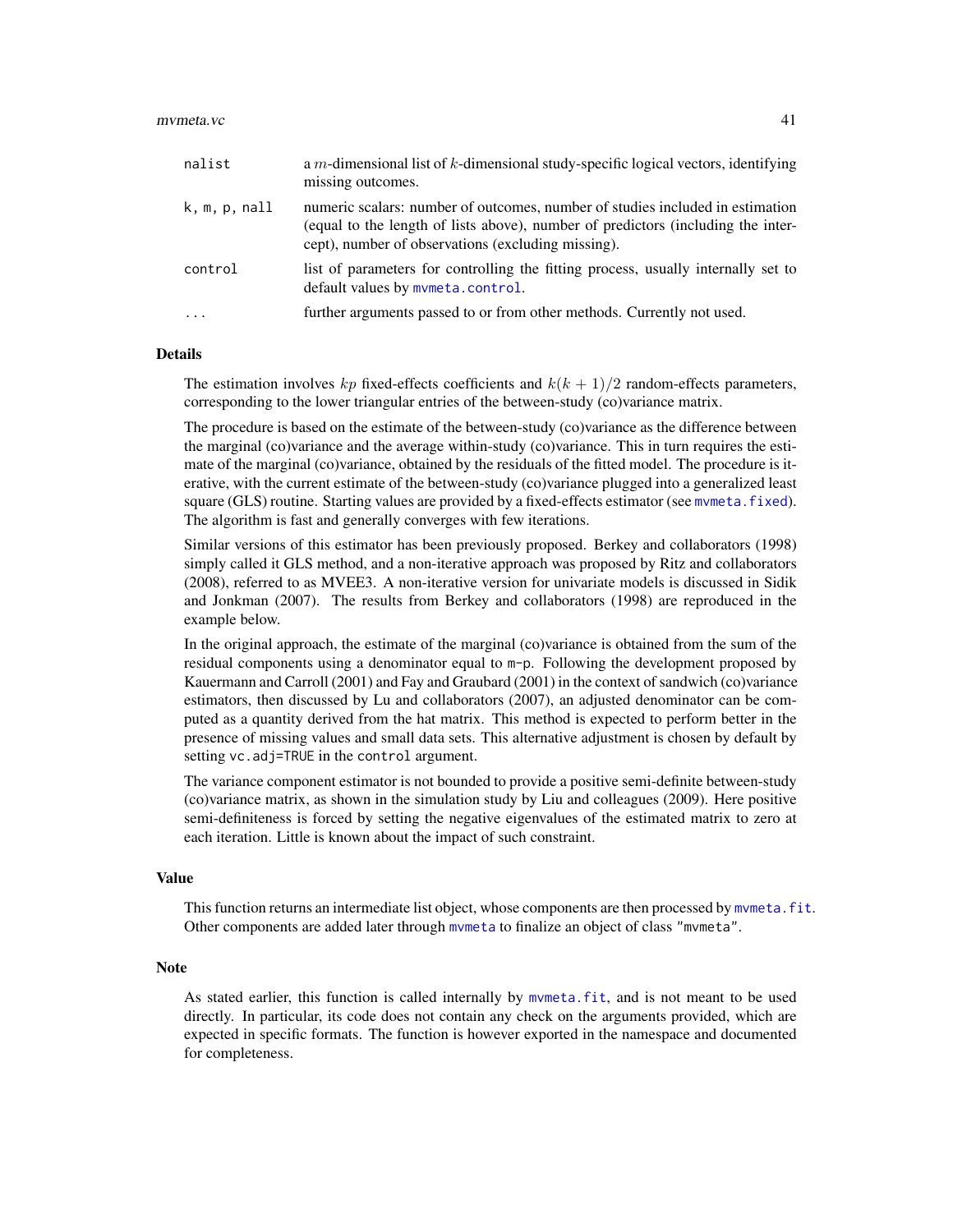<span id="page-41-0"></span>The arguments above are prepared by mymeta. Fit from its arguments X, y and S. The list structure, although requiring more elaborate coding, is computationally more efficient, as it avoids the specification of sparse block-diagonal matrices, especially for meta-analysis involving a large number of studies.

Some parameters of the fitting procedures are determined by the control argument, with default set by [mvmeta.control](#page-29-1). No missing values are accepted in the fitting functions. See details on [missing values](#page-49-1).

# Author(s)

Antonio Gasparrini, <antonio.gasparrini@lshtm.ac.uk>

# References

Sera F, Armstrong B, Blangiardo M, Gasparrini A (2019). An extended mixed-effects framework for meta-analysis.*Statistics in Medicine*. 2019;38(29):5429-5444. [Freely available [here](http://www.ag-myresearch.com/2019_sera_statmed.html)].

Gasparrini A, Armstrong B, Kenward MG (2012). Multivariate meta-analysis for non-linear and other multi-parameter associations. *Statistics in Medicine*. 31(29):3821–3839. [Freely available [here](http://www.ag-myresearch.com/2012_gasparrini_statmed.html)].

Ritz J, Demidenko E, Spiegelman G (2008). Multivariate meta-analysis for data consortia, individual patient meta-analysis, and pooling projects. *Journal of Statistical Planning and Inference*. 139(7):1919–1933.

Berkey, CS, Hoaglin DC, et al. (1998). Meta-analysis of multiple outcomes by regression with random effects. *Statistics in Medicine*. 17(22):2537–2550.

Liu Q, Cook NR, Bergstrom A, Hsieh CC (2009). A two-stage hierarchical regression model for meta-analysis of epidemiologic nonlinear dose-response data. *Computational Statistics and Data Analysis*. 53(12):4157–4167

Sidik K, Jonkman JN (2007). A comparison of heterogeneity variance estimators in combining results of studies. *Statistics in Medicine*. 26(9):1964–81.

# See Also

See [mvmeta](#page-24-1) for the general usage of the functions. See [mvmeta.control](#page-29-1) to determine specific parameters of the fitting procedures. Use the triple colon operator  $(':::)$  to access the code of the internal functions, such as sumlist. See [mvmeta-package](#page-1-1) for an overview of the package and modelling framework.

### Examples

```
# VC ESTIMATOR: UNIVARIATE MODEL
model <- mvmeta(PD~pubyear,S=berkey98[,5],data=berkey98,method="vc")
summary(model)
# VC ESTIMATOR: MULTIVARIATE MODEL
model <- mvmeta(cbind(PD,AL)~pubyear,S=berkey98[5:7],data=berkey98,method="vc")
summary(model)
# VC ESTIMATOR: NON-ITERATIVE VERSION
```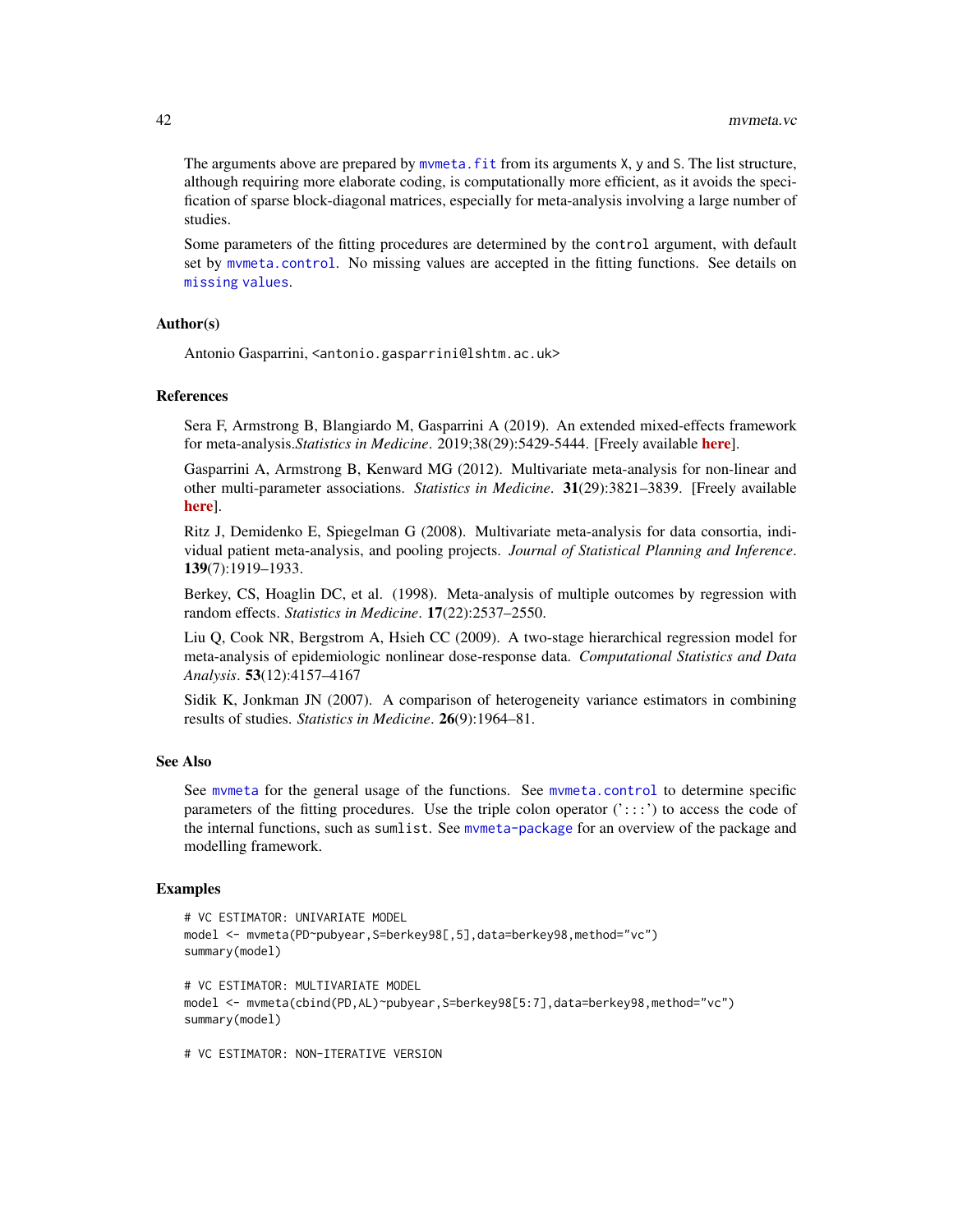# <span id="page-42-0"></span>mvmetaCovStruct 43

```
model <- mvmeta(cbind(PD,AL)~pubyear,S=berkey98[5:7],data=berkey98,method="vc",
 control=list(maxiter=1))
summary(model)
# VARIANCE COMPONENTS ESTIMATOR: REPLICATE THE RESULTS IN BERKEY ET AL. (1998)
model <- mvmeta(cbind(PD,AL)~I(pubyear-1983),S=berkey98[5:7],
 data=berkey98,method="vc",control=list(vc.adj=FALSE))
summary(model)
```
<span id="page-42-1"></span>mvmetaCovStruct *Covariance Structures for mvmeta Models*

# Description

Alternative covariance structures for the between-study (co)variance matrix of random effects in multivariate meta-analysis or meta-regression, usually defined through the argument bscov of the function [mvmeta](#page-24-1).

# **Options**

Assuming a meta-analysis or meta-regression based on  $k$  outcomes:

- unstr: an unstructured form for a general positive-definite matrix. The matrix is represented by  $k(k+1)/2$  unrestricted parameters defined as the upper triangular entries of its Cholesky decomposition.
- diag: a diagonal positive-definite matrix. The matrix is represented by  $k$  unrestricted parameters defined as the logarithm of the diagonal values.
- id: a multiple of the identity positive-definite matrix. The matrix is represented by a single unrestricted parameter defined as the logarithm of the diagonal value.
- cs: a positive-definite matrix with compound symmetry structure. The matrix is represented by 2 unrestricted parameters defined as the logarithm of the diagonal value and the transformed correlation. The latter is parameterized so to obtain a correlation value between  $-1/(k-1)$ and 1, in order to ensure positive-definiteness.
- hcs: a positive-definite matrix with heterogeneous compound symmetry structure. The matrix is represented by  $k+1$  unrestricted parameters defined as the logarithm of the diagonal values and the transformed correlation. The latter is parameterized so to obtain a correlation value between  $-1/(k-1)$  and 1, in order to ensure positive-definiteness.
- ar1: a positive-definite matrix with autoregressive structure of first order. The matrix is represented by  $k+1$  unrestricted parameters defined as the logarithm of the diagonal value and the logistic transformed correlation. The latter is parameterized so to obtain a correlation value between -1 and 1.
- prop: a positive-definite matrix proportional to that provided by the user through the argument Psifix in the control list (see [mvmeta.control](#page-29-1)). The matrix is represented by 1 unrestricted parameter defined as the logarithm of the multiplier.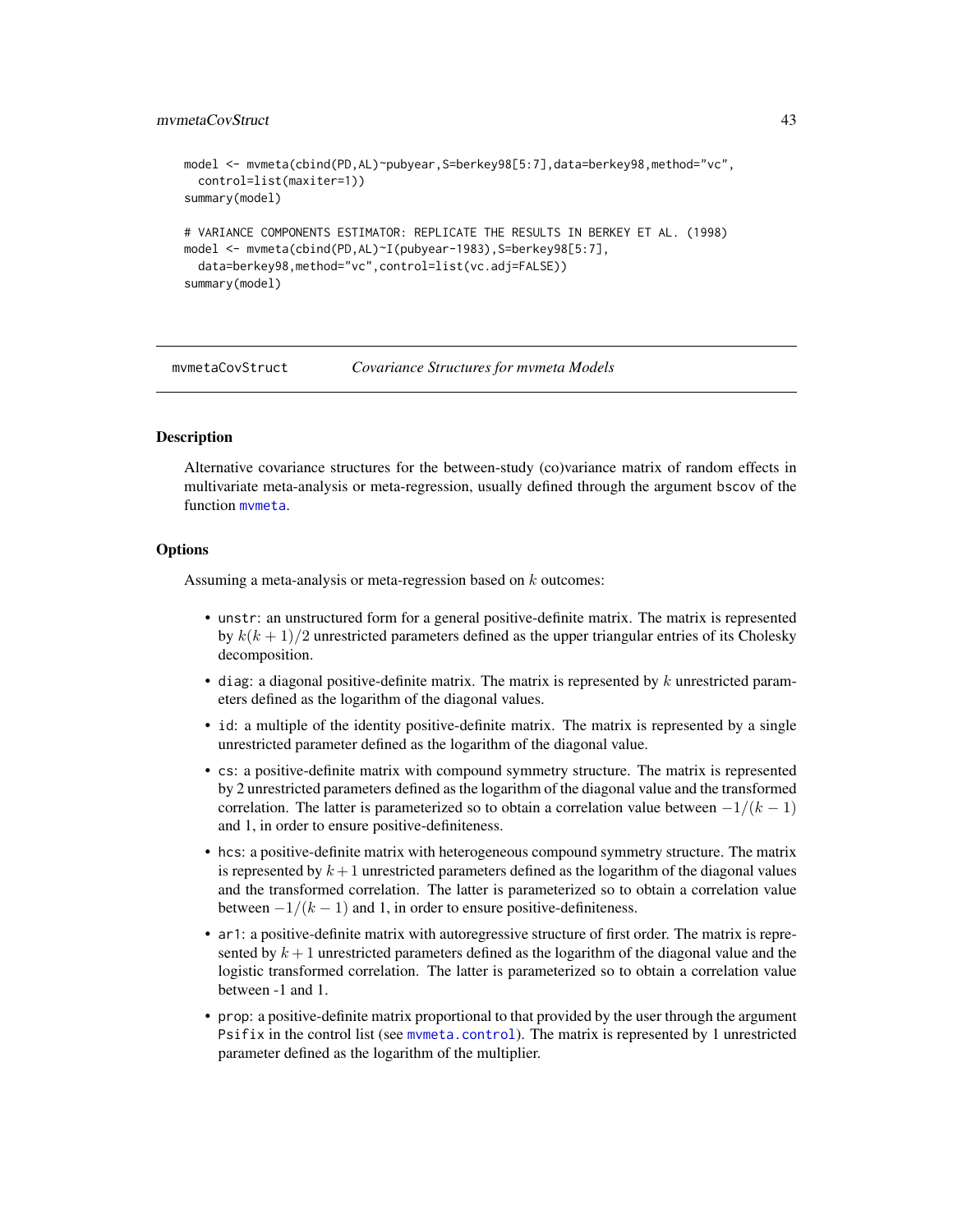- <span id="page-43-0"></span>• cor: a positive-definite matrix with correlation structure provided by the user through the argument Psicor in the control list (see mymeta.control). The matrix is represented by  $k$ unrestricted parameters defined as the logarithm of the diagonal values.
- fixed: a known matrix provided by the user through the argument Psifix in the control list (see [mvmeta.control](#page-29-1)). The matrix is known and no parameters are needed to represent it.

### Details

The structuring of the between-study (co)variance matrix of random effects is only available for models estimated through (restricted) maximum likelihood.

The unrestricted parameters defining the between-study matrix are estimated in the iterative optimization algorithm. The starting values are usually obtained by a iterative generalized least square algorithm (see the specific [likelihood functions](#page-20-1)). The algorithm computes an unstructured matrix. For structured forms, the starting values for variances and/or correlations are taken as the average of the related elements. Although rarely needed and not recommeded, the user can provided a starting value of the (co)variance matrix, from which the parameters are derived (see [mvmeta.control](#page-29-1)).

# **Note**

The choice of structures can affect the performance of the optimization procedure, determining forms of likelihood surfaces which induce convergence to local maxima. In particular, structures such as multiple of identity of proportional to a fixed matrix are based on strong assumptions and should be used with caution.

# Author(s)

Antonio Gasparrini, <antonio.gasparrini@lshtm.ac.uk>

# References

Sera F, Armstrong B, Blangiardo M, Gasparrini A (2019). An extended mixed-effects framework for meta-analysis.*Statistics in Medicine*. 2019;38(29):5429-5444. [Freely available [here](http://www.ag-myresearch.com/2019_sera_statmed.html)].

Pinheiro JC and Bates DM (2000). *Mixed-Effects Models in S and S-PLUS*. New York, Springer Verlag.

### See Also

See mymeta. See [lm](#page-0-0) or [glm](#page-0-0) for standard regression functions. See mymeta-package for an overview of this modelling framework.

# Examples

```
# UNSTRUCTURED AND STRUCTURED BETWEEN-STUDY (CO)VARIANCE
y <- as.matrix(fibrinogen[2:5])
S <- as.matrix(fibrinogen[6:15])
model <- mvmeta(y,S)
summary(model)
model$Psi
```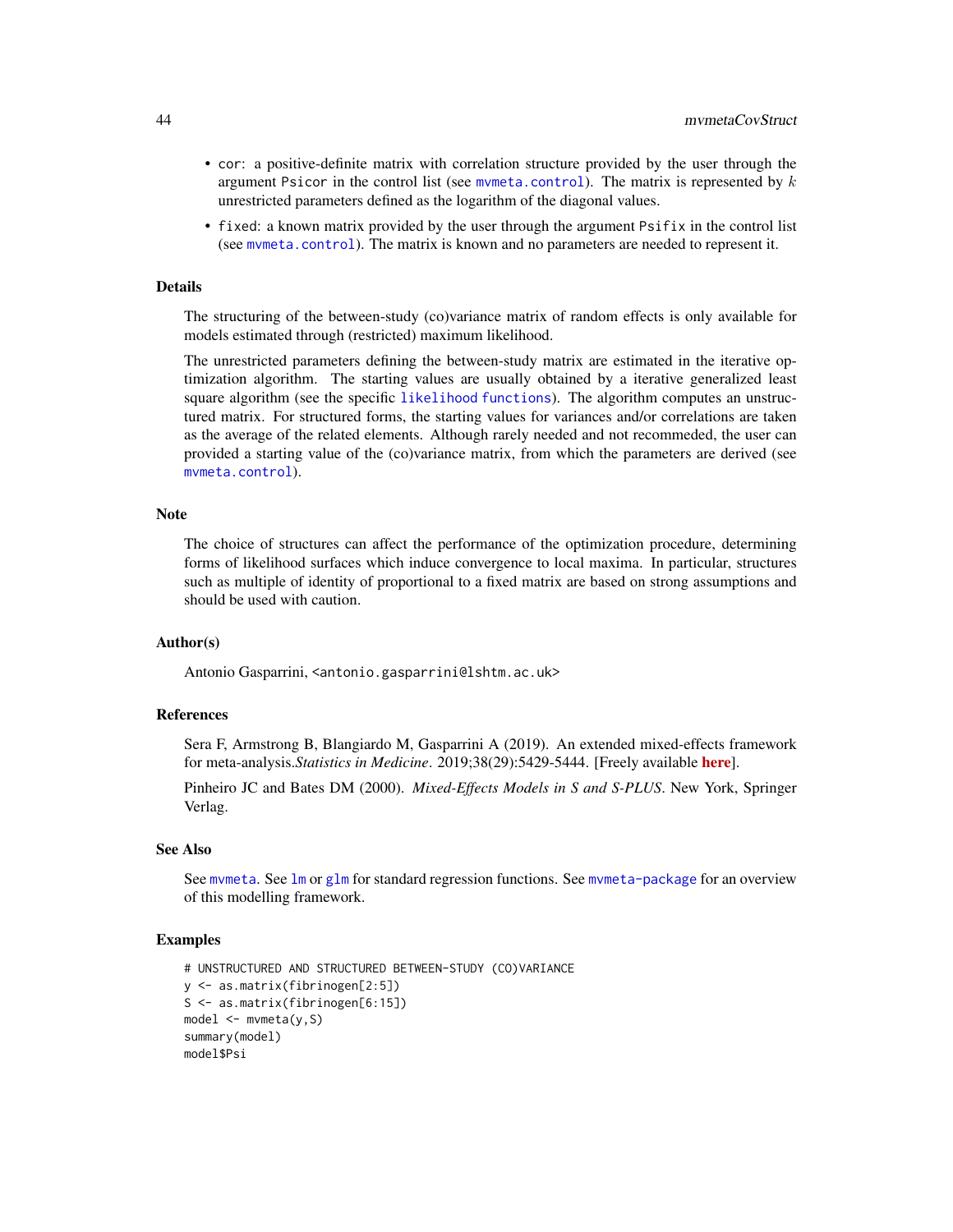# <span id="page-44-0"></span>mvmetaObject 45

```
# DIAGONAL
model <- mvmeta(y,S,bscov="diag")
summary(model)
model$Psi
# HETEROGENEOUS COMPOUND SYMMETRY
model <- mvmeta(y,S,bscov="hcs")
summary(model)
model$Psi
# PROPORTIONAL
y <- as.matrix(smoking[11:13])
S <- as.matrix(smoking[14:19])
model <- mvmeta(y,S,bscov="prop",control=list(Psifix=diag(3)+1))
summary(model)
model$Psi
# CORRELATION
model <- mvmeta(y,S,bscov="cor",control=list(Psicor=0.2))
summary(model)
model$Psi
```
<span id="page-44-1"></span>mvmetaObject *mvmeta Objects*

# **Description**

An object returned by the [mvmeta](#page-24-1) function, inheriting from class "mvmeta", and representing a fitted univariate or multivariate meta-analytical model.

# Value

Objects of class "mvmeta" are lists with defined components. Dimensions of such components may refer to  $k$  outcome parameters,  $p$  predictors and  $m$  studies used for fitting the model (the latter can be different from those originally selected due to missing). The following components needs to be included in a legitimate mvmeta object:

| coefficients  | a <i>p</i> -dimensional vector (for univariate models) or a $p \times k$ matrix (for multivariate<br>models) of the fixed-effects coefficients.        |
|---------------|--------------------------------------------------------------------------------------------------------------------------------------------------------|
| <b>VCOV</b>   | estimated $kp \times kp$ (co)variance matrix of the fixed-effects coefficients.                                                                        |
| Psi           | for random-effects models, the estimated $k \times k$ between-study (co)variance ma-<br>trix.                                                          |
| residuals     | a m-dimensional vector (for univariate models) or $m \times k$ matrix (for multivariate<br>models) of residuals, that is observed minus fitted values. |
| fitted.values | a m-dimensional vector (for univariate models) or $m \times k$ matrix (for multivariate<br>models) of fitted mean values.                              |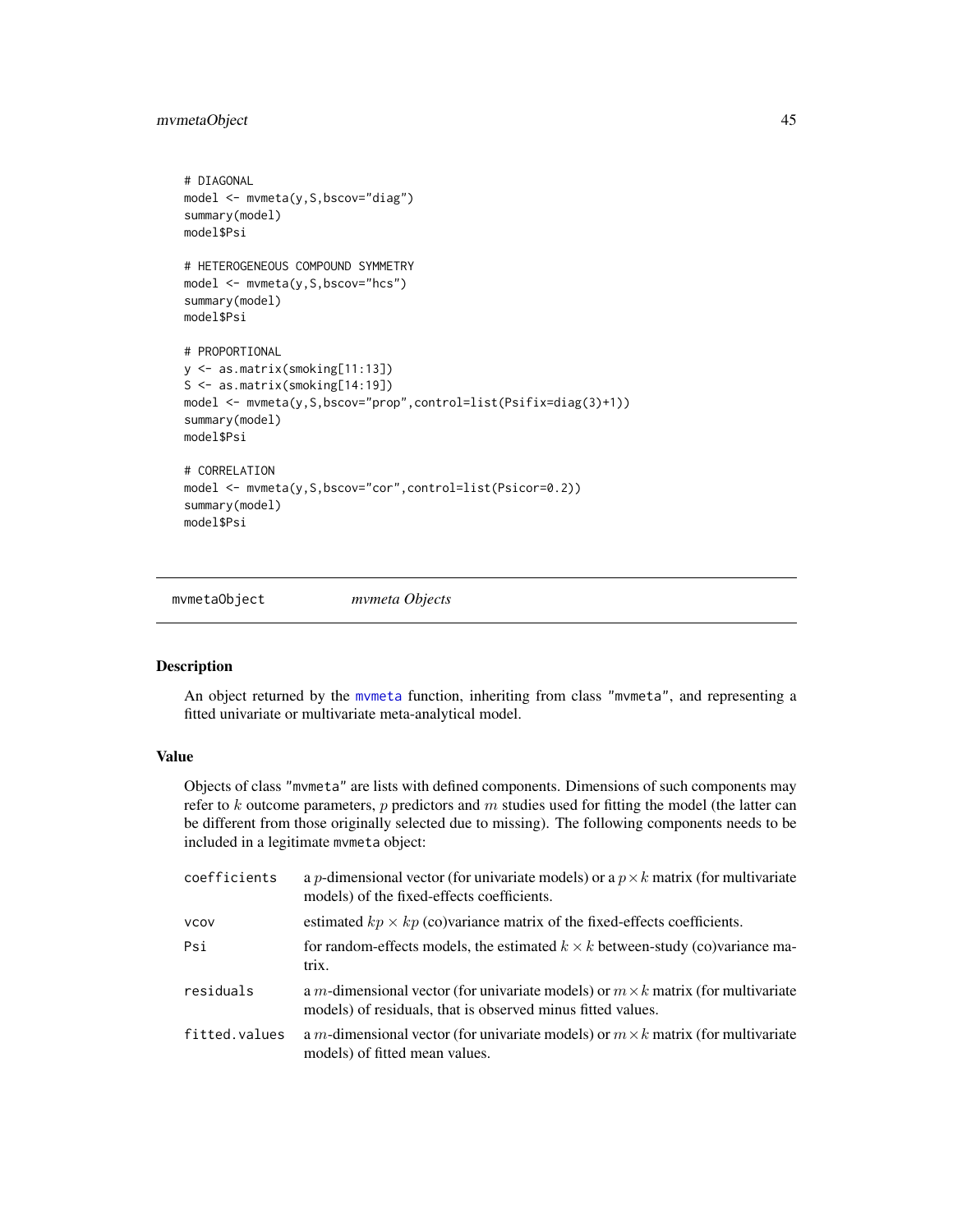<span id="page-45-0"></span>

| df.residual      | the residual degrees of freedom.                                                                                                                                                                                                                                                                                                 |  |
|------------------|----------------------------------------------------------------------------------------------------------------------------------------------------------------------------------------------------------------------------------------------------------------------------------------------------------------------------------|--|
| rank             | the numeric rank of the fitted model.                                                                                                                                                                                                                                                                                            |  |
| logLik           | the (restricted) log-likelihood of the fitted model. Set to NA for non-likelihood<br>models.                                                                                                                                                                                                                                     |  |
| converged, niter |                                                                                                                                                                                                                                                                                                                                  |  |
|                  | for models with iterative estimation methods, logical scalar indicating if the<br>algorithm eventually converged.                                                                                                                                                                                                                |  |
| par              | parameters estimated in the optimization process when using likelihood-based<br>estimators. These correspond to trasformations of entries of the between-study<br>(co)variance matrix of random effects, dependent on chosen (co)variance<br>structure. See also the optimizations algorithms for details.                       |  |
| hessian          | Hessian matrix of the estimated parameters in par above, only returned if hessian=TRUE<br>in mymeta.control. See the related optimizations algorithms for details.                                                                                                                                                               |  |
| negeigen         | for models fitted through method of moments, the number of negative eigenval-<br>ues in the estimated between-study (co)variance matrix, then set to 0.                                                                                                                                                                          |  |
| control          | a list with the values of the control arguments used, as returned by mvmeta.control.                                                                                                                                                                                                                                             |  |
| method           | the estimation method.                                                                                                                                                                                                                                                                                                           |  |
| bscov            | a string defining the between-study (co)variance structure in likelihood based<br>models.                                                                                                                                                                                                                                        |  |
| S                | a $m \times k(k+1)/2$ matrix, where each row represents the vectorized entries of the<br>lower triangle of the related within-study (co)variance matrix, taken by column.<br>See mymeta.                                                                                                                                         |  |
| dim              | list with the following scalar components: m (number of studies included in es-<br>timation, which could be lower than the total number in the presence of missing<br>values), k (number of outcome parameters), p (number of coefficients for each<br>outcome parameter).                                                       |  |
| df               | list with the following scalar components: nall (number of observations used<br>for estimation, excluding missing values), nobs (equal to nall, minus the num-<br>ber of fixed-effects coefficients in REML models), fixed (number of estimated<br>fixed-effects coefficients), random (number of estimated (co)variance terms). |  |
| lab              | list with the following label vectors: $m$ for the $m$ studies, $k$ for the $k$ outcome<br>parameters, $p$ for the $p$ predictors (including intercept). The first two are derived<br>from the vector/matrix of outcome parameters in formula, the third from the<br>design matrix derived from model.matrix.                    |  |
| model            | the model frame used for fitting. Reported if model=TRUE in mymeta. See<br>model.frame.                                                                                                                                                                                                                                          |  |
| call             | the function call.                                                                                                                                                                                                                                                                                                               |  |
| na.action        | (where relevant) information returned by model. frame on the special handling<br>of NAs. See info on missing values.                                                                                                                                                                                                             |  |
| formula          | the model supplied.                                                                                                                                                                                                                                                                                                              |  |
| terms            | the terms object representing the fitted model.                                                                                                                                                                                                                                                                                  |  |
| contrasts        | (where relevant) the contrasts used.                                                                                                                                                                                                                                                                                             |  |
| xlevels          | (where relevant) a record of the levels of the factors used in fitting.                                                                                                                                                                                                                                                          |  |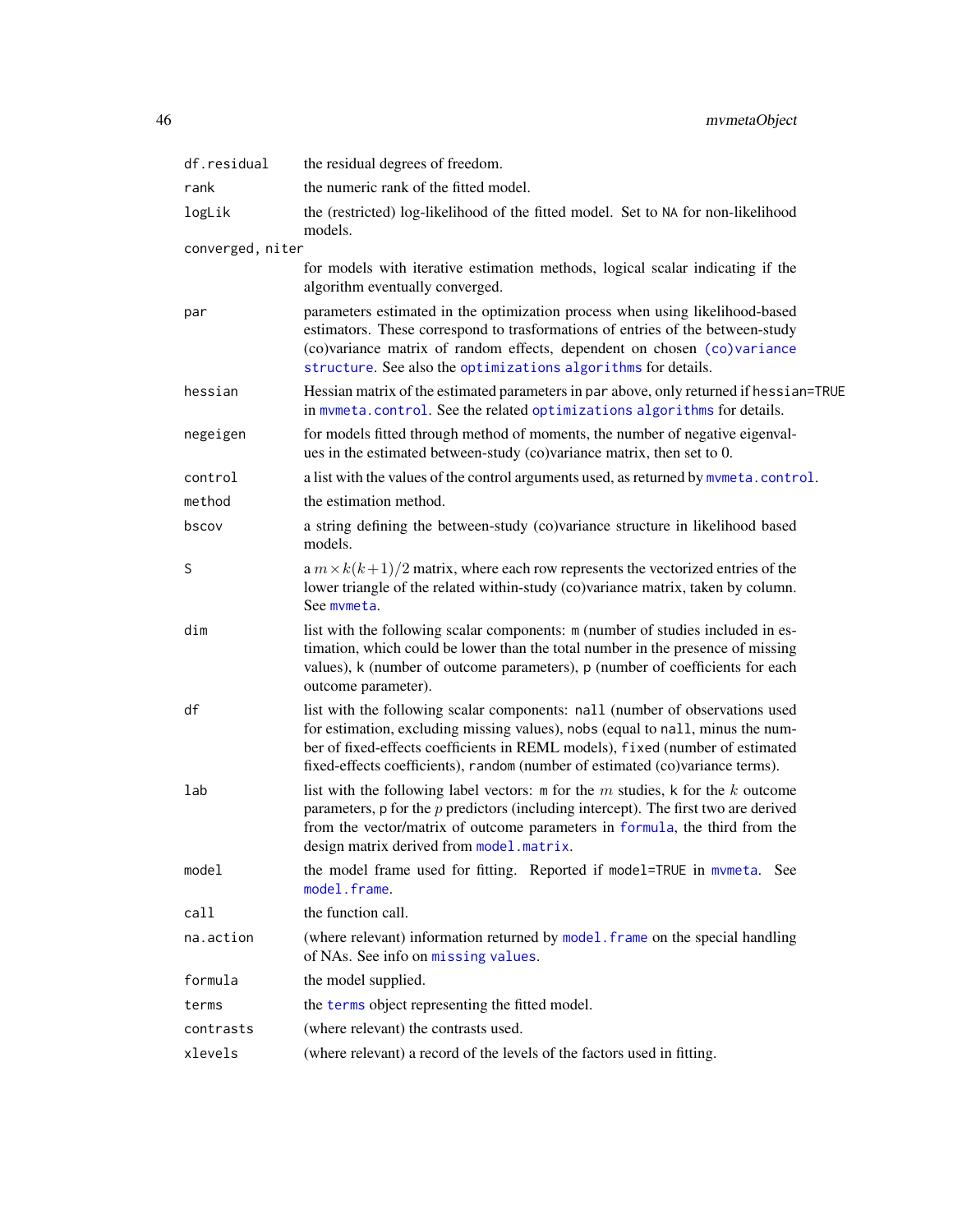### <span id="page-46-0"></span>mvmetaObject 47

### Methods

A number of methods functions are available for mvmeta objects, most of them common to other regression functions.

Specifically-written method functions are defined for [predict](#page-52-1) (standard predictions) and [blup](#page-8-1) (best linear unbiased predictions). The method function [simulate](#page-47-2) produces simulated outcomes from a fitted model, while [qtest](#page-55-1) performs the Cochran Q test for heterogeneity. Other methods have been produced for [summary](#page-58-1), [logLik](#page-19-1), [coef](#page-10-1), and [vcov](#page-10-2).

Specific methods are also available for model. frame and [model.matrix](#page-23-2). In particular, the former produces the model frame (a data frame with special attributes storing the variables used for fitting) with the additional class "data.frame.mvmeta". Methods [na.omit](#page-49-1) and [na.exclude](#page-49-2) for this class are useful for the handling of missing values in mvmeta objects.

Printing functions for the objects of classes defined above are also provided. anova methods for performing tests in mvmeta objects are in development.

All the methods above are visible (exported from the namespace) and documented. In additions, several default method functions for regression are also applicable to objects of class "mvmeta", such as [fitted](#page-0-0), [residuals](#page-0-0), [AIC](#page-0-0), [BIC](#page-0-0) and [update](#page-0-0), among others.

# Author(s)

Antonio Gasparrini, <antonio.gasparrini@lshtm.ac.uk>

### References

Sera F, Armstrong B, Blangiardo M, Gasparrini A (2019). An extended mixed-effects framework for meta-analysis.*Statistics in Medicine*. 2019;38(29):5429-5444. [Freely available [here](http://www.ag-myresearch.com/2019_sera_statmed.html)].

Gasparrini A, Armstrong B, Kenward MG (2012). Multivariate meta-analysis for non-linear and other multi-parameter associations. *Statistics in Medicine*. 31(29):3821–3839. [Freely available [here](http://www.ag-myresearch.com/2012_gasparrini_statmed.html)].

# See Also

See mymeta. See  $\text{Im}$  or g[lm](#page-0-0) for standard regression functions. See mymeta-package for an overview of this modelling framework.

### Examples

```
# RUN THE MODEL
model <- mvmeta(cbind(PD,AL)~pubyear,S=berkey98[5:7],data=berkey98)
```

```
# INSPECT THE OBJECT
names(model)
```
# LABELS model\$lab

# FORMULA model\$formula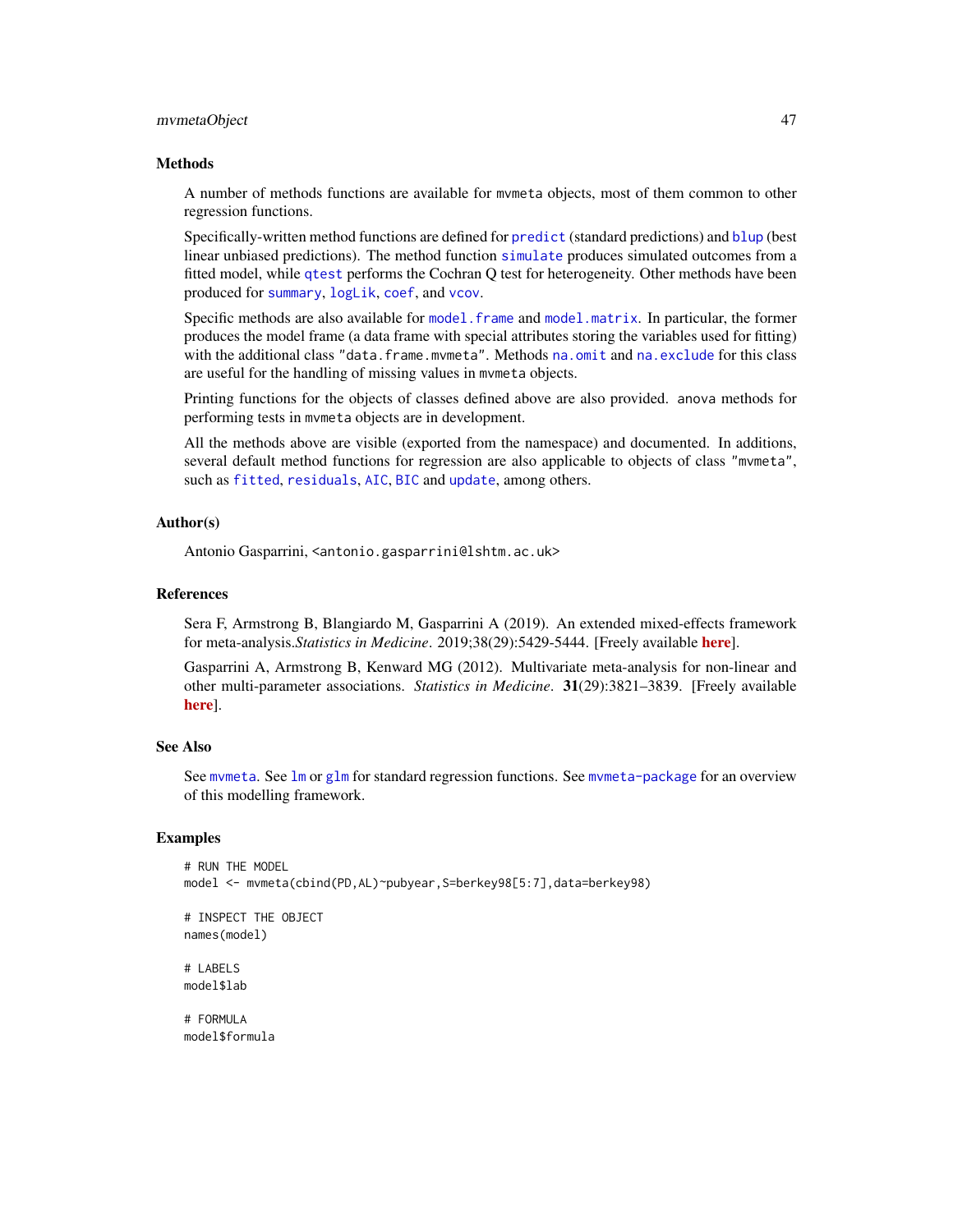# <span id="page-47-0"></span># CONVERGED? model\$converged

# <span id="page-47-1"></span>mvmetaSim *Simulating Responses for mvmeta Models*

# <span id="page-47-2"></span>Description

These functions simulate sets of multivariate or univariate responses for a group of studies, in terms of their mean (expected) values and within and between-study (co)variances. These sets of outcomes can be used in meta-analytical models for simulation purposes.

# Usage

mvmetaSim(y, S, Psi, sd, cor, nsim=1, seed=NULL, posdeftol) ## S3 method for class 'mvmeta' simulate(object, nsim=1, seed=NULL, ...)

# Arguments

|           | In order to simulate $k$ outcomes for $m$ studies:                                                                                                                                                                                                                                                                                                                                                                  |
|-----------|---------------------------------------------------------------------------------------------------------------------------------------------------------------------------------------------------------------------------------------------------------------------------------------------------------------------------------------------------------------------------------------------------------------------|
|           | a <i>m</i> -dimensional vector (for simulating univariate responses) or $m \times k$ matrix<br>(for simulating multivariate responses) of mean (expected) outcomes.                                                                                                                                                                                                                                                 |
| Ş         | series of within-study (co)variance matrices of the outcomes for each one of the<br>m studies. Accepted formats are a m-dimensional list of $k \times k$ matrices; a tri-<br>dimensional $k \times k \times m$ array; or a $m \times k(k+1)/2$ matrix or data frame where<br>each row represents the vectorized entries of the lower triangle of the related<br>(co)variance matrix, taken by column (see xpndMat). |
| Psi       | the between-study (co)variance matrices of the outcomes. Accepted formats are<br>a $k \times k$ matrix or a $k(k+1)/2$ -dimensional vector, representing the vectorized<br>entries of the lower triangle of the related (co)variance matrix, taken by column<br>(see xpndMat).                                                                                                                                      |
| sd        | a k-dimensional vector of between-study standard deviations.                                                                                                                                                                                                                                                                                                                                                        |
| cor       | between-study correlations. Either a scalar, a vector or a matrix. See inputcov.                                                                                                                                                                                                                                                                                                                                    |
| nsim      | number of simulation sets.                                                                                                                                                                                                                                                                                                                                                                                          |
| seed      | an object specifying if and how the random number generator should be initial-<br>ized.                                                                                                                                                                                                                                                                                                                             |
| posdeftol | tolerance (relative to largest variance) for numerical lack of positive-definiteness.<br>Default to the square root of the machine precision.                                                                                                                                                                                                                                                                       |
| object    | an object of class "mvmeta".                                                                                                                                                                                                                                                                                                                                                                                        |
| $\cdots$  | further arguments passed to or from other methods.                                                                                                                                                                                                                                                                                                                                                                  |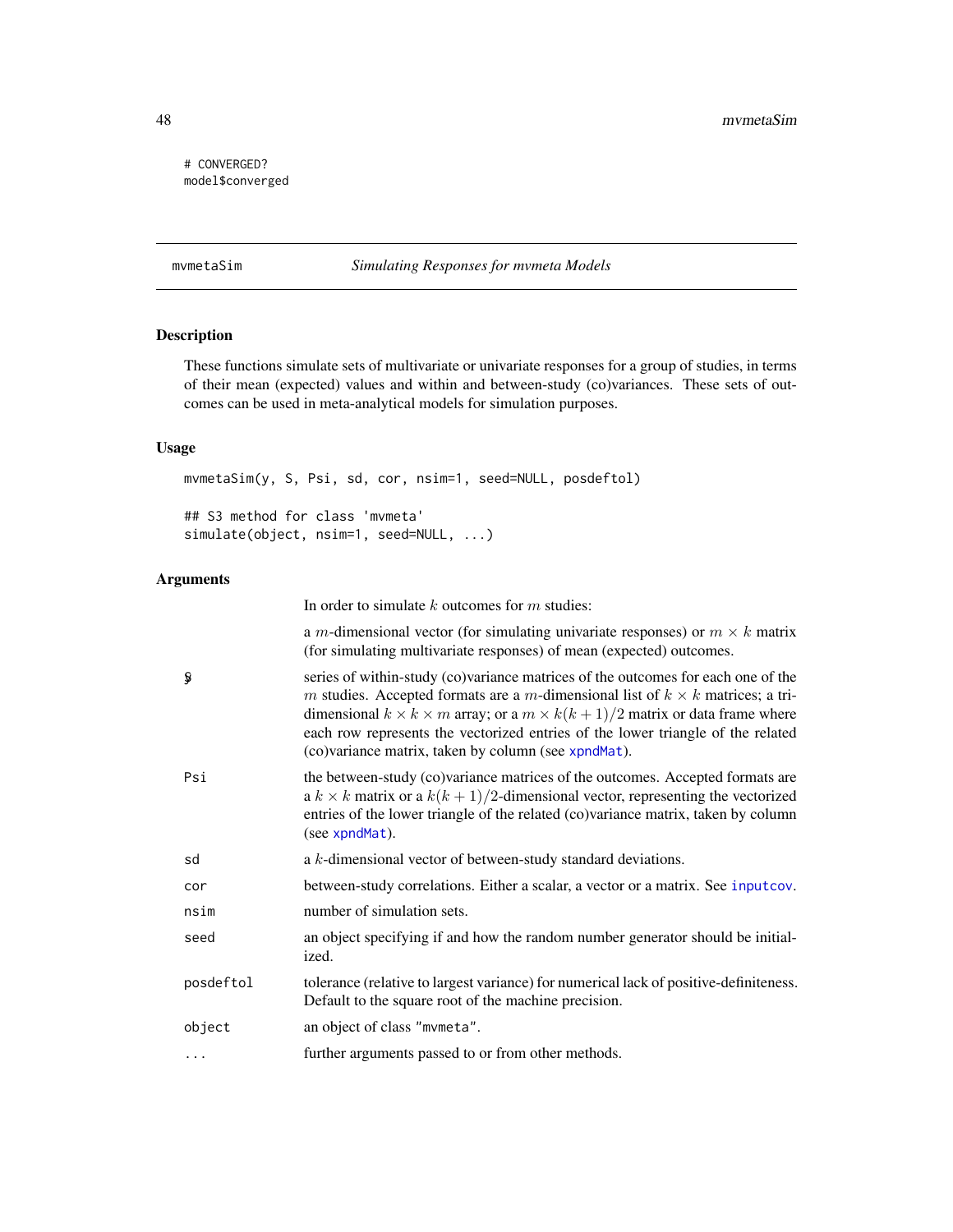### <span id="page-48-0"></span>mvmetaSim 49

### Details

The set(s) of responses can be simulated either from a fitted model, using the method function simulate for objects of class "mvmeta", or directly through the function mvmetaSim. In the former case, the fitted values from the model are used as mean (expected) outcomes, together with the within and estimated between-study (co)variance. In the latter option, this information need to be provided by the user in the correct dimensions and forms.

In mvmetaSim, the between-study (co)variance matrix can be inputted directly through Psi, or given in the form  $DRD$ , with a diagonal matrix  $D$  of standard deviations and correlation matrix  $R$ . These values are provided through sd and cor. See [inputcov](#page-15-1) for details.

The functions simulate the responses for each study separately from a marginal multivariate normal distribution with mean equal to the expected values and (co)variance equal to the sum of the within and between-study components. The computation is identical to that implemented in the function mvrnorm of the package MASS, involving a eigen decomposition of the marginal (co)variance matrix. Numerical negative definiteness is allowed with a tolerance specified by posdeftol, and positive semi-definiteness is then forced by truncating the eigenvalues at zero.

# Value

If nsim=1, a matrix or vector of simulated k outcomes for the  $m$  studies. If more simulation sets are required (nsim higher than 1), a list of matrices or vectors.

# Note

Studies with missing values in the fitted values or in the components of the within (co)variances are excluded by simulate. Missing values are instead not accepted in metaSim.

# Author(s)

Antonio Gasparrini, <antonio.gasparrini@lshtm.ac.uk>

# References

Sera F, Armstrong B, Blangiardo M, Gasparrini A (2019). An extended mixed-effects framework for meta-analysis.*Statistics in Medicine*. 2019;38(29):5429-5444. [Freely available [here](http://www.ag-myresearch.com/2019_sera_statmed.html)].

# See Also

See [simulate](#page-0-0) for the general method function. See [inputcov](#page-15-1) for inputting correlations. See [mvmeta-package](#page-1-1) for an overview of the package and modelling framework.

# Examples

```
# RUN A MODEL
model <- mvmeta(cbind(PD,AL)~pubyear,S=berkey98[5:7],data=berkey98)
# SIMULATE A NEW SET OF OUTCOMES
simulate(model)
```
# SIMULATE FROM SCRATCH: 3 OUTCOMES, 8 STUDIES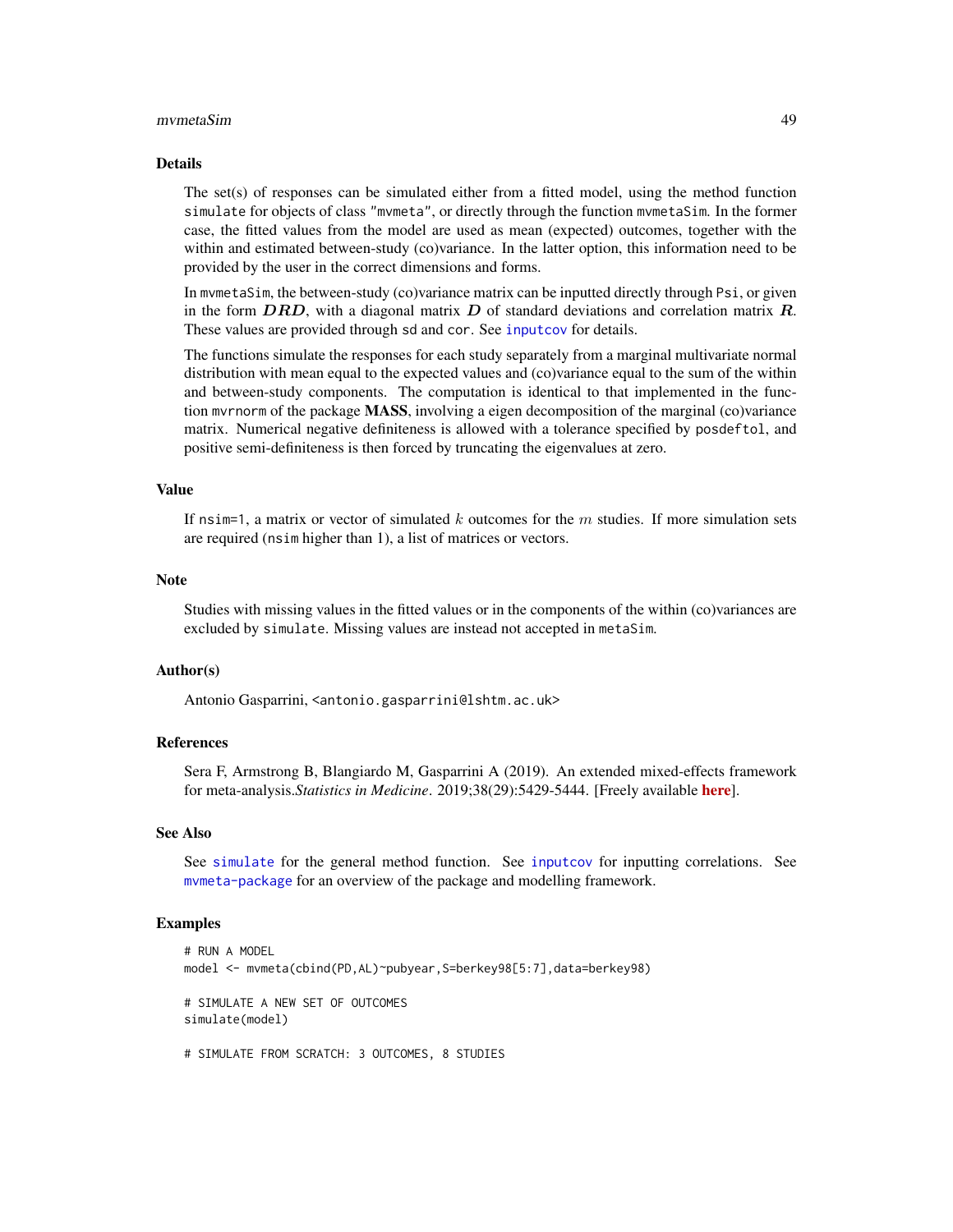```
(y \le - matrix(0, 8, 3)(S <- inputcov(matrix(runif(8*3,0.1,2),8,3,dimnames=list(NULL,
 c("V1","V2","V3"))),cor=c(0,0.5,0.7)))
(Psi <- inputcov(1:3,cor=0.3))
mvmetaSim(y,S,Psi)
# ALTERNATIVELY, DEFINE Psi THROUGH STANDARD DEVIATIONS AND CORRELATION 0.2
mvmetaSim(y,S,sd=1:3,cor=0.3)
# 2 SIMULATION SETS
mvmetaSim(y,S,Psi,nsim=2)
```
<span id="page-49-1"></span>na.omit.data.frame.mvmeta

*Handling Missing Values in mvmeta Models*

# <span id="page-49-2"></span>**Description**

These method functions exclude rows corresponding to studies with invalid missing pattern from model frames of class "data.frame.mvmeta". This guarantees the correct handling of missing values while fitting multivariate and univariate meta-analytical models.

### Usage

```
## S3 method for class 'data.frame.mvmeta'
na.omit(object, ...)
## S3 method for class 'data.frame.mvmeta'
```
na.exclude(object, ...)

### Arguments

| object               | an object of class "data.frame.mvmeta".            |
|----------------------|----------------------------------------------------|
| $\ddot{\phantom{0}}$ | further arguments passed to or from other methods. |

### Details

A model frame of class "data.frame.mvmeta" is produced by [mvmeta](#page-24-1). A call to na.omit or na.exclude removes from the model frame the rows corresponding to studies with invalid missing pattern. In addition, a na.action attribute is added to the model frame, namely a numeric vector corresponding to the removed rows and class "omit" or "exclude", respectively. This information is used by [naresid](#page-0-0) and [napredict](#page-0-0) to deal with missing values in functions such as [fitted](#page-0-0), [residuals](#page-0-0), [predict](#page-52-1) and [blup](#page-8-1), among others.

The definition of missing, identifying an invalid missing pattern, is different in multivariate metaanalytical models performed through mymeta if compared to other regression functions such as  $\text{lm}$  $\text{lm}$  $\text{lm}$ or [glm](#page-0-0). Specifically, while a study is removed if at least an observation for one predictor is missing, partially missing outcomes do not prevent the study to contribute to estimation (see [mvmeta](#page-24-1)). Specific methods na.omit and na.exclude for class "data.frame.mvmeta" allow this different definition.

<span id="page-49-0"></span>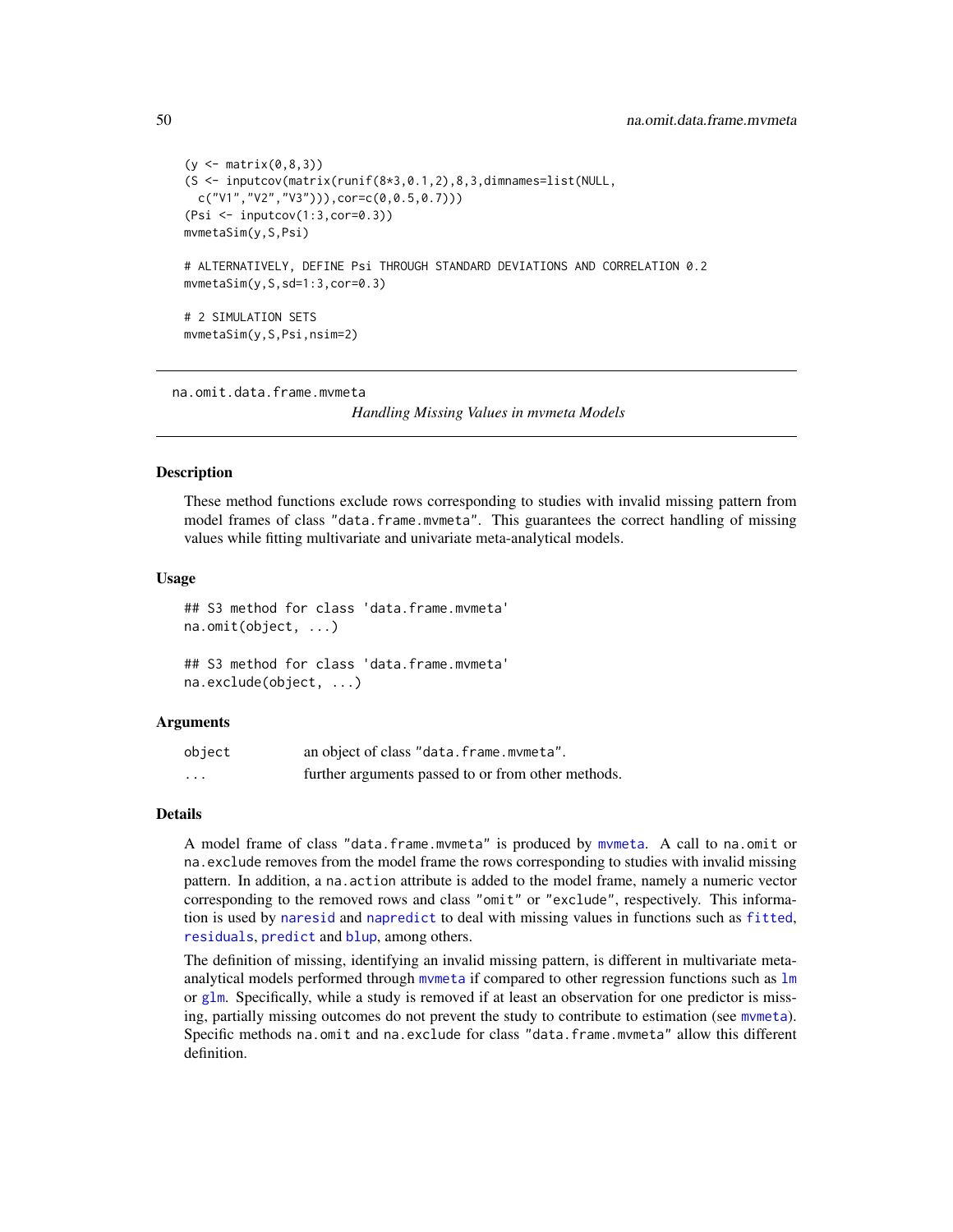# <span id="page-50-0"></span>Value

These functions returns the model frame object with rows corresponding to studies with invalid missing pattern being removed. They also add the related na.action attribute as explained above.

# Author(s)

Antonio Gasparrini, <antonio.gasparrini@lshtm.ac.uk>

# See Also

See [na.action](#page-0-0), [naresid](#page-0-0) and [napredict](#page-0-0). See [model.frame](#page-23-1). See [mvmeta-package](#page-1-1) for an overview of the package and modelling framework.

# Examples

```
# INPUT MISSING VALUES IN PREDICTOR AND ONE RESPONSE
data <- berkey98
data[2,1] <- data[4,3] <- NA
data
# RUN THE MODEL
model <- mvmeta(cbind(PD, AL)~pubyear, S=data[5:7], data=data, method="ml")
# SUMMARIZE: NOTE THE NUMBER OF STUDIES AND OBSERVATIONS
summary(model)
df.residual(model)
# EXTRACT THE MODEL FRAME WITH na.pass
model.frame(model,na.action="na.pass")
# EXTRACT THE MODEL FRAME WITH na.omit (DEFAULT)
model.frame(model,na.action="na.omit")
# COMPARE WITH DEFAULT METHOD FOR na.omit
frame <- model.frame(model,na.action="na.pass")
na.omit(frame)
class(frame)
class(frame) <- "data.frame"
na.omit(frame)
# WITH na.exclude
residuals(model)
```
<span id="page-50-1"></span>residuals(update(model,na.action="na.exclude"))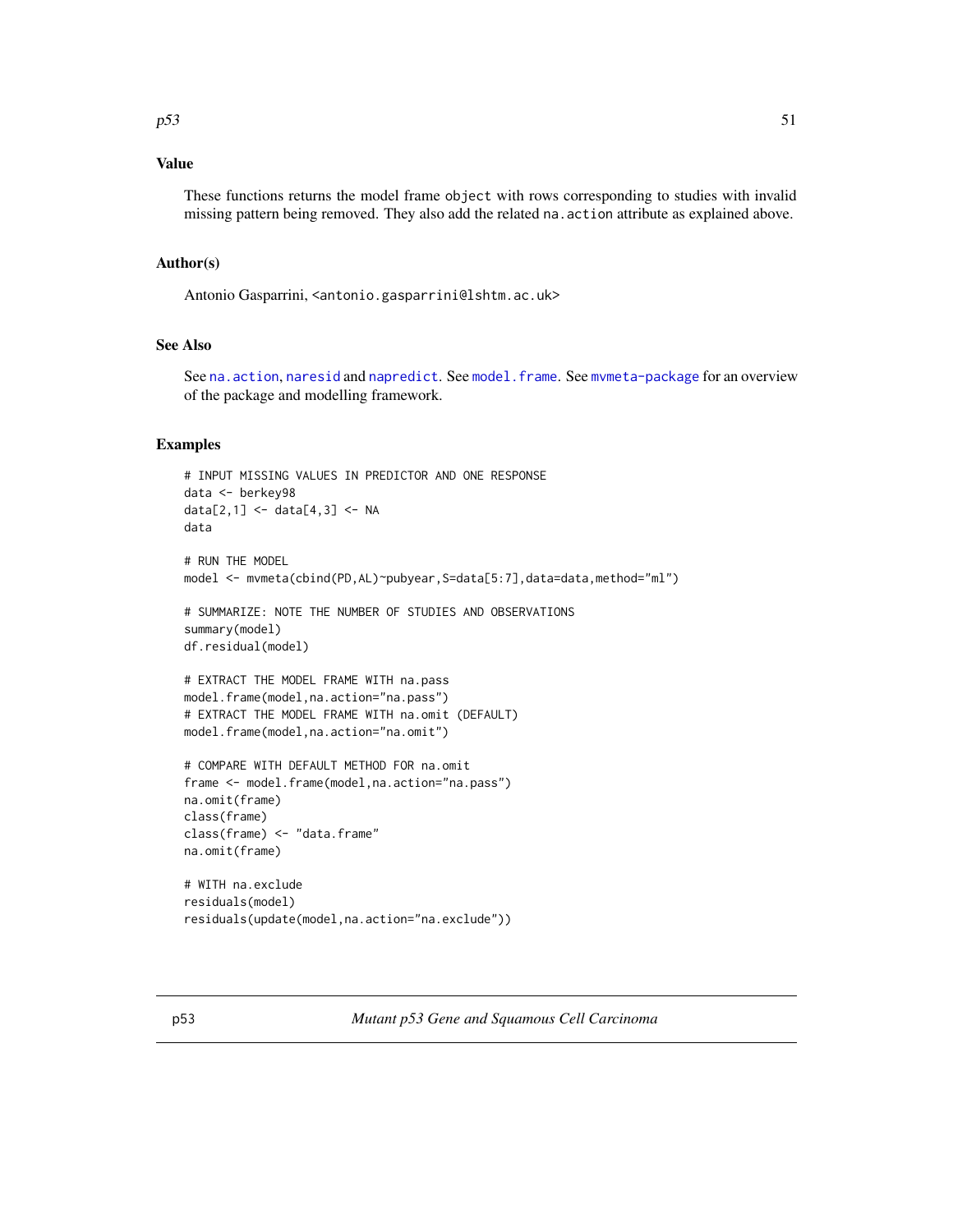# <span id="page-51-0"></span>Description

The dataset includes studies providing evidence about whether the presence of mutant p53 tumour suppressor gene is a prognostic factor for patients presenting with squamous cell carcinoma arising from the oropharynx cavity. Unadjusted estimates of log hazard ratios of mutant p53 to normal p53 for disease-free and overall survival, together with the associated variances, are collected from 6 observational studies.

# Usage

p53

# Format

A data frame with 6 observations on the following 5 variables:

- study: study ID.
- y1,V1: estimate and associated variance of the log hazard ratio for disease-free survival.
- y2,V2: estimate and associated variance of the log hazard ratio for overall survival.

### Details

Only 3 studies provide estimates for disease-free survival. The within-study correlations are not reported in the original studies but are expected to be highly positively correlated. The original data are described in Tandon and colleagues (2010) and used as an example in Jackson and colleagues (2011).

# **Note**

The data provide an example of application of multivariate meta-analysis when the within-study correlations are not known. These correlations can be inputted directly in the [mvmeta](#page-24-1) function through the control argument. See mymeta.control for details.

### Source

Jackson D, Riley R, White IR (2011). Multivariate meta-analysis: Potential and promise. *Statistics in Medicine*. 30(20);2481–2498.

Tandon S, Tudur-Smith C, Riley RD, et al. (2010). A systematic review of p53 as a prognostic factor of survival in squamous cell carcinoma of the four main anatomical subsites of the head and neck. *Cancer Epidemiology, Biomarkers and Prevention*. 19(2):574–587.

Sera F, Armstrong B, Blangiardo M, Gasparrini A (2019). An extended mixed-effects framework for meta-analysis.*Statistics in Medicine*. 2019;38(29):5429-5444. [Freely available [here](http://www.ag-myresearch.com/2019_sera_statmed.html)].

# Examples

```
### REPRODUCE THE RESULTS OF EXAMPLE 3 IN JACKSON ET AL. (2011)
# INSPECT THE DATA
p53
```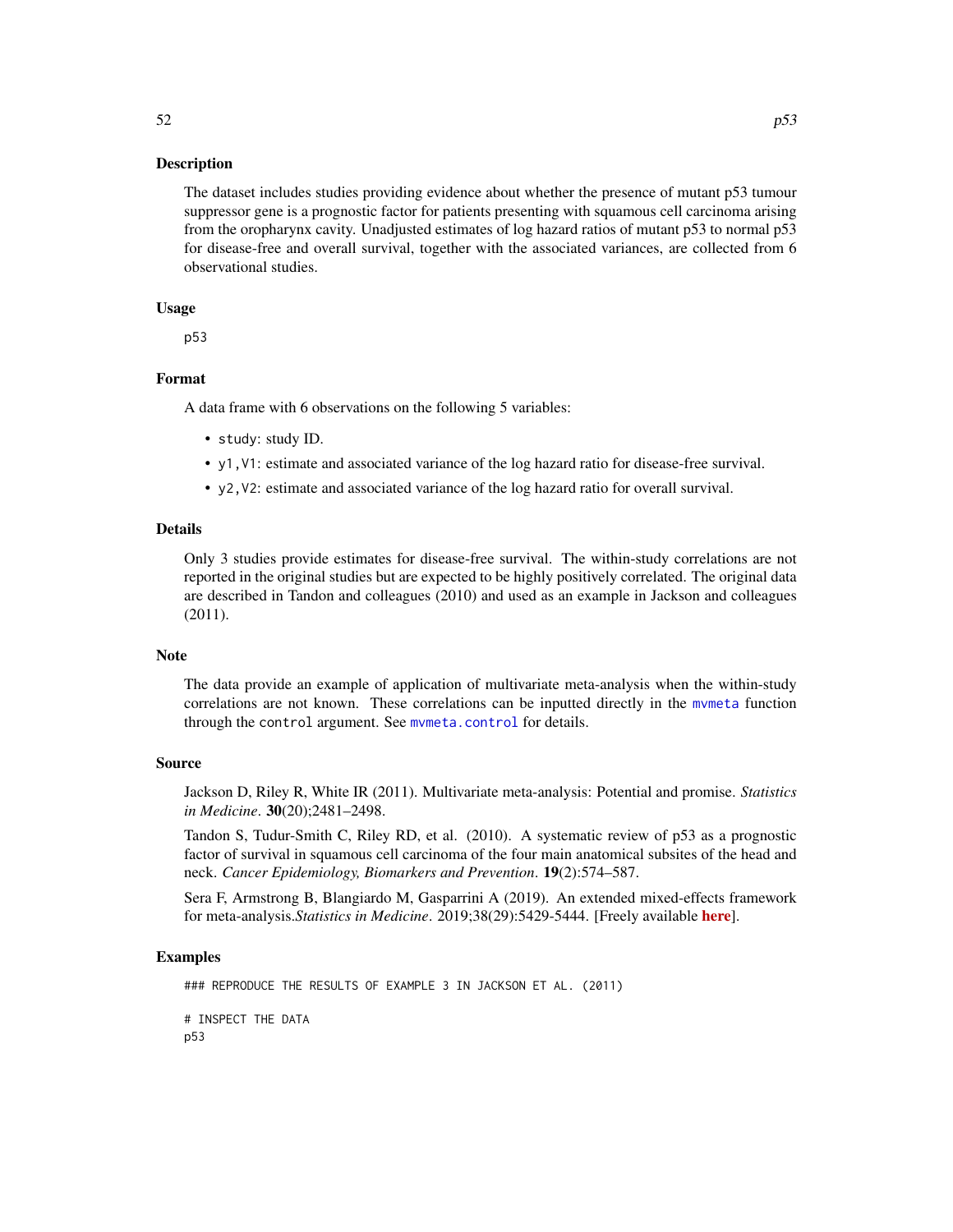```
# REML MODEL WITH INPUTTED CORRELATION EQUAL TO 0.95
model <- mvmeta(cbind(y1,y2),cbind(V1,V2),data=p53,control=list(Scor=0.95))
print(summary(model),digits=2)
```
<span id="page-52-1"></span>predict.mvmeta *Predicted Values from mvmeta Models*

# Description

This method function computes predictions from fitted univariate or multivariate meta-analytical models represented in objects of class "mvmeta", optionally for a new set of predictor values in meta-regression models. Predictions are optionally accompanied by standard errors, confidence intervals or the entire (co)variance matrix of the predicted outcomes.

# Usage

```
## S3 method for class 'mvmeta'
predict(object, newdata, se=FALSE, ci=FALSE, vcov=FALSE,
  interval=c("confidence","prediction"), ci.level=0.95,
  format=c("matrix","list"), aggregate=c("stat","y"), na.action=na.pass, ...)
```
# Arguments

| object      | an object of class "mymeta".                                                                                                    |
|-------------|---------------------------------------------------------------------------------------------------------------------------------|
| newdata     | An optional data frame in which to look for variables values with which to pre-<br>dict from meta-regression models.            |
| se          | logical switch indicating if standard errors must be included.                                                                  |
| сi          | logical switch indicating if confidence intervals must be included.                                                             |
| <b>VCOV</b> | logical switch indicating if the (co)variance matrix must be included.                                                          |
| interval    | type of prediction. See Details.                                                                                                |
| ci.level    | a numerical value between 0 and 1, specifying the confidence level for the com-<br>putation of confidence intervals.            |
| format      | the format for the returned results. See Value.                                                                                 |
| aggregate   | when format="matrix" and se or ci are required, the results may be aggre-<br>gated by statistic or by outcome. See Value        |
| na.action   | a function which indicates what should happen when the data contain NAs. The<br>default to the value saved in object. See Note. |
| $\cdots$    | further arguments passed to or from other methods.                                                                              |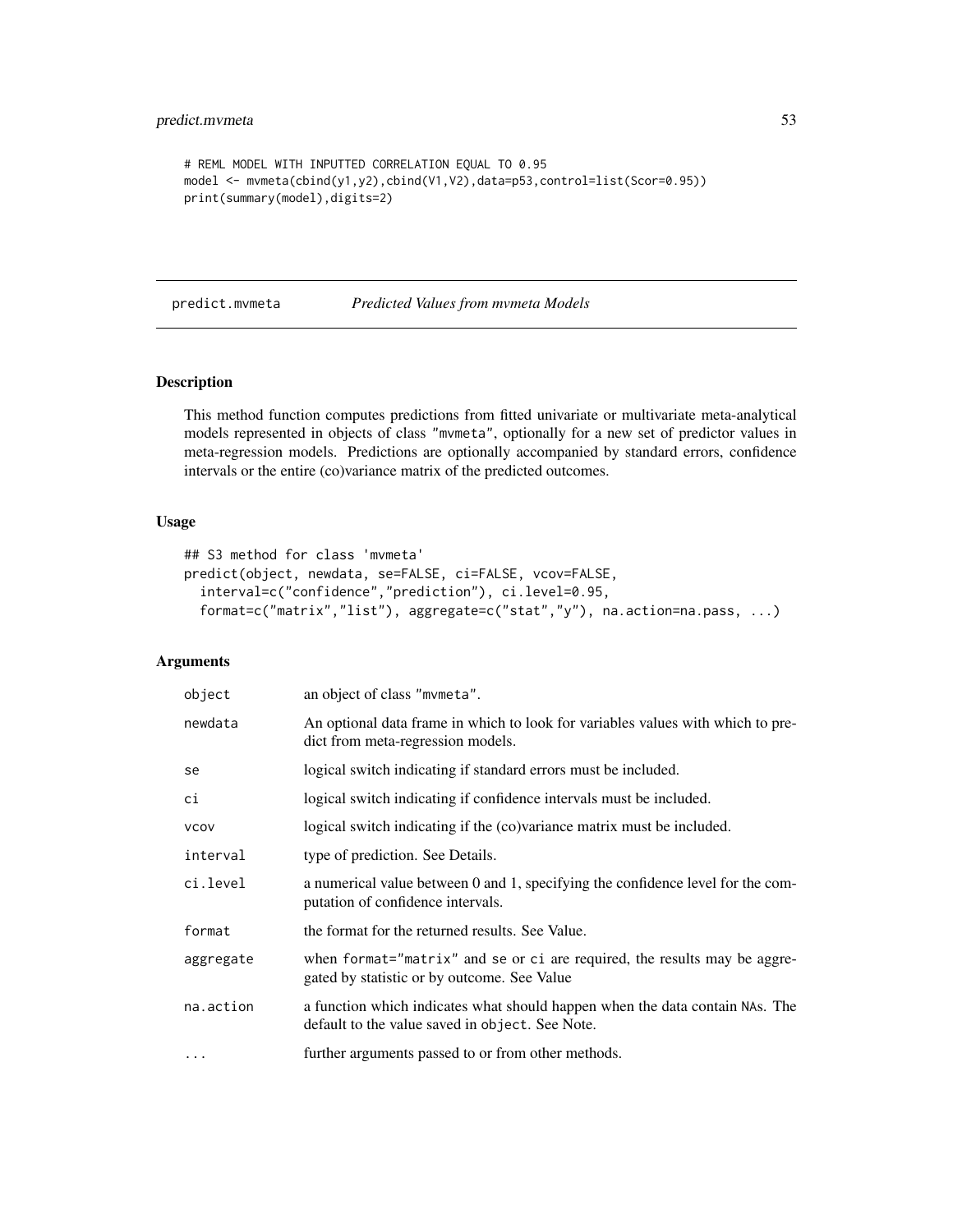# <span id="page-53-0"></span>Details

The method function predict produces predicted values from mvmeta objects, obtained by evaluating the original call to [mvmeta](#page-24-1) in the frame newdata. For both fixed and random-effects models, estimated predictions are only based on the fixed part of the model, ignoring study-specific deviations, differently from **[blup](#page-8-1)**.

For random-effects models, if interval="confidence" (the default), standard errors, confidence intervals and (co)variance matrix of the predicted values are computed only using the estimated (co)variance matrix of the fixed-effects coefficients. If interval="prediction", the estimated between-study (co)variance matrix, stored in the Psi component of mvmeta objects, is also added. In this case, interpretation of the uncertainty reflects that of a new single study sampled from the same population.

If newdata is omitted, the predictions are based on the data used for the fit. In that case how to handle predictions for studies removed from estimation due to invalid missing pattern is determined by the na.action argument used in mymeta to produce object. If na.action=na.omit, studies excluded from estimation will not appear, whereas if na.action=na.exclude they will appear, with values set to NA for all the outcomes. This step is performed by [napredict](#page-0-0). See Notes.

# Value

The results may be aggregated in matrices (the default), or returned as lists, depending on the argument format. For multivariate models, the aggregation is ruled by the argument aggregate, and the results may be grouped by statistic or by outcome. If vcov=TRUE, lists are always returned.

### **Note**

The definition of missing in model frames used for estimation in [mvmeta](#page-24-1) is different than that commonly adopted in other regression models such as  $\text{lm}$  $\text{lm}$  $\text{lm}$  or [glm](#page-0-0). See info on [missing values](#page-49-1) in [mvmeta](#page-24-1).

### Author(s)

Antonio Gasparrini, <antonio.gasparrini@lshtm.ac.uk>

# References

Sera F, Armstrong B, Blangiardo M, Gasparrini A (2019). An extended mixed-effects framework for meta-analysis.*Statistics in Medicine*. 2019;38(29):5429-5444. [Freely available [here](http://www.ag-myresearch.com/2019_sera_statmed.html)].

Gasparrini A, Armstrong B, Kenward MG (2012). Multivariate meta-analysis for non-linear and other multi-parameter associations. *Statistics in Medicine*. 31(29):3821–3839. [Freely available [here](http://www.ag-myresearch.com/2012_gasparrini_statmed.html)].

### See Also

See [blup](#page-8-1) for best linear unbiased predictions. See the default method [predict](#page-0-0). See [mvmeta-package](#page-1-1) for an overview of the package and modelling framework.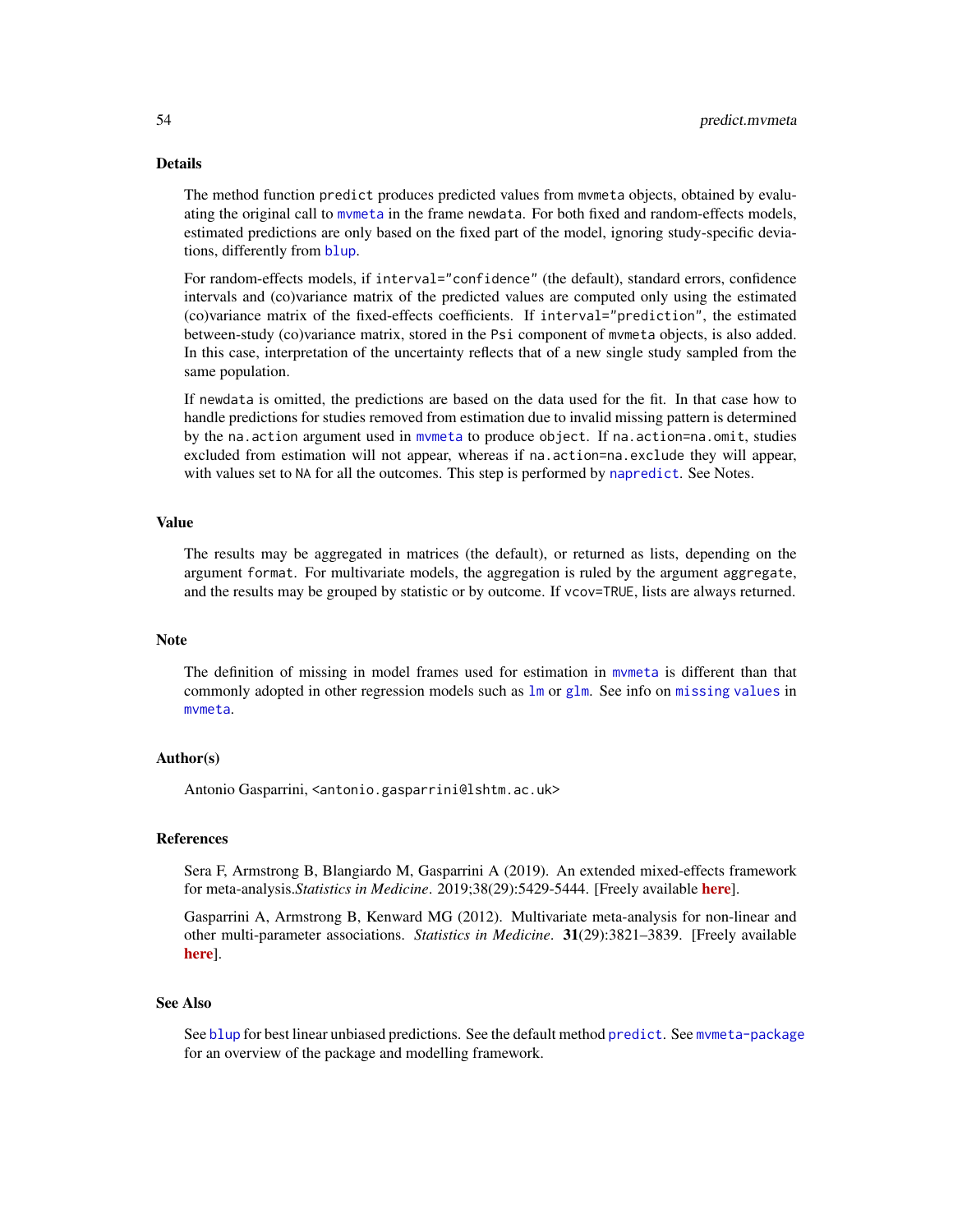# <span id="page-54-0"></span>qtest 55

# Examples

```
# RUN THE MODEL
model <- mvmeta(cbind(PD,AL)~pubyear,S=berkey98[5:7],data=berkey98)
# PREDICTED FROM YEAR 1985 TO 1987, WITH LABELS
newdata <- data.frame(pubyear=1985:1987,row.names=1985:1987)
# AVERAGED OUTOCOMES AND SE
predict(model,newdata,se=TRUE)
# SAME AS ABOVE, AGGREGATED BY OUTCOME
predict(model,newdata,se=TRUE,aggregate="y")
# SAME AS ABOVE, WITH PREDICTION INTERVALS
predict(model,newdata,se=TRUE,aggregate="y",interval="prediction")
# WITH VCOV, FORCED TO A LIST
predict(model,newdata,se=TRUE,vcov=TRUE,aggregate="y")
```
<span id="page-54-1"></span>qtest *Cochran Q Test of Heterogeneity*

# Description

This is a generic function to perform a Cochran Q test of (residual) heterogeneity. The function invokes particular [methods](#page-0-0) which depend on the [class](#page-0-0) of the first argument. Currently, specific methods exist for several meta-analytical models in various packages: [qtest.mixmeta](#page-0-0), [qtest.mvmeta](#page-55-1), and [qtest.dosresmeta](#page-0-0).

# Usage

qtest(object, ...)

### **Arguments**

| object   | an object for which the test is desired       |
|----------|-----------------------------------------------|
| $\cdots$ | further arguments passed to specific methods. |

# Details

The test assesses the null hypothesis that the variability in the distribution of the outcomes is explained only in terms of within-unit estimation errors. This corresponds to a test on the hypotesis that there is no variation attributable to random-effects terms.

# Value

Returned values depend on the specific class. Usually, the results of the test.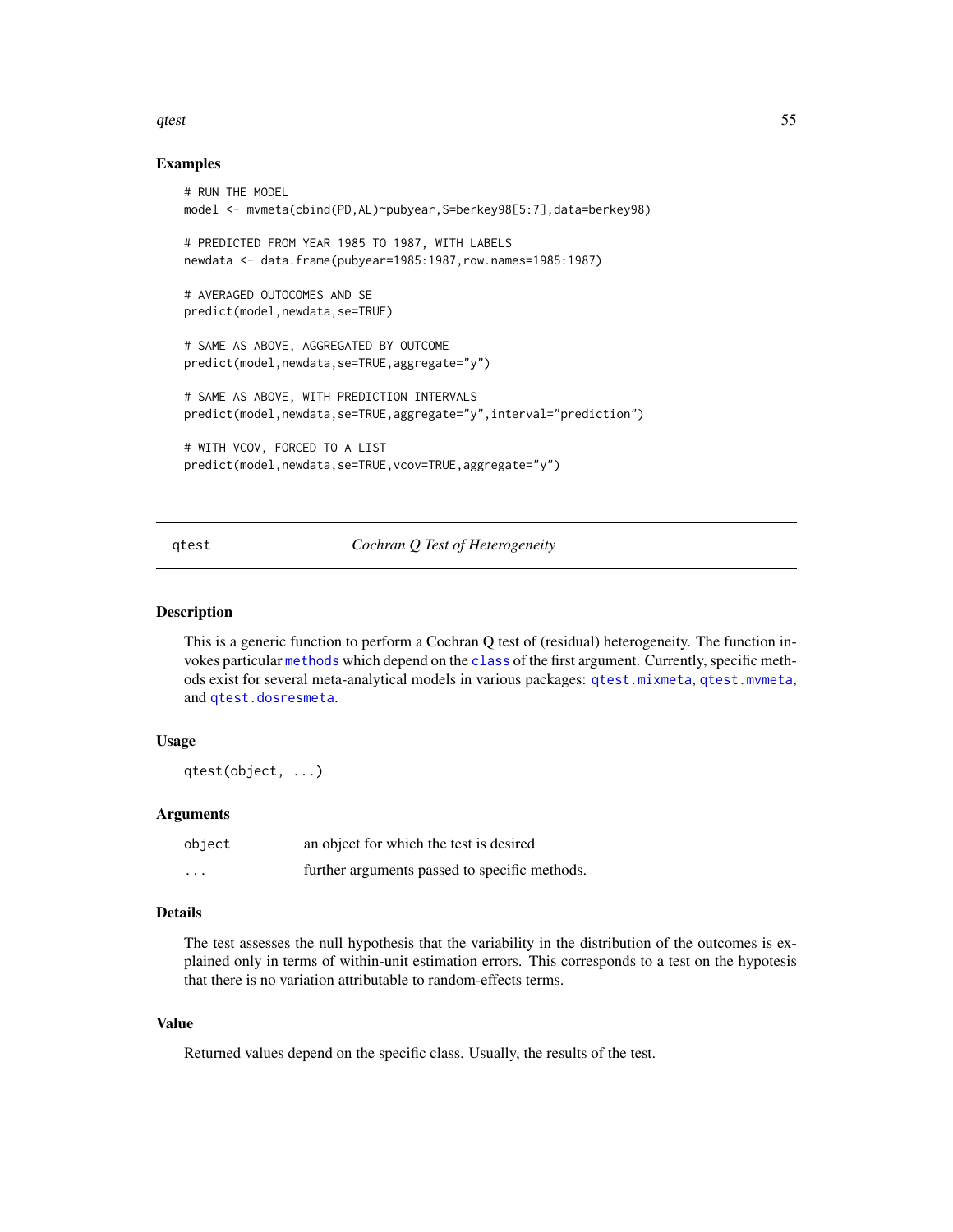# <span id="page-55-0"></span>Author(s)

Antonio Gasparrini << antonio.gasparrini@lshtm.ac.uk>>

### References

Cochran WG (1950). The comparison of percentages in matched samples". *Biometrika*. 37(3/4):256– 266.

Sera F, Armstrong B, Blangiardo M, Gasparrini A (2019). An extended mixed-effects framework for meta-analysis.*Statistics in Medicine*. 2019;38(29):5429-5444. [Freely available [here](http://www.ag-myresearch.com/2019_sera_statmed.html)].

### See Also

Specific methods for various classes: [qtest.mixmeta](#page-0-0), [qtest.mvmeta](#page-55-1), and [qtest.dosresmeta](#page-0-0).

<span id="page-55-1"></span>qtest.mvmeta *Cochran Q Test of Heterogeneity for mvmeta Models*

# Description

This method function performs a Cochran Q test of (residual) heterogeneity on fitted univariate or multivariate meta-analytical models represented in objects of class "mvmeta".

### Usage

## S3 method for class 'mvmeta' qtest(object, ...) ## S3 method for class 'qtest.mvmeta'

# print(x, digits=3, ...)

# Arguments

| object, x | objects of classes "mymeta" and "qtest.mymeta", respectively.                           |  |
|-----------|-----------------------------------------------------------------------------------------|--|
| digits    | an integer specifying the number of digits to which printed results must be<br>rounded. |  |
| $\cdots$  | further arguments passed to or from other methods.                                      |  |

### Details

In multivariate models, the test assesses the null hypothesis that the variability in the multivariate distribution of the outcomes is explained only in terms of estimation error in each study, measured by the within-study (co)variance matrices stored in the component S of mvmeta objects. This is equal to test the hypothesis that the between-study (co)variance matrix is a zero matrix, and there is no random deviation in study-specific estimates. Tests for single outcome parameters, comparable to estimates from multiple univariate meta-analysis, are also reported. This test reduces to the standard Q test in univariate models.

The function compute the statistics by actually fitting the related fixed-effects model, re-evaluating the call of the model with method changed to "fixed".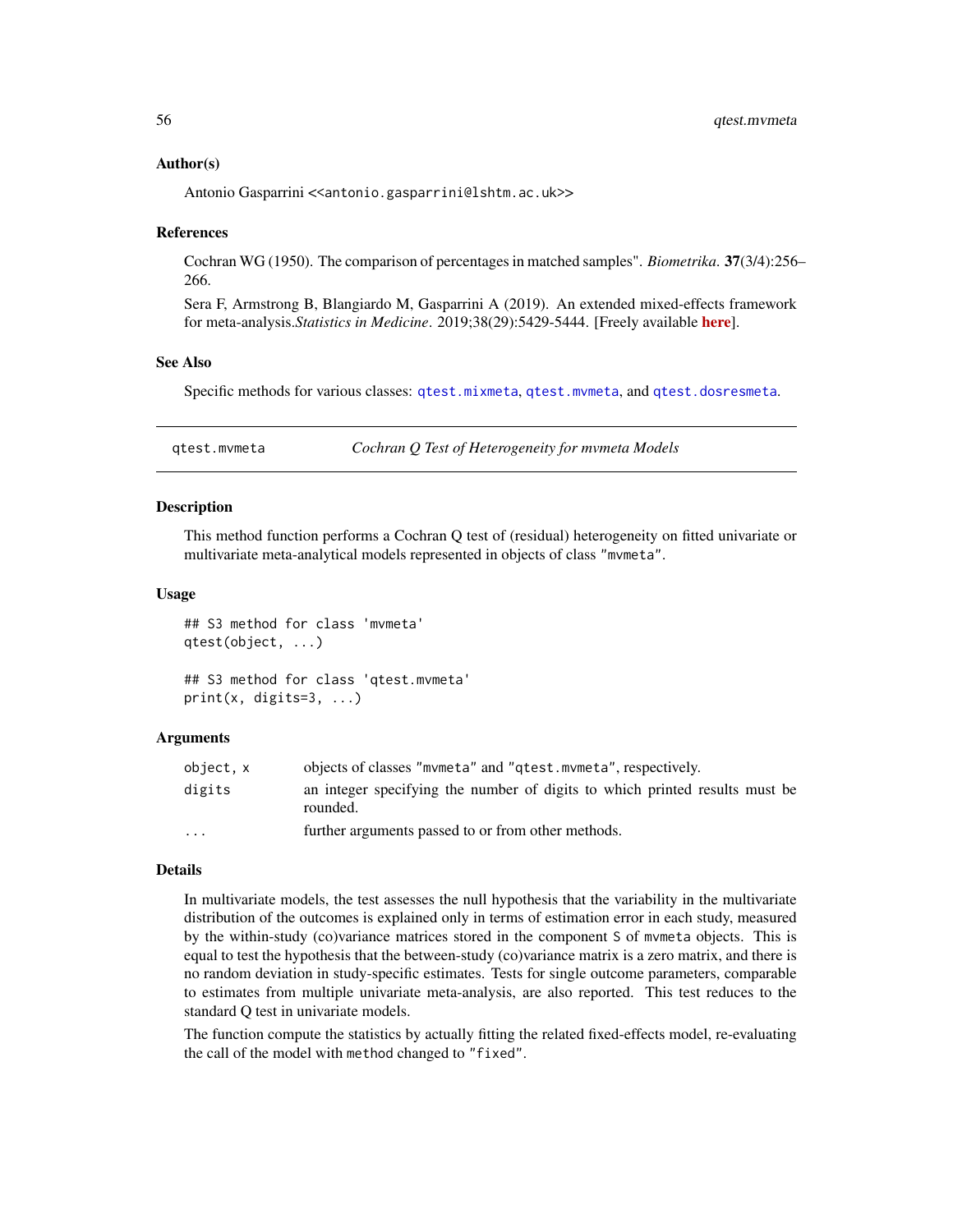# <span id="page-56-0"></span>qtest.mvmeta 57

# Value

A list object of class "qtest.mvmeta" with the following components:

| Q        | the vector of test statistics for overall and outcome-specific tests, distributed<br>under the null hypothesis as a Chi-square with degrees of freedom df.                                                                                                                                                                                                    |
|----------|---------------------------------------------------------------------------------------------------------------------------------------------------------------------------------------------------------------------------------------------------------------------------------------------------------------------------------------------------------------|
| df       | the vector of degrees of freedom of the null distribution for overall and outcome-<br>specific tests. For the overall test, equal to the number of observations used for<br>estimation minus the number of coefficients in the fixed part of the model. For<br>outcome-specific test, equal to number of observed values minus the number of<br>coefficients. |
| pvalue   | the vector of p-values for overall and outcome-specific tests.                                                                                                                                                                                                                                                                                                |
| residual | logical switch indicating if a meta-regression model is assessed, meaning that<br>the tested heterogeneity is residual.                                                                                                                                                                                                                                       |
| k        | dimensionality of the overall test, that is the number of outcome parameters in<br>the model.                                                                                                                                                                                                                                                                 |

As usual, the print method function for class "qtest.mvmeta" does not return any value.

# Note

Tests on single outcome parameters are performed by extracting the related estimates and variances, but they do not account for the correlation between them, which nevertheless has been considered in estimation. These tests are not therefore comparable with those performed by running a univariate model on each outcome parameter.

# Author(s)

Antonio Gasparrini, <antonio.gasparrini@lshtm.ac.uk>

# References

Sera F, Armstrong B, Blangiardo M, Gasparrini A (2019). An extended mixed-effects framework for meta-analysis.*Statistics in Medicine*. 2019;38(29):5429-5444. [Freely available [here](http://www.ag-myresearch.com/2019_sera_statmed.html)].

Gasparrini A, Armstrong B, Kenward MG (2012). Multivariate meta-analysis for non-linear and other multi-parameter associations. *Statistics in Medicine*. 31(29):3821–3839. [Freely available [here](http://www.ag-myresearch.com/2012_gasparrini_statmed.html)].

Berkey, CS, Hoaglin DC, et al. (1998). Meta-analysis of multiple outcomes by regression with random effects. *Statistics in Medicine*. 17(22):2537–2550.

Ritz J, Demidenkob E, Spiegelman G (2008). Multivariate meta-analysis for data consortia, individual patient meta-analysis, and pooling projects. *Journal of Statistical Planning and Inference*. 139(7):1919–1933.

### See Also

See [qtest](#page-54-1) for the generic method function. See [mvmeta-package](#page-1-1) for an overview of the package and modelling framework.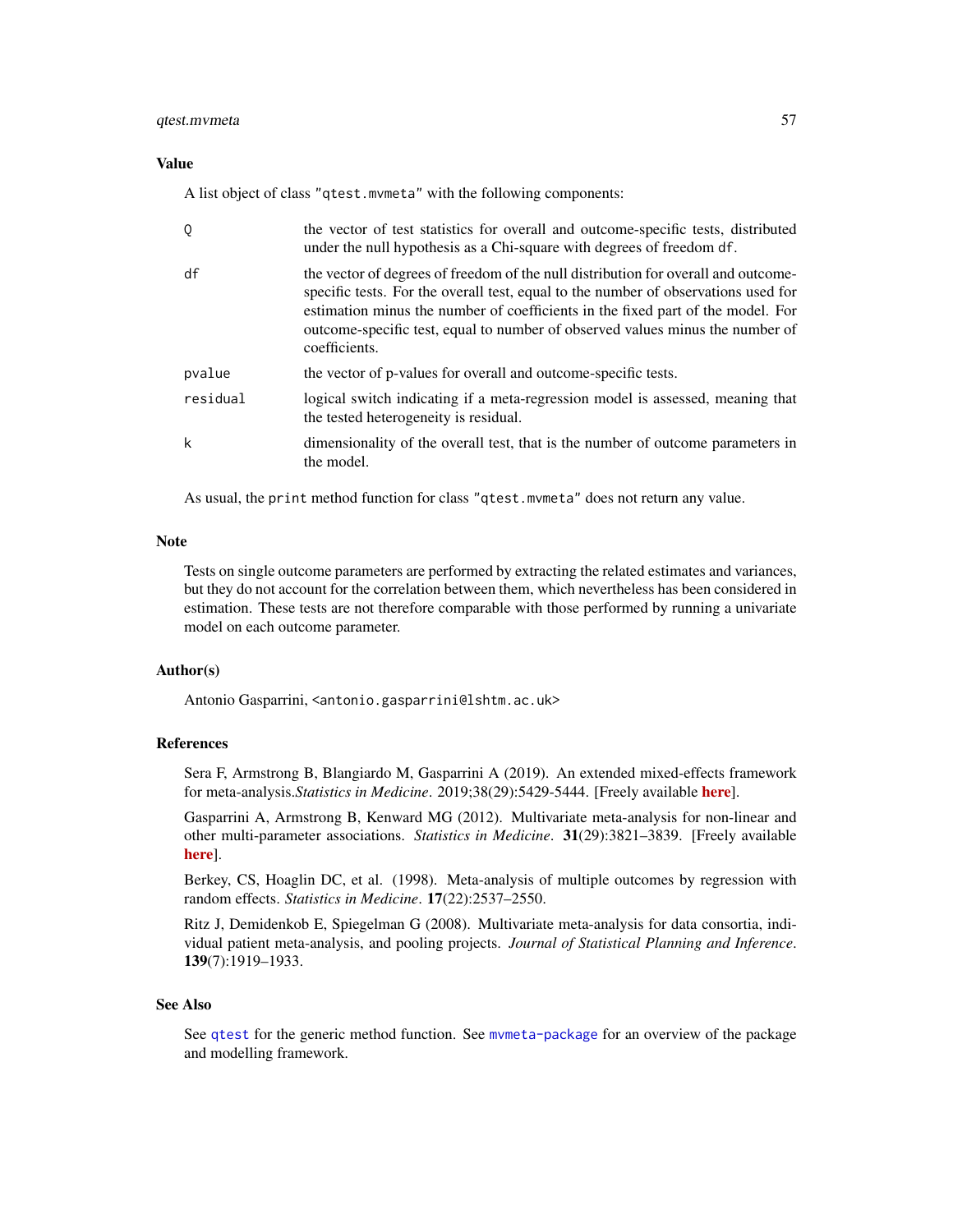<span id="page-57-0"></span>58 smoking

# Examples

```
# RUN THE MODEL
model <- mvmeta(cbind(PD,AL)~1,S=berkey98[5:7],data=berkey98)
# MULTIVARIATE COCHRAN Q TEST FOR HETEROGENEITY
test <- qtest(model)
print(test,digits=2)
unclass(test)
```
<span id="page-57-1"></span>

smoking *Meta-Analysis of Interventions to Promote Smoking Cessation*

# **Description**

The dataset contains the results of 24 trials comparing four alternative interventions to promote smoking cessation. The trials have different designs, comparing two or three different interventions. The data consist of the number of successes out of the total participants, and the estimated log-odds ratio for arms B, C, and D relative to arm A, as well as the (co)variance matrix of these three estimates.

# Usage

smoking

# Format

A data frame with 24 observations on the following 19 variables:

- study: study ID.
- design: design of the trial, reporting the interventions being compared.
- dA,dB,dC,dD: number of successes for each intervention.
- nA,nB,nC,nD: number of participants for each intervention.
- yB,yC,yD: estimated log-odds ratios for interventions B, C and D versus intervention A.
- SBB,SBC,SBD,SCC,SCD,SDD: variances and co-variances of the estimated log-odds ratios for interventions B, C and D versus intervention A. The order corresponds to the lower triangular elements of the (co)variance matrix taken by column.

# Details

Intervention A is chosen as the reference category. Trials without an arm A (trials 2 and 21-24) are augmented with an arm A with 0.01 individuals and 0.001 successes. Trials containing zero cells (trials 9 and 20) have 1 individual with 0.5 successes added to each intervention. Details on the data augmentation and estimation of (co)variances of the log-odds ratios are provided by White (2011).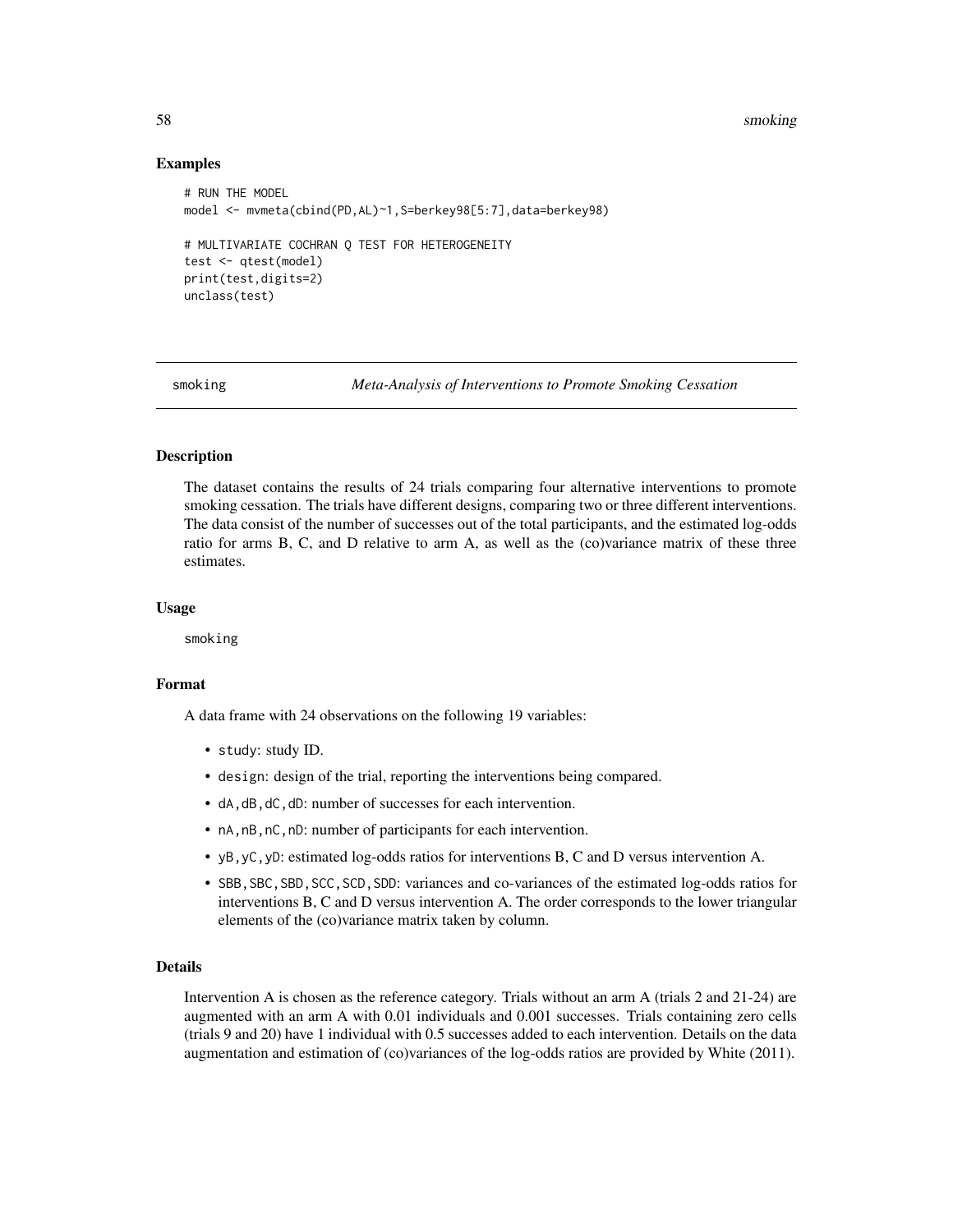### <span id="page-58-0"></span>**Note**

The data provide an example of application of network meta-analysis, also referred to as indirect mixed-treatment comparison. Additional information using examples based on these data are provided by Lu and Ades (2006), White (2011) and Higgins and colleagues (2012).

# Source

Lu G, Ades AE (2006). Assessing evidence inconsistency in mixed treatment comparisons. *Journal of the American Statistical Association*. 101:447–459.

Higgins JPT, Jackson D, Barrett JK et al (2012). Consistency and inconsistency in network metaanalysis: concepts and models for multi-arm studies. *Research Synthesis Methods*. 3(2):98–110.

White IR (2011). Multivariate random-effects meta-regression. *The Stata Journal*. 11:255–270.

Sera F, Armstrong B, Blangiardo M, Gasparrini A (2019). An extended mixed-effects framework for meta-analysis.*Statistics in Medicine*. 2019;38(29):5429-5444. [Freely available [here](http://www.ag-myresearch.com/2019_sera_statmed.html)].

# Examples

```
### REPRODUCE THE RESULTS IN WHITE (2011)
# INSPECT THE DATA
head(smoking)
names(smoking)
# UNSTRUCTURED BETWEEN-STUDY (CO)VARIANCE
y <- as.matrix(smoking[11:13])
S <- as.matrix(smoking[14:19])
model <- mvmeta(y,S)
summary(model)
# STRUCTURED BETWEEN-STUDY (CO)VARIANCE (PROPORTIONAL)
model <- mvmeta(y,S,bscov="prop",control=list(Psifix=diag(3)+1))
summary(model)
```
# SEE help(mvmetaCovStruct) for additional info and examples

<span id="page-58-1"></span>summary.mvmeta *Summarizing mvmeta Models*

### Description

Print and summary method functions for fitted univariate or multivariate meta-analytical models represented in objects of class "mvmeta".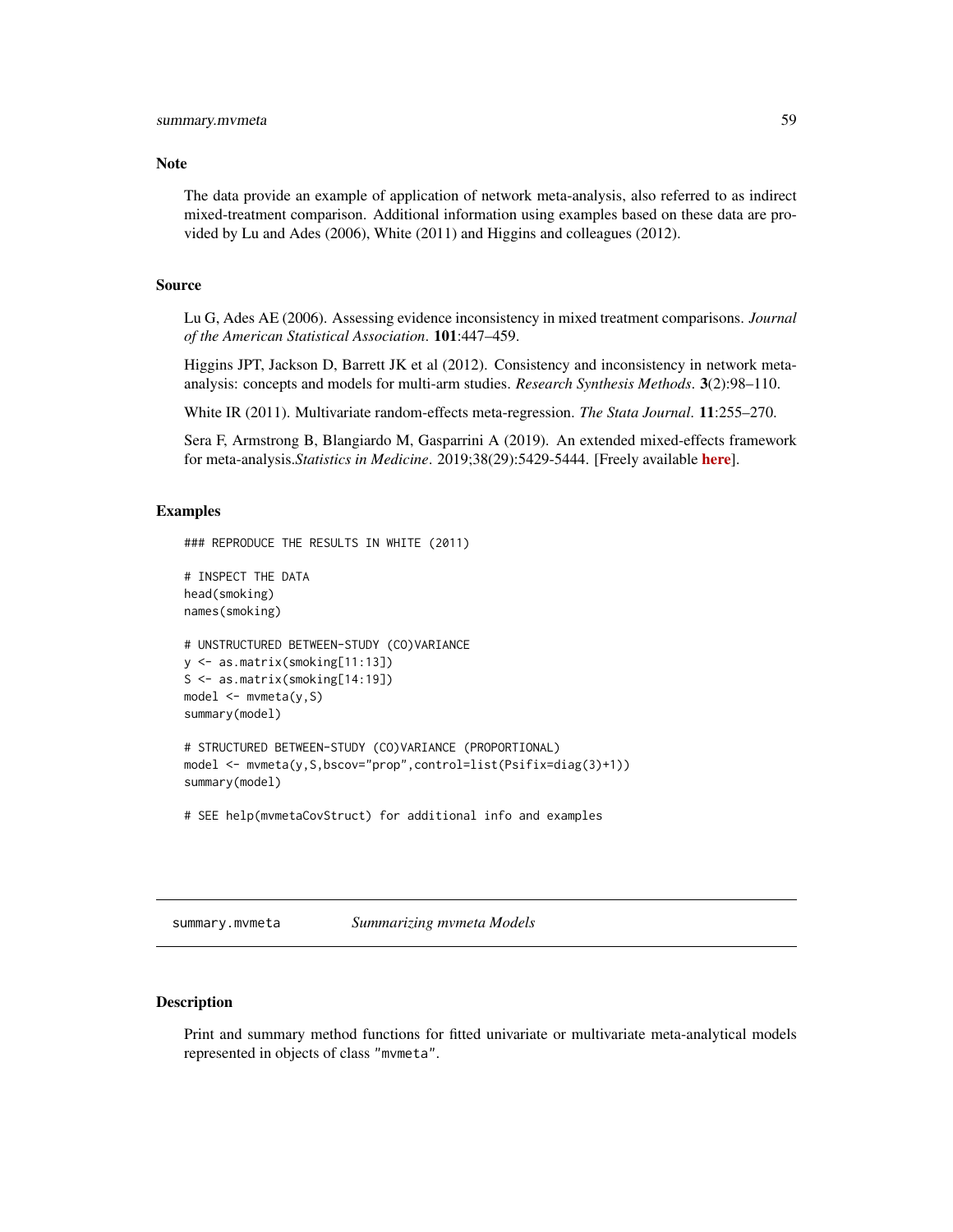# Usage

```
## S3 method for class 'mvmeta'
summary(object, ci.level=0.95, ...)
## S3 method for class 'summary.mvmeta'
print(x, \text{ digits=4}, \ldots)## S3 method for class 'mvmeta'
print(x, \text{ digits=4}, \ldots)
```
# **Arguments**

| object    | an object of class "mvmeta" produced by a call to mvmeta.                                                            |
|-----------|----------------------------------------------------------------------------------------------------------------------|
| X         | an object of class "mvmeta" or "summary.mvmeta", produced by calls to mvmeta<br>or summary.mvmeta, respectively.     |
| ci.level  | a numerical value between 0 and 1, specifying the confidence level for the com-<br>putation of confidence intervals. |
| digits    | an integer specifying the number of digits to which printed results must be<br>rounded.                              |
| $\ddotsc$ | further arguments passed to or from other methods.                                                                   |

# Details

The print method function for class "mvmeta" only returns basic information on the fitted model, namely the call, estimated fixed-effects coefficients, dimensions and fit statistics (log-likelihood, AIC, BIC).

The summary method function computes additional statistics and tests, and produces a list object of class "summary.mvmeta". The print method function for this class shows additional information, such as tables reporting the estimates for the fixed and random-effects parts of the model, Cochran Q test for heterogeneity and  $I^2$ .

### Value

The summary method function for mvmeta objects produces a list of class "summary.mvmeta". The components of the lists are some of those stored in the related mvmeta object, plus the following:

| coefficients | a matrix reporting point estimates, standard errors, z statistics and related p-<br>values of the test, and confidence intervals for the $kp$ fixed-effects coefficients.<br>Note this is different than the component with the same name stored in mymeta<br>objects, simply reporting the point estimates (see mymetaObject). |
|--------------|---------------------------------------------------------------------------------------------------------------------------------------------------------------------------------------------------------------------------------------------------------------------------------------------------------------------------------|
| AIC.         | the value of the Akaike information criterion for the fitted mymeta model, ob-<br>tained through a call to AIC.                                                                                                                                                                                                                 |
| BIC.         | the value of the Bayesian information criterion for the fitted mymeta model, ob-<br>tained through a call to BIC.                                                                                                                                                                                                               |
| corFixed     | the $kp \times kp$ correlation matrix of the fixed-effects coefficients, obtained from<br>the (co)variance matrix vcov (see mymetaObject and vcov).                                                                                                                                                                             |

<span id="page-59-0"></span>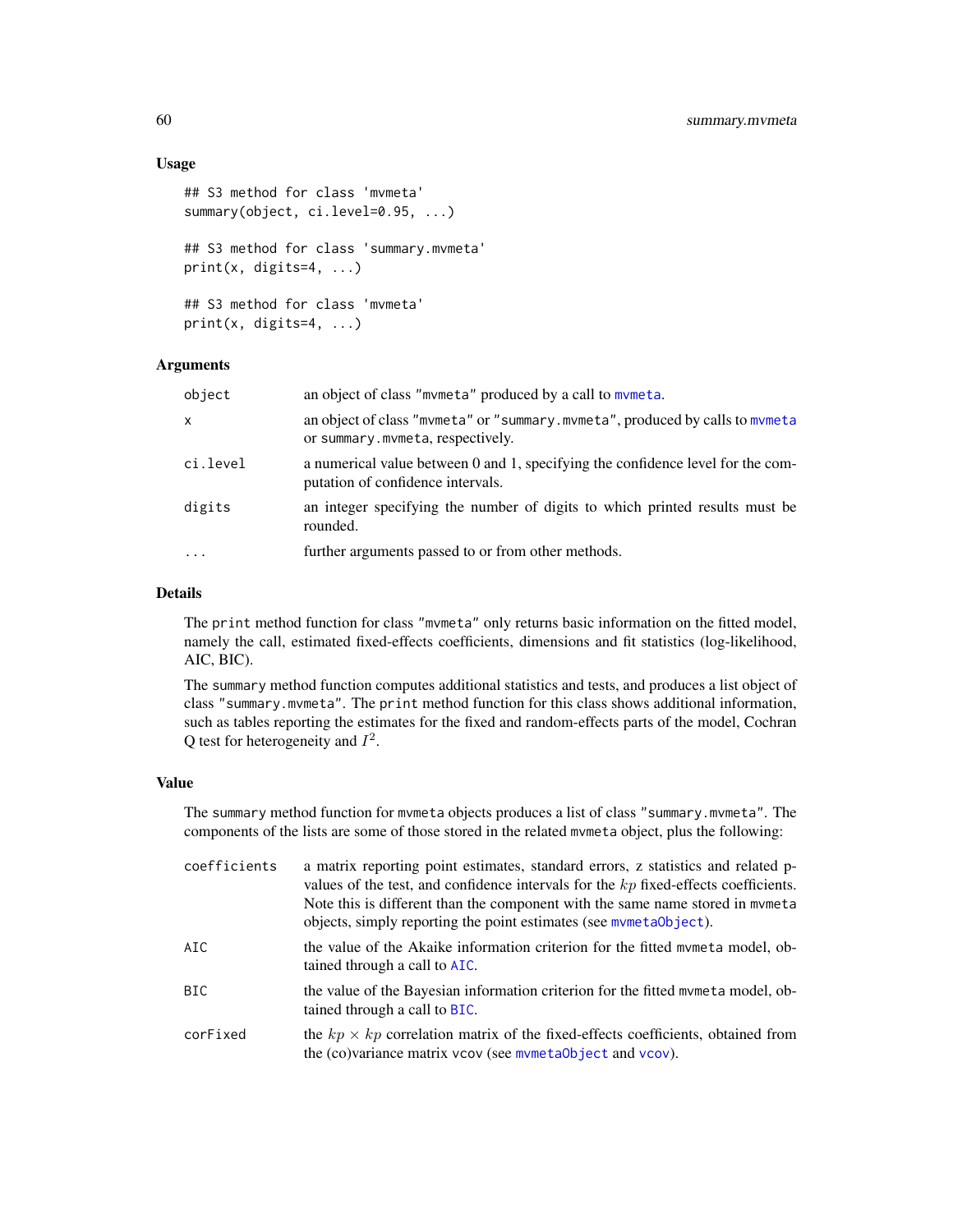### <span id="page-60-0"></span>vechMat 61

| corRandom | the $k \times k$ correlation matrix of the random effects, obtained from the between-<br>study (co)variance matrix Psi (see see mymeta0bject).         |
|-----------|--------------------------------------------------------------------------------------------------------------------------------------------------------|
| gstat     | results from the Cochran Q test for heterogeneity, namely a list corresponding<br>to a gtest. mymeta object without its class, obtained through gtest. |
| ci.level  | the confidence level used for defining the confidence intervals for the estimates<br>of the fixed-effects coefficients.                                |

As usual, the print method functions for classes "mvmeta" and "summary.mvmeta" do not return any value.

# Author(s)

Antonio Gasparrini, <antonio.gasparrini@lshtm.ac.uk>

# References

Sera F, Armstrong B, Blangiardo M, Gasparrini A (2019). An extended mixed-effects framework for meta-analysis.*Statistics in Medicine*. 2019;38(29):5429-5444. [Freely available [here](http://www.ag-myresearch.com/2019_sera_statmed.html)].

Gasparrini A, Armstrong B, Kenward MG (2012). Multivariate meta-analysis for non-linear and other multi-parameter associations. *Statistics in Medicine*. 31(29):3821–3839. [Freely available [here](http://www.ag-myresearch.com/2012_gasparrini_statmed.html)].

# See Also

See [mvmeta](#page-24-1) and [mvmetaObject](#page-44-1).

# Examples

```
# RUN THE MODEL
model <- mvmeta(cbind(PD,AL)~pubyear,S=berkey98[5:7],data=berkey98)
# SIMPLE PRINT
model
# DEFINE DIGITS
print(model,digit=2)
```
# SUMMARY WITH 80TH CONFIDENCE INTERVALS summary(model,ci.level=0.80)

<span id="page-60-1"></span>vechMat *Vectorization and Expansion of Symmetric Matrices*

# <span id="page-60-2"></span>Description

The function vechMat transforms a symmetric matrix in a vector containing its lower triangular elements, taken by column. The function xpndMat reverses this transformation.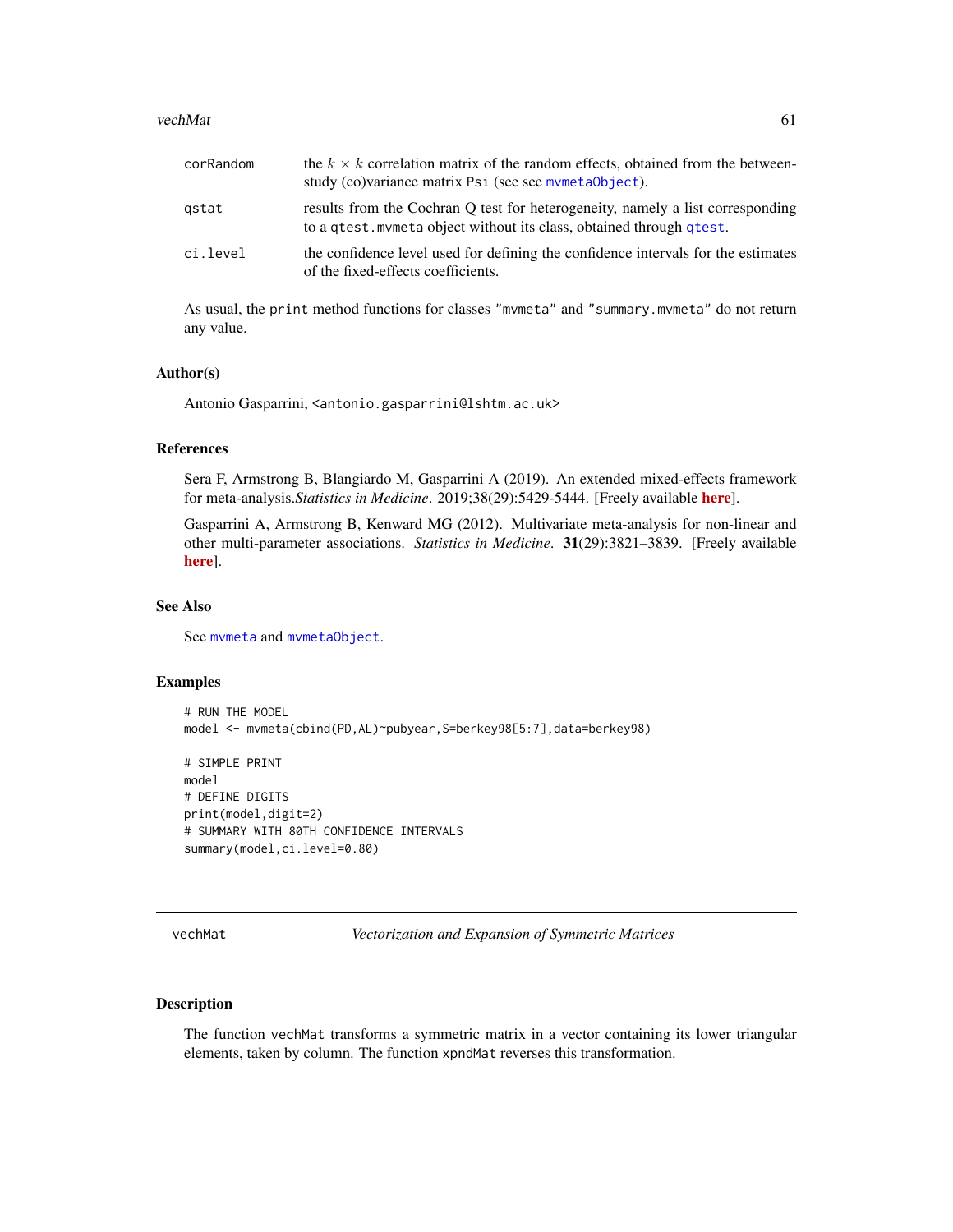# Usage

```
vechMat(mat, diag=TRUE)
```
xpndMat(vech)

# Arguments

| mat  | a square matrix.                                                      |
|------|-----------------------------------------------------------------------|
| vech | a vector.                                                             |
| diag | a logical switch indicating if the diagonal entries must be included. |

# Value

A vector for vechMat, a symmetric matrix for xnpdMat.

# Note

These functions are imported from the package mixmeta.

# Author(s)

Antonio Gasparrini << antonio.gasparrini@lshtm.ac.uk>>

# See Also

See functions vech and xpnd in package MCMCpack.

# Examples

```
# GENERATE A POSITIVE-DEFINITE MATRIX, VECTORIZE IT AND THEN RE-EXPAND
(M <- crossprod(matrix(rnorm(9),3)))
(v <- vechMat(M))
xpndMat(v)
# EXTRACT VECTORIZED S, EXPAND TO A LIST, AND RE-VECTORIZE
(S <- as.matrix(berkey98[5:7]))
```

```
(Slist <- lapply(seq(nrow(S)), function(i) xpndMat(S[i,])))
t(sapply(Slist,vechMat))
```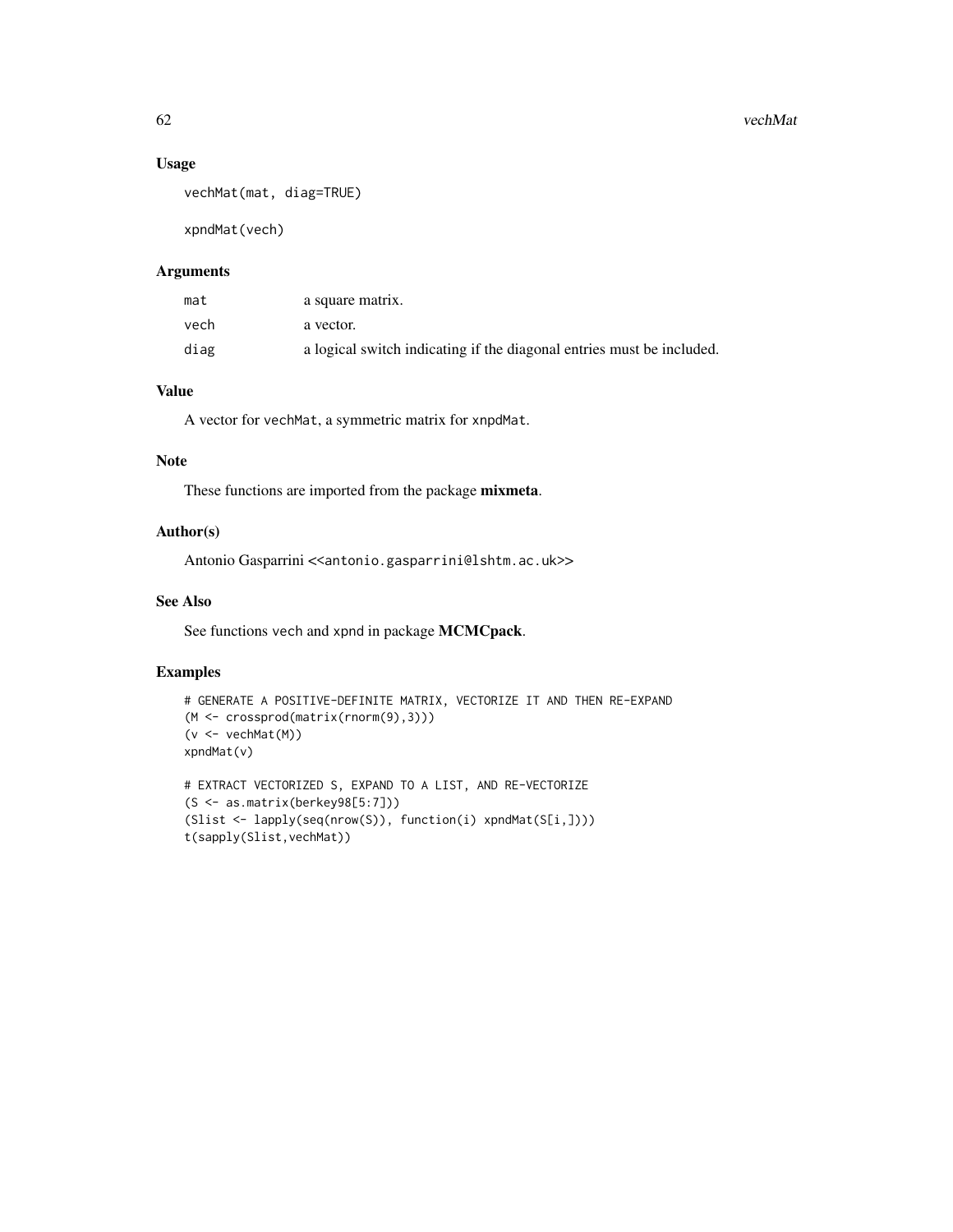# <span id="page-62-0"></span>**Index**

∗Topic datasets berkey98, [6](#page-5-0) fibrinogen, [12](#page-11-0) hsls, [13](#page-12-0) hyp, [15](#page-14-0) p53, [51](#page-50-0) smoking, [58](#page-57-0) ∗Topic htest qtest, [55](#page-54-0) qtest.mvmeta, [56](#page-55-0) ∗Topic manip inputcov, [16](#page-15-0) inputna, [18](#page-17-0) na.omit.data.frame.mvmeta, [50](#page-49-0) vechMat, [61](#page-60-0) ∗Topic methods blup, [8](#page-7-0) blup.mvmeta, [9](#page-8-0) coef.mvmeta, [11](#page-10-0) logLik.mvmeta, [20](#page-19-0) model.frame.mvmeta, [24](#page-23-0) mvmetaSim, [48](#page-47-0) na.omit.data.frame.mvmeta, [50](#page-49-0) predict.mvmeta, [53](#page-52-0) qtest, [55](#page-54-0) qtest.mvmeta, [56](#page-55-0) summary.mvmeta, [59](#page-58-0) ∗Topic models blup, [8](#page-7-0) blup.mvmeta, [9](#page-8-0) coef.mvmeta, [11](#page-10-0) logLik.mvmeta, [20](#page-19-0) mlprof.fn, [21](#page-20-0) model.frame.mvmeta, [24](#page-23-0) mvmeta, [25](#page-24-0) mvmeta.control, [30](#page-29-0) mymeta.fixed.[33](#page-32-0) mvmeta.ml, [35](#page-34-0) mvmeta.mm, [38](#page-37-0)

mvmeta.vc, [40](#page-39-0) mvmetaCovStruct, [43](#page-42-0) mvmetaObject, [45](#page-44-0) mvmetaSim, [48](#page-47-0) na.omit.data.frame.mvmeta, [50](#page-49-0) predict.mvmeta, [53](#page-52-0) qtest.mvmeta, [56](#page-55-0) summary.mvmeta, [59](#page-58-0) ∗Topic multivariate blup, [8](#page-7-0) blup.mvmeta, [9](#page-8-0) coef.mvmeta, [11](#page-10-0) logLik.mvmeta, [20](#page-19-0) mlprof.fn, [21](#page-20-0) model.frame.mvmeta, [24](#page-23-0) mvmeta, [25](#page-24-0) mvmeta.control, [30](#page-29-0) mvmeta.fixed, [33](#page-32-0) mvmeta.ml, [35](#page-34-0) mvmeta.mm, [38](#page-37-0) mvmeta.vc, [40](#page-39-0) mvmetaCovStruct, [43](#page-42-0) mvmetaObject, [45](#page-44-0) mvmetaSim, [48](#page-47-0) na.omit.data.frame.mvmeta, [50](#page-49-0) predict.mvmeta, [53](#page-52-0) qtest.mvmeta, [56](#page-55-0) summary.mvmeta, [59](#page-58-0) ∗Topic package mvmeta-package, [2](#page-1-0) ∗Topic regression blup, [8](#page-7-0) blup.mvmeta, [9](#page-8-0) coef.mvmeta, [11](#page-10-0) logLik.mvmeta, [20](#page-19-0) mlprof.fn, [21](#page-20-0) model.frame.mvmeta, [24](#page-23-0) mvmeta, [25](#page-24-0) mvmeta.control, [30](#page-29-0)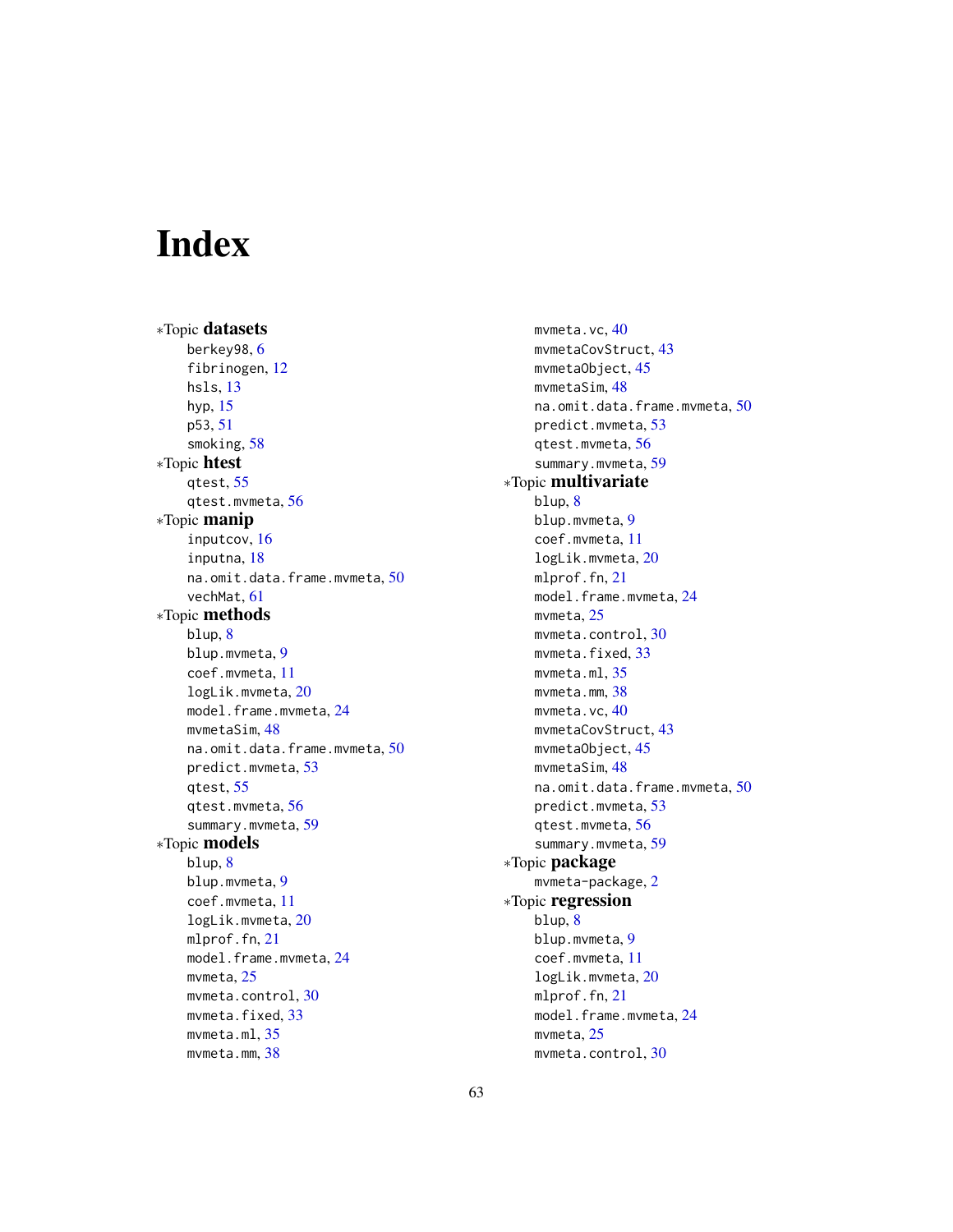```
33
    mvmeta.ml, 35
    mvmeta.mm, 38
    mvmeta.vc, 40
    mvmetaCovStruct, 43
    mvmetaObject, 45
    mvmetaSim, 48
    na.omit.data.frame.mvmeta, 50
    predict.mvmeta, 53
    qtest.mvmeta, 56
    59
(co)variance structure, 31, 36, 46
(co)variance structures, 4, 27, 28
AIC, 4, 20, 47, 60
as.data.frame, 26
berkey98, 4, 6
BIC, 4, 20, 47, 60
blup, 4, 8, 47, 50, 54
blup.dosresmeta, 8
blup.mixmeta, 8
blup.mvmeta, 8, 9
blup.rma.uni, 8
chol, 23
class, 8, 55
coef, 47
coef.mvmeta, 11
control, 18
fibrinogen, 4, 12
fitted, 4, 47, 50
formula, 25, 27, 46
glm, 10, 26–28, 44, 47, 50, 54
glm.control, 32
hsls, 4, 13
hyp, 4, 15
inputcov, 4, 16, 19, 27, 31, 48, 49
inputna, 4, 18, 31
iter.igls, 31
iter.igls (mlprof.fn), 21
likelihood functions, 36, 44
lm, 10, 24, 26–28, 44, 47, 50, 54
logLik, 4, 21, 47
logLik.mvmeta, 20
```
Maximum likelihood (ML) estimator, *[27](#page-26-0)* Method of moments estimator, *[27](#page-26-0)* methods, *[55](#page-54-0)* missing values, *[10](#page-9-0)*, *[26](#page-25-0)[–28](#page-27-0)*, *[34](#page-33-0)*, *[36](#page-35-0)*, *[39](#page-38-0)*, *[42](#page-41-0)*, *[46](#page-45-0)*, *[54](#page-53-0)* mlprof.fn, [21](#page-20-0) mlprof.gr *(*mlprof.fn*)*, [21](#page-20-0) model.frame, *[4](#page-3-0)*, *[24](#page-23-0)[–27](#page-26-0)*, *[46,](#page-45-0) [47](#page-46-0)*, *[51](#page-50-0)* model.frame.mvmeta, [24](#page-23-0) model.matrix, *[4](#page-3-0)*, *[25,](#page-24-0) [26](#page-25-0)*, *[46,](#page-45-0) [47](#page-46-0)* model.matrix.mvmeta *(*model.frame.mvmeta*)*, [24](#page-23-0) model.offset, *[26](#page-25-0)* mvmeta, *[4](#page-3-0)*, *[10](#page-9-0)*, *[17,](#page-16-0) [18](#page-17-0)*, *[24](#page-23-0)*, [25,](#page-24-0) *[31,](#page-30-0) [32](#page-31-0)*, *[34](#page-33-0)*, *[36,](#page-35-0) [37](#page-36-0)*, *[39](#page-38-0)[–47](#page-46-0)*, *[50](#page-49-0)*, *[52](#page-51-0)*, *[54](#page-53-0)*, *[60,](#page-59-0) [61](#page-60-0)* mvmeta-package, [2](#page-1-0) mvmeta.control, *[4](#page-3-0)*, *[17](#page-16-0)*, *[22,](#page-21-0) [23](#page-22-0)*, *[26,](#page-25-0) [27](#page-26-0)*, [30,](#page-29-0) *[33](#page-32-0)[–44](#page-43-0)*, *[46](#page-45-0)*, *[52](#page-51-0)* mvmeta.fit, *[4](#page-3-0)*, *[23](#page-22-0)*, *[30](#page-29-0)*, *[32](#page-31-0)*, *[34](#page-33-0)*, *[36](#page-35-0)*, *[39](#page-38-0)*, *[41,](#page-40-0) [42](#page-41-0)* mvmeta.fixed, *[4](#page-3-0)*, [33,](#page-32-0) *[41](#page-40-0)* mvmeta.ml, *[4](#page-3-0)*, *[22,](#page-21-0) [23](#page-22-0)*, *[33](#page-32-0)*, [35](#page-34-0) mvmeta.mm, *[4](#page-3-0)*, [38](#page-37-0) mvmeta.reml, *[4](#page-3-0)*, *[22,](#page-21-0) [23](#page-22-0)*, *[33](#page-32-0)* mvmeta.reml *(*mvmeta.ml*)*, [35](#page-34-0) mvmeta.vc, *[4](#page-3-0)*, *[31](#page-30-0)*, [40](#page-39-0) mvmetaCovStruct, *[23](#page-22-0)*, [43](#page-42-0) mvmetaObject, *[4](#page-3-0)*, *[9](#page-8-0)*, *[27](#page-26-0)*, [45,](#page-44-0) *[60,](#page-59-0) [61](#page-60-0)* mvmetaSim, *[4](#page-3-0)*, [48](#page-47-0)

```
na.action, 51
na.exclude, 4, 24–26, 47
na.exclude.data.frame.mvmeta
         (na.omit.data.frame.mvmeta), 50
na.omit, 4, 24–26, 47
na.omit.data.frame.mvmeta, 50
napredict, 10, 50, 51, 54
naresid, 50, 51
```
offset, *[26](#page-25-0)* optim, *[22,](#page-21-0) [23](#page-22-0)*, *[31,](#page-30-0) [32](#page-31-0)* optimizations algorithms, *[4](#page-3-0)*, *[31](#page-30-0)*, *[46](#page-45-0)* options, *[26](#page-25-0)*

p53, *[4](#page-3-0)*, [51](#page-50-0) predict, *[4](#page-3-0)*, *[9,](#page-8-0) [10](#page-9-0)*, *[47](#page-46-0)*, *[50](#page-49-0)*, *[54](#page-53-0)* predict.mvmeta, [53](#page-52-0) print.mvmeta *(*summary.mvmeta*)*, [59](#page-58-0) print.qtest.mvmeta *(*qtest.mvmeta*)*, [56](#page-55-0)